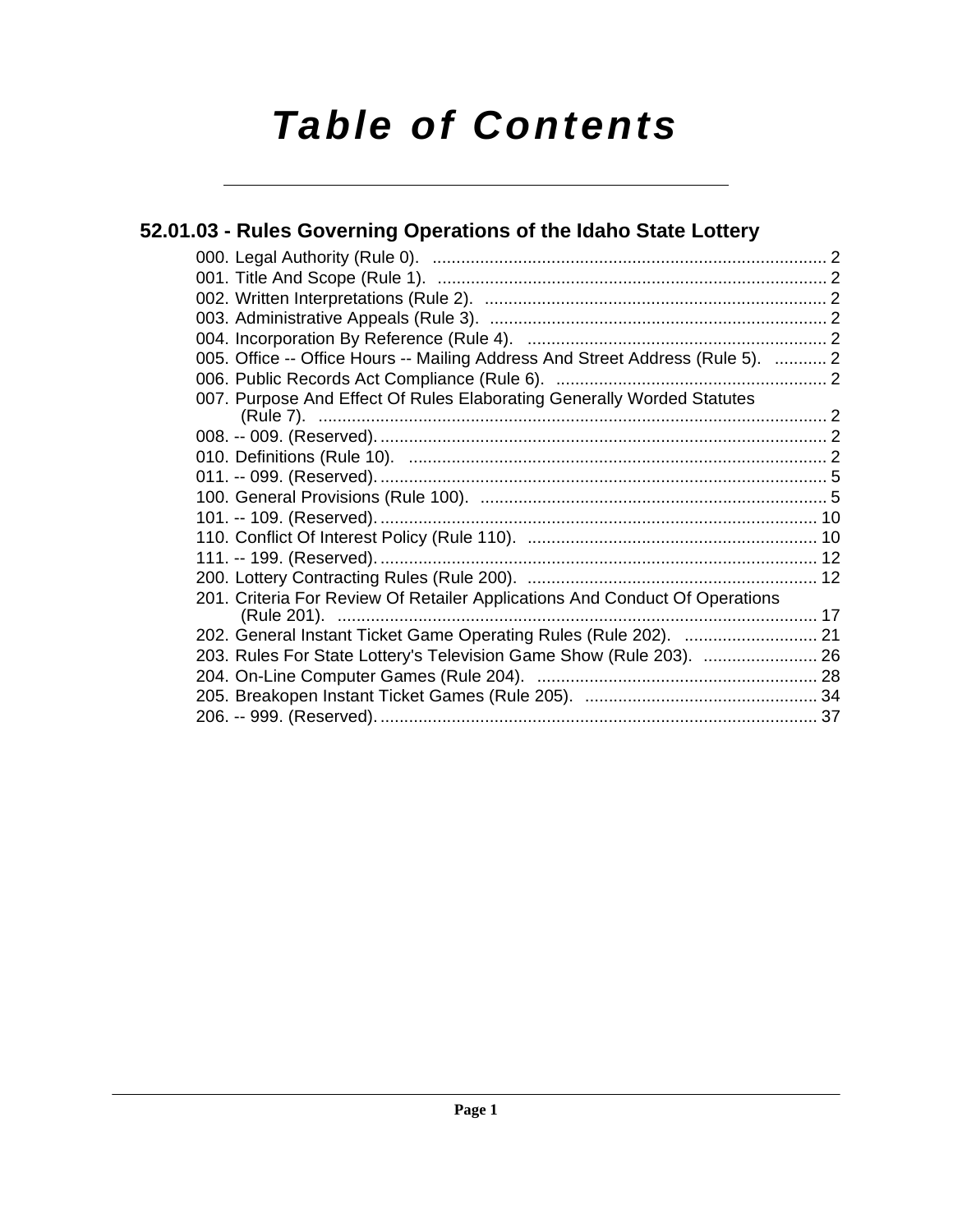#### **IDAPA 52 TITLE 01 CHAPTER 03**

#### **52.01.03 - RULES GOVERNING OPERATIONS OF THE IDAHO STATE LOTTERY**

#### <span id="page-1-1"></span><span id="page-1-0"></span>**000. LEGAL AUTHORITY (RULE 0).**

These rules are adopted under the general legal authority of Title 67, Chapter 74, Idaho Code, and the specific legal authority of Sections 67-7401, 67-7404, 67-7406, 67-7408, and 67-7411, Idaho Code. (3-26-08)

#### <span id="page-1-2"></span>**001. TITLE AND SCOPE (RULE 1).**

The title of these rules are IDAPA 52.01.03, "Rules Governing Operations of the Idaho State Lottery." (3-26-08)

#### <span id="page-1-3"></span>**002. WRITTEN INTERPRETATIONS (RULE 2).**

All written interpretations of these rules are available for public inspection and copying at the offices of the Idaho State Lottery, 1199 Shoreline Lane Boise, Idaho. (3-26-08)

#### <span id="page-1-4"></span>**003. ADMINISTRATIVE APPEALS (RULE 3).**

There are no contested cases and no administrative appeals under Title 67, Chapter 74, Idaho Code, or under these rules. (3-26-08)  $r = (3-26-08)$ 

#### <span id="page-1-5"></span>**004. INCORPORATION BY REFERENCE (RULE 4).**

These rules do not incorporate by reference any other legal authority. (3-26-08)

#### <span id="page-1-6"></span>**005. OFFICE -- OFFICE HOURS -- MAILING ADDRESS AND STREET ADDRESS (RULE 5).**

**01. Street Address**. The Idaho State Lottery is located at 1199 Shoreline Lane, Boise, Idaho 83702. (3-26-08)

**02. Mailing Address**. The Idaho State Lottery's mailing address is PO Box 6537, Boise, Idaho 83707- 6537. (3-26-08)

**03. Office Hours**. The office hours of the Idaho State Lottery for purposes of customer service are 8 a.m. through 6 p.m. (3-26-08)

#### <span id="page-1-7"></span>**006. PUBLIC RECORDS ACT COMPLIANCE (RULE 6).**

These rules have been promulgated in accordance with the Administrative Procedure Act, Title 67, Chapter 52, Idaho Code, and are a public record. (3-26-08)

#### <span id="page-1-16"></span><span id="page-1-8"></span>**007. PURPOSE AND EFFECT OF RULES ELABORATING GENERALLY WORDED STATUTES (RULE 7).**

Many rules in this chapter elaborate upon generally worded statutes. It is the intent of those rules to inform the public of the actual practices under those statutes. If there is any inadvertent conflict between the statute and the rule, the statute prevails. (3-26-08)

#### <span id="page-1-9"></span>**008. -- 009. (RESERVED).**

#### <span id="page-1-15"></span><span id="page-1-10"></span>**010. DEFINITIONS (RULE 10).**

As used throughout these rules these terms have the following definitions: (3-26-08)

<span id="page-1-12"></span><span id="page-1-11"></span>**01. Administrative Costs**. See definition in Section 67-7404, Idaho Code. (3-26-08)

**02. Benefit**. Any thing, property or money, favorable consideration or advantage, profit, privileges, gain or interest to which a person is not otherwise entitled. (3-26-08)

**03.** Certificate. The signed document issued by the Director authorizing a retailer to sell Lottery products. (3-26-08) products.  $(3-26-08)$ 

<span id="page-1-14"></span><span id="page-1-13"></span>**04. Commission or State Lottery Commission**. The Commission established and appointed as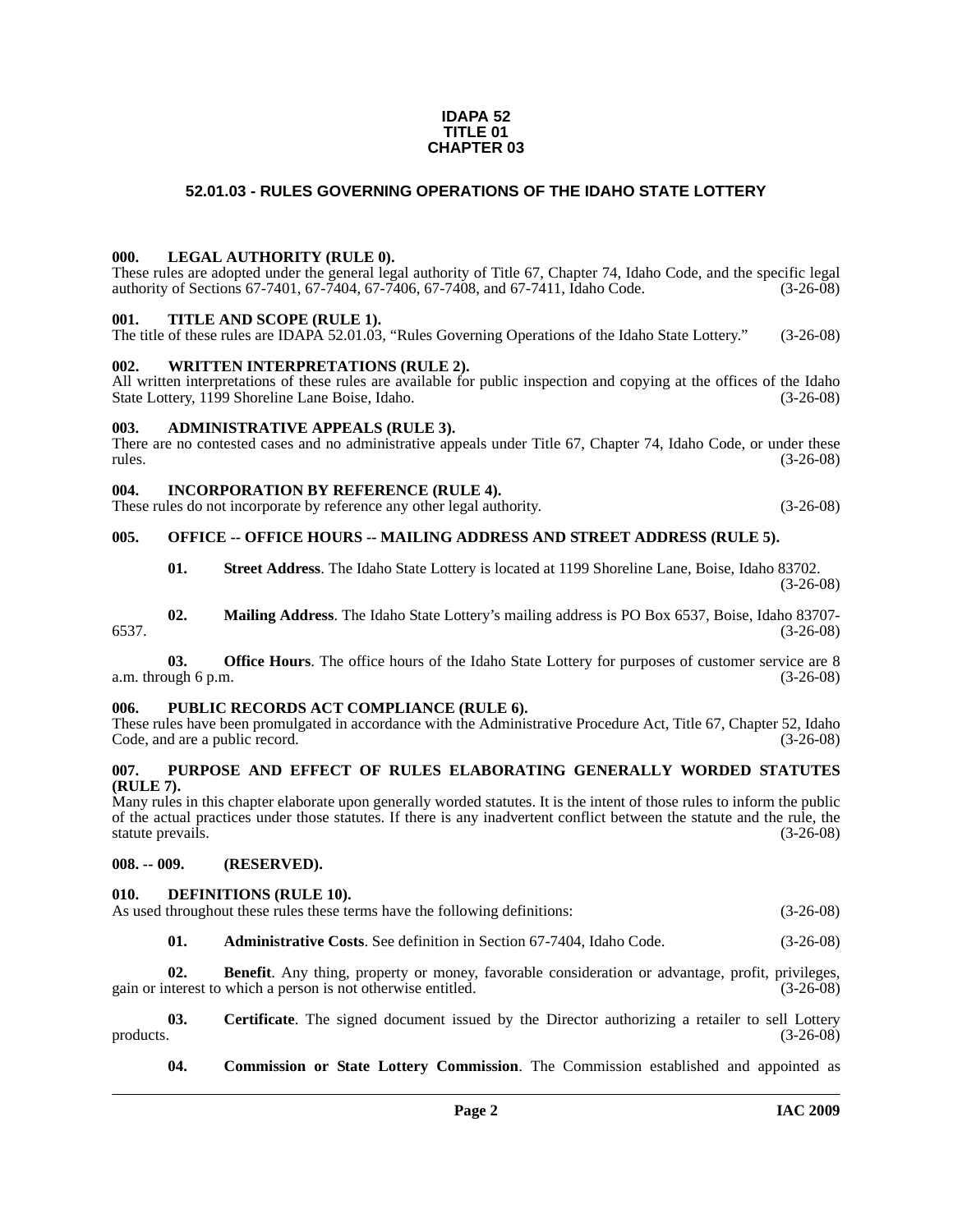provided by Title 67, Chapter 74, Idaho Code, in particular Section 67-7405, Idaho Code. See definition in Section 67-7404, Idaho Code.

<span id="page-2-1"></span><span id="page-2-0"></span>**05. Commissioner**. A member of the Idaho State Lottery Commission. (3-26-08)

**06.** Control Person. A person in a position of authority that is primarily defined according to tional type. The following are control persons: (3-26-08) organizational type. The following are control persons:

**a.** In a privately-owned corporation, the officers, directors, and stockholders of the parent company is for the company's stock and, if applicable, any of its subsidiaries. (3-26-08) who own five percent  $(5\%)$  or more of the company's stock and, if applicable, any of its subsidiaries.

**b.** In a publicly-owned corporation, the officers and directors of the parent company and each of its subsidiaries. Additionally, stockholders who own five percent (5%) or more of the corporation's stock are control persons.  $(3-26-08)$ 

**c.** In a trust, the trustee and all persons entitled to receive income or benefit from the trust.  $(3-26-08)$ 

- **d.** In an association, the members, officers, and directors. (3-26-08)
- **e.** In a partnership or joint venture, the general partners, limited partners, or joint venturers. (3-26-08)

**f.** A member of the immediate family of any of who is a control person under Paragraphs 010.06.a. 06.e. of this definition. (3-26-08) through 06.e. of this definition.

**g.** A subcontractor of a vendor if the subcontractor performs more than half of the vendor's contract with the Lottery.

**07. Director**. The person appointed and confirmed as Director of the State Lottery as provided by Section 67-7407, Idaho Code, or, as context requires, any other person to whom the Director's authority has been delegated, in writing, by the Director before the action was taken by the delegee. See definition in Section 67-7407, Idaho Code. (3-26-08)

**08.** Executive Staff. The director of Lottery Security Division and the deputy directors appointed by the Director.  $(3-26-08)$ the Director.  $(3-26-08)$ 

<span id="page-2-5"></span><span id="page-2-4"></span><span id="page-2-3"></span><span id="page-2-2"></span>**09. Expenses**. See definition in Section 67-7404, Idaho Code. (3-26-08)

**10. Fiscal Year**. The Lottery's fiscal year of twelve (12) months beginning on July 1 and ending on  $\mu$  June 30. (3-26-08)

**11. Gift**. A transfer, exchange or delivery of anything, property or money, of any value whatsoever, with or without an expectation by the giver to receive anything, tangible or intangible, in return.  $(3-26-08)$ 

<span id="page-2-6"></span>**12. Immediate Family**. A natural person's spouse, children, brother, sister, or parent by blood, marriage, or adoption who resides as a member of the same household in the principal place of residence of any<br>contractor, vendor, retailer, member, or employee of the State Lottery. (3-26-08) contractor, vendor, retailer, member, or employee of the State Lottery.

<span id="page-2-7"></span>**13. Instant Game**. A game in which a ticket is purchased and upon removal of a latex or similar secure covering on the front of the ticket, the ticket bearer determines his or her winnings, if any. (3-26-08)

<span id="page-2-8"></span>**14. Invitation to Bid**. The solicitation of competitive offers in which specifications, price, and delivery (or project completion) will be the predominant award criteria. (3-26-08)

<span id="page-2-9"></span>**15. Lottery or State Lottery**. The Idaho State Lottery established and operated pursuant to the constitution and the Idaho State Lottery Act of 1988, as amended, and created by Section 67-7402, Idaho Code. See definition in Section 67-7404, Idaho Code.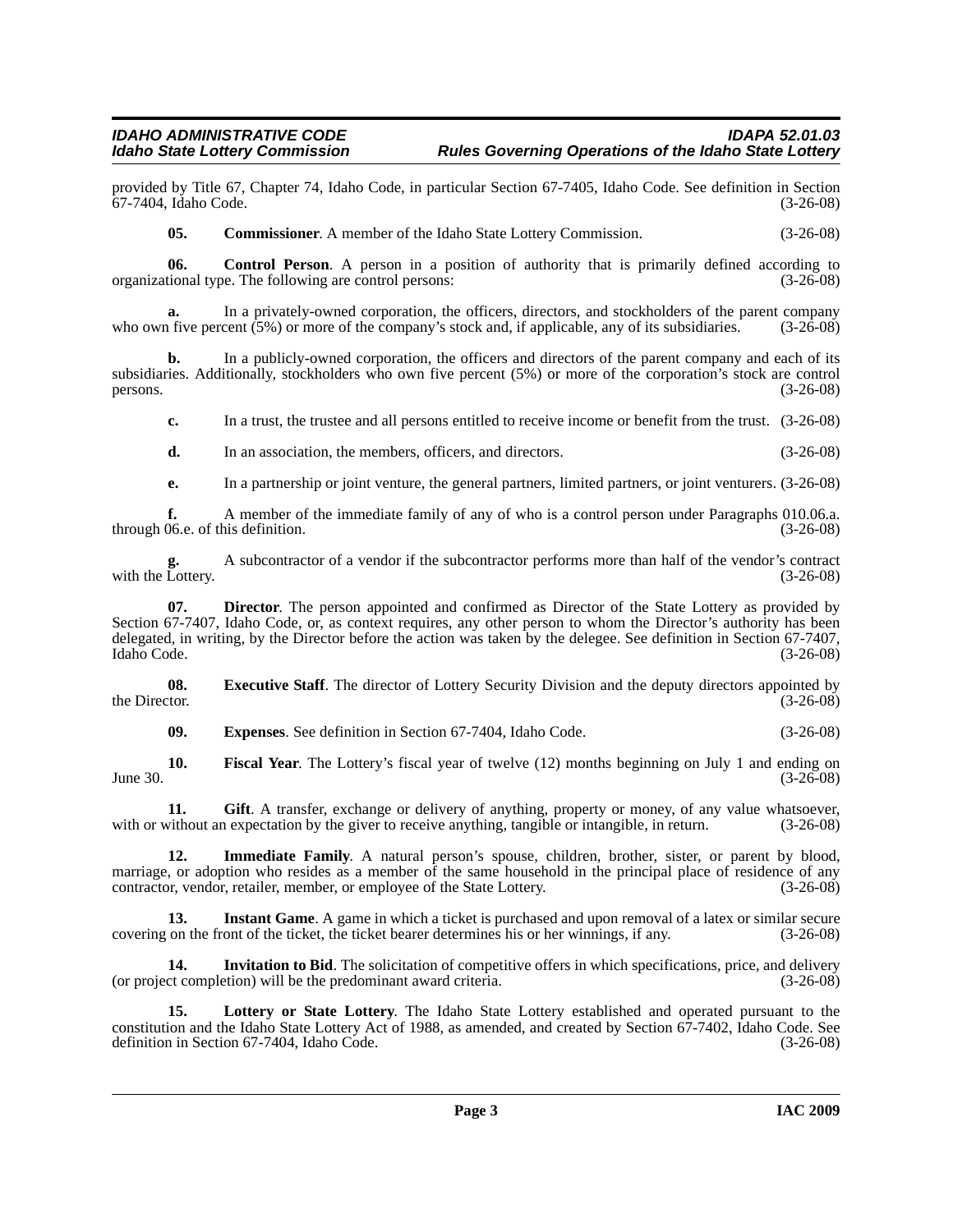**16.** Lottery Contract or Contract. Any contract entered into either by the Lottery or for the Lottery er public agency, for the purchase, lease, or sale of goods or services. (3-26-08) by another public agency, for the purchase, lease, or sale of goods or services.

<span id="page-3-1"></span><span id="page-3-0"></span>**17. Lottery Contractor or Contractor**. See definition in Section 67-7404, Idaho Code. (3-26-08)

<span id="page-3-3"></span><span id="page-3-2"></span>**18. Lottery Employee or Employee**. Any person who works full- or part-time for the Lottery.

 $(3-26-08)$ 

**19. Lottery Game or Game**. Any procedure authorized by the Commission whereby prizes are distributed among persons who have paid, or unconditionally agreed to pay, for tickets or shares which provide the opportunity to win such prizes. Lottery game themes shall be approved by the Commission, shall be consonant with the dignity of the state. (3-26-08)

<span id="page-3-4"></span>

| Lottery Game Retailer or Retailer. See definition in Section 67-7404, Idaho Code.<br>20. | $(3-26-08)$ |
|------------------------------------------------------------------------------------------|-------------|
|------------------------------------------------------------------------------------------|-------------|

<span id="page-3-5"></span>

| 21. | Lottery Revenue. See definition in Section 67-7404, Idaho Code. | $(3-26-08)$ |
|-----|-----------------------------------------------------------------|-------------|
|-----|-----------------------------------------------------------------|-------------|

<span id="page-3-6"></span>**22. Lottery Vendor or Vendor**. See definition in Section 67-7404, Idaho Code. (3-26-08)

<span id="page-3-7"></span>**23. Low, Medium and High Tier Claims**. See definition in Section 67-7404, Idaho Code. (3-26-08)

<span id="page-3-8"></span>**24. Major Procurement**. See definition in Section 67-7404, Idaho Code. (3-26-08)

<span id="page-3-10"></span><span id="page-3-9"></span>**25. Net Income**. See definition in Section 67-7404, Idaho Code. (3-26-08)

**26. On-Line System**. The Lottery's on-line computer wagering system consisting of ticket issuing terminals, central processing equipment, and a communications network. (3-26-08)

<span id="page-3-11"></span>**27. Person**. See definition in Section 67-7404, Idaho Code. (3-26-08)

**28. Play Symbols**. The numbers or symbols appearing in the designated area under the removable on the front of the ticket. (3-26-08) covering on the front of the ticket.

**29. Prize**. Any award, financial or otherwise, awarded by the Director for successfully playing a came.  $(3-26-08)$ Lottery game.

<span id="page-3-15"></span><span id="page-3-14"></span><span id="page-3-13"></span><span id="page-3-12"></span>**30. Redemption Value**. See definition in Section 67-7404, Idaho Code. (3-26-08)

**31. Request for Proposal**. The solicitation of competitive proposals, or offers, to be used in part as a basis for making an acquisition, or entering into a contract, when specification and price will not necessarily be the predominant award criteria. (3-26-08)

**32. Retailer Validation Code**. The symbols found under the removable rub-off covering over the play on the front of each ticket. (3-26-08) symbols on the front of each ticket.

**33. Sensitive Procurement**. Those procurement actions or contracts, other than "major procurements," that may either directly or indirectly affect the integrity, security, honesty, and fairness of the operation and administration of the Lottery. A typical example of this class of procurement is the acquisition of security systems that protect the security and integrity of the Lottery. (3-26-08)

<span id="page-3-19"></span><span id="page-3-18"></span><span id="page-3-17"></span><span id="page-3-16"></span>**34. Share**. See definition in Section 67-7404, Idaho Code. (3-26-08)

**35. State Lottery Act of 1988 or Act**. The Act approved by the legislature creating the Lottery, which became effective November 23, 1988, as amended, which is codified at Title 67, Chapter 74, Idaho Code. (3-26-08)

**Subcontractor**. Any third party not in the employment of a contractor, who is performing all or part of the work in the contractor's agreement with the Lottery under a separate contract with the contractor. The term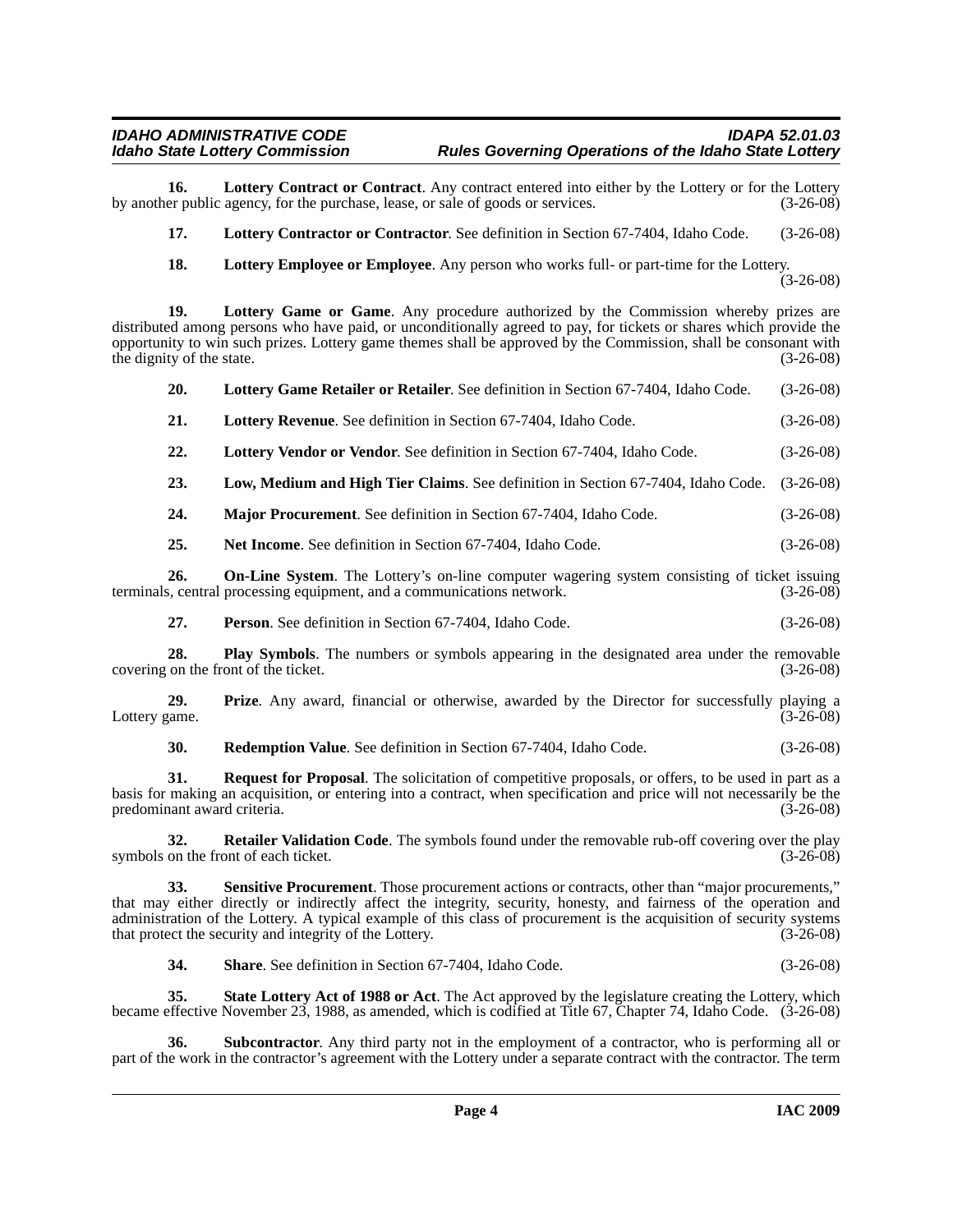"subcontractor" means subcontractor of any tier. (3-26-08)

**37. Temporary Retailer**. A retailer under contract with the Lottery for a temporary or seasonal period. A temporary contract may be subject to special conditions or limitations that the Director deems prudent. These limitations or conditions may include, but are not limited to: (3-26-08)  $I$ ength of ticket sale period; (3-26-08)

<span id="page-4-7"></span>

| a.        | Length of ticket sale perfout. | $U$ -20-00  |
|-----------|--------------------------------|-------------|
| <b>b.</b> | Hours or days of sale;         | $(3-26-08)$ |

**c.** Location of sale; (3-26-08)

**d.** Specific persons who may sell Lottery tickets; (3-26-08)

<span id="page-4-5"></span>**e.** Specific sporting, charitable, social, or other special events where Lottery tickets may be sold. (3-26-08)

**38. Provisional Retailer**. A retailer granted a provisional certificate in accordance with these rules. A provisional certificate may contain some or all of the restrictions of a temporary retailer and additional restrictions deemed necessary by the Director. (3-26-08)

<span id="page-4-8"></span>**39. Ticket**. See definition in Section 67-7404, Idaho Code. (3-26-08)

<span id="page-4-11"></span><span id="page-4-10"></span><span id="page-4-9"></span>**40. Ticket Bearer**. The person who has signed the ticket or has possession of the unsigned ticket. (3-26-08)

**41. Ticket Validation Number or Validation Number**. The multidigit number found on the front of the ticket. It is either uncovered or found underneath the "Do Not Remove" area on the ticket or any stub. (3-26-08)

**42. Total Annual Revenue or Annual Revenue**. The sum of all of the Lottery's proceeds and accrued income that is characterized as a reduction or recovery of expenses. (3-26-08)

**43. Unclaimed Prize**. Any award, financial or otherwise, of more than twenty-five dollars (\$25) for which there is physical, tangible evidence of eligibility but for which the prize has not been paid within one (1) year. (3-26-08)

<span id="page-4-13"></span><span id="page-4-12"></span><span id="page-4-6"></span><span id="page-4-2"></span>**44. Value**. See definition in Section 67-7404, Idaho Code. (3-26-08)

#### <span id="page-4-0"></span>**011. -- 099. (RESERVED).**

#### <span id="page-4-1"></span>**100. GENERAL PROVISIONS (RULE 100).**

**01. Purpose**. These rules are established by the Commission to define and regulate the operation and ration of the Lottery and the Commission. (3-26-08) administration of the Lottery and the Commission.

**02. Lottery Commission**. The Commission is charged with the authority and duty to regulate Lottery activities in the state of Idaho, consistent with the Idaho Constitution and the enabling legislation. The headquarters of the Commission and of the Lottery is in Boise. (3-26-08)

### <span id="page-4-4"></span><span id="page-4-3"></span>**03. Powers and Duties of the Commission**. (3-26-08)

**a.** Rule Promulgation. The Commission promulgates rules and conditions under which the statewide Lottery will be conducted. Subjects covered in such rules include but need not be limited to: (3-26-08)

i. The types of Lottery games to be conducted; (3-26-08)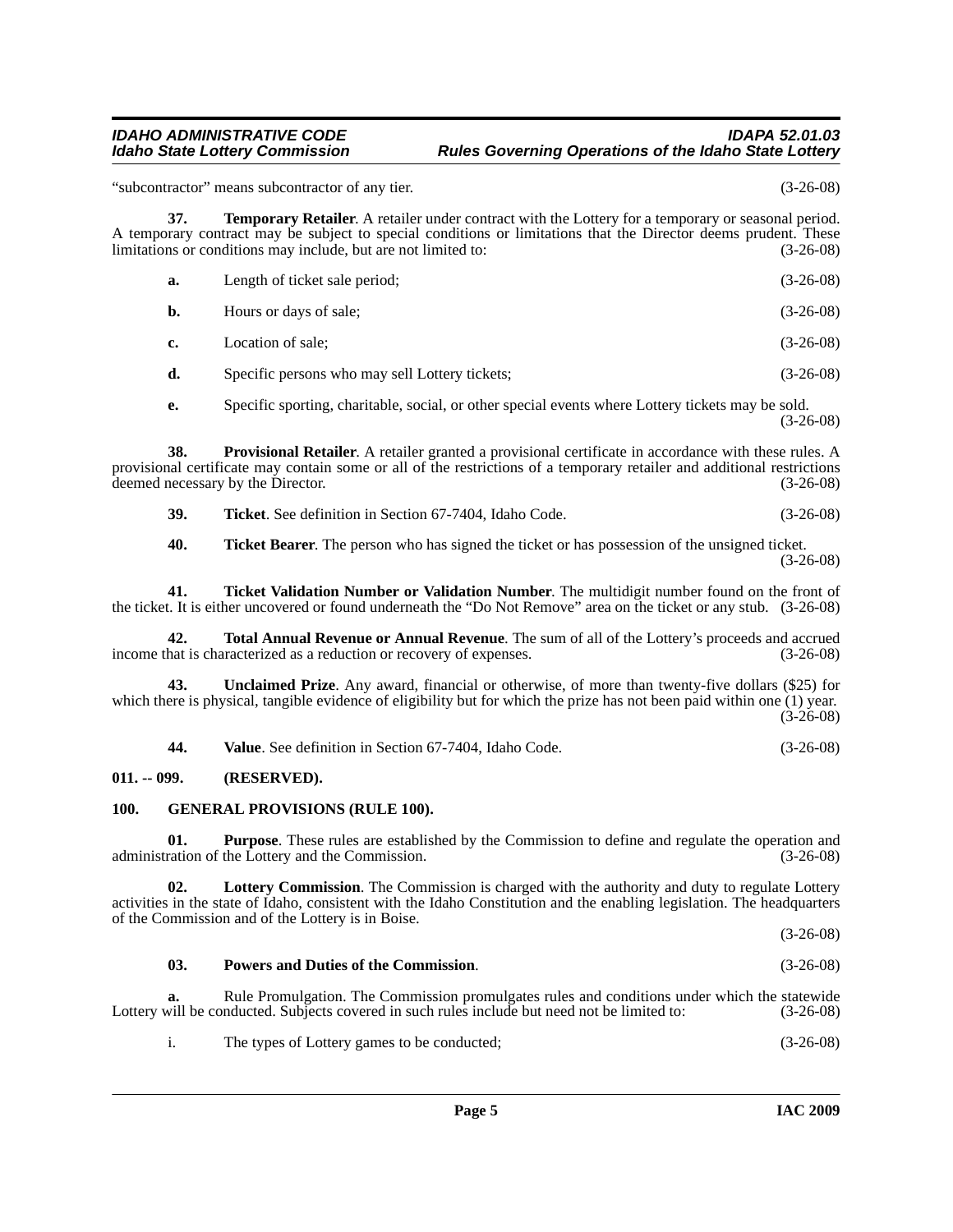ii. The prices of tickets in the Lottery; (3-26-08)

iii. In general the numbers and sizes of prize disbursements, the manner and frequency of prize<br>s. and the manner in which payment will be made to holders of winning tickets: (3-26-08) drawings, and the manner in which payment will be made to holders of winning tickets;

iv. The locations at which Lottery tickets may be sold, the manner in which they are to be sold, and ng with Lottery vendors, retailers and contractors; (3-26-08) contracting with Lottery vendors, retailers and contractors;

v. The manner in which Lottery sales revenues are to be collected; (3-26-08)

vi. The amount of compensation to be paid to retailers; (3-26-08)

vii. Other areas relating to the efficient and economical operation and administration of a statewide Lottery consonant with the public interest. (3-26-08)

**b.** Delegation to Director. In addition to those duties assigned to the Director in the Act, the Commission may, insofar as is consistent with the Idaho Constitution and the Act, delegate the performance of executive or administrative functions to the Director. (3-26-08)

#### <span id="page-5-2"></span>**04. Time and Place of Meetings**. (3-26-08)

**a.** Regular meetings of the Commission must be held at least quarterly; the date, time, and place will be set by the Commission and, if possible, with at least two (2) weeks' advance notice. The Commission may meet with the Director to make recommendations and set policy, to approve or reject reports of the Director, to adopt rules, and to transact other business. (3-26-08)

**b.** Additional meetings necessary to discharge the business of the Commission may be called from ime by the chairman or by a quorum of the Commission. (3-26-08) time to time by the chairman or by a quorum of the Commission.

<span id="page-5-0"></span>**05.** Open Meeting Law. All meetings of the Commission shall be held in accordance with Idaho's Open Meeting Law, Sections 67-2340, et seq., Idaho Code, and in accordance with Section 67-7442, Idaho Code. All meetings of the Commission are open to the public, except when executive session is allowed for part of the meeting under the Open Meeting Law. (3-26-08)

**06. Director**. The Director is responsible for the operation of the Lottery and for managing the affairs of the Commission. A Deputy Director designated by the Director may act for the Director in the absence of the Director. If there is a vacancy in the office of Director, the Commission will designate the Deputy Director as Interim Director until the vacancy can be filled. (3-26-08)

#### <span id="page-5-1"></span>**07. Powers and Duties of the Director**. (3-26-08)

**a.** The Director has the authority to implement and execute procedures that he may deem appropriate for the efficient administration of the Lottery. The Director may also recommend rules governing the establishment, administration, and operation of the Lottery to the Commission for its approval; (3-26-08) administration, and operation of the Lottery to the Commission for its approval;

**b.** The Director is authorized to employ sufficient staff as may be required to carry out the functions of the Commission and the Lottery; (3-26-08)

**c.** The Director may contract with retailers for the sale of Lottery games and must suspend or any contract in accordance with the provisions of the Act and the rules of the Commission; (3-26-08) terminate any contract in accordance with the provisions of the Act and the rules of the Commission;

**d.** The Director must continuously study and investigate all matters pertinent to the efficient operation of the Lottery; and  $(3-26-08)$ 

**e.** The Director must maintain full and complete records of the operation of the Lottery. The Director must report on at least a monthly basis to the Commission and to the governor on the status of the Lottery. (3-26-08)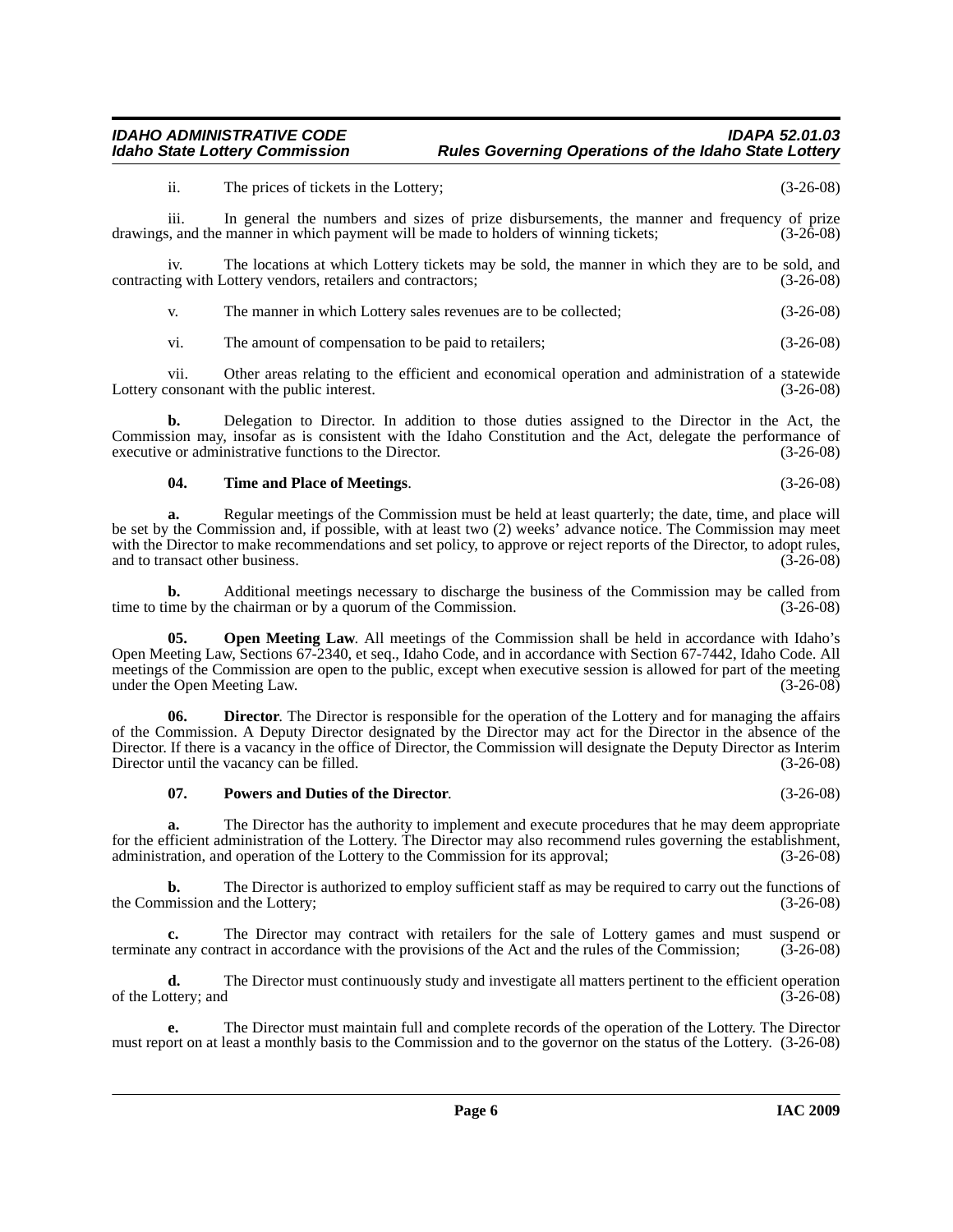**f.** The duties and responsibilities of the Director that are not otherwise specified in Idaho law or the rules adopted by the Commission may be maintained as a policy of the Commission for the purpose of establishing a working relationship between the Director and the Commission. (3-26-08)

#### <span id="page-6-2"></span>**08. Lottery Offices**. (3-26-08)

**a.** The principal office of the Lottery is located at 1199 Shoreline Lane, Suite 100, Boise, Idaho 83702. (3-26-08)

**b.** The Lottery may also operate other offices and facilities throughout the state as are appropriate to responsibilities under law.  $(3-26-08)$ fulfill its responsibilities under law.

#### <span id="page-6-1"></span>**09. Lottery Budgets and Financial Statements**. The Director must: (3-26-08)

**a.** Submit quarterly financial statements to the Commission, the governor, the state treasurer, and the legislature. The quarterly financial statements must be prepared in accordance with generally accepted accounting principles and must include a balance sheet, a statement of operations, a statement of changes in financial position, and related footnotes. The quarterly financial statements must be provided within forty-five (45) days of the last day of each quarter. (3-26-08)

**b.** Submit annual financial statements to the Commission, the governor, the state treasurer, and each member of the legislature. The annual financial statements must be prepared in accordance with generally accepted accounting principles and must include a balance sheet, a statement of operations, a statement of changes in financial position, and related footnotes. The annual financial statements must be examined by the state controller or a firm of independent certified public accountants in accordance with generally accepted auditing standards and must be provided within ninety  $(90)$  days of the last day of the Lottery's fiscal year.

#### <span id="page-6-0"></span>**10. Contingency Reserve**. (3-26-08)

**a.** The Director may, with the approval of the Commission, allot from moneys available to pay administrative expenses an amount to be transferred to a contingency reserve established by the Commission. The money allotted can include amounts retained to fund specific future expenses or can be undesignated as to purpose. (3-26-08)

**b.** When the Commission approves a contingency reserve, it must determine the amount necessary for a reasonable contingency reserve. (3-26-08)

**c.** Upon approval of the Commission, money in the contingency reserve may be authorized to be used for specific purposes of the Lottery or to be used to fund general administrative expenses if there is a revenue shortfall. Expenses funded from the contingency reserve cannot be included with other administrative expenses for purposes of determining compliance with current administrative expenditure limitations. (3-26-08)

#### <span id="page-6-3"></span>**11. Special Drawings**. (3-26-08)

**a.** The Director may authorize special drawings to award prizes, such as vacation trips, automobiles, or other tangible items in addition to, or in lieu of, cash awards. The Director will determine the nature and number of awards for each special drawing. Special drawings for promotional awards may be held independently of the Lottery's regular prize drawings or may be incorporated therein. The promotional drawings may be cosponsored and conducted in conjunction with Lottery retailers or other independent businesses. In view of the temporary nature and indeterminate frequency of the promotional awards drawings, a press announcement and normal advertising media will be used to inform the public of the rules and prizes for each special drawing. (3-26-08)

**b.** Notwithstanding the provisions of Paragraph 100.11.a. of this rule, the Director may, at his discretion, award in-lieu equivalent cash awards to the winners of tangible items, in those instances where the Director deems it appropriate. The value of noncash items must be estimated by using either the cost of the item or its fair-market value. (3-26-08) fair-market value.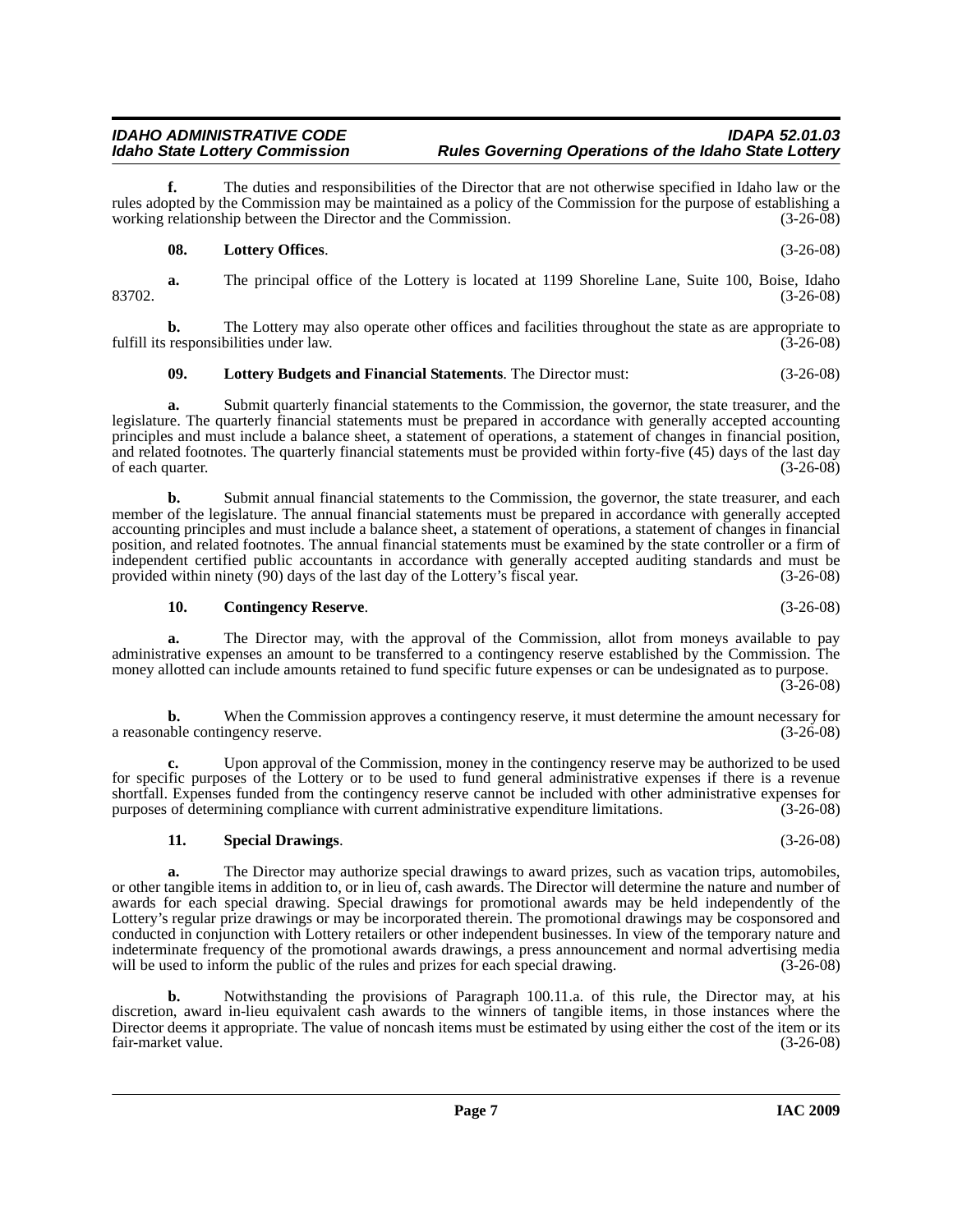**12. Retail Drawings**. The Director and his designee may authorize retailers to conduct drawings using non-winning Lottery tickets in conjunction with a particular Lottery game. Such authorization must be in writing, must specify the type of drawing to be conducted and must set forth the methodology to be used in conducting the drawing. (3-26-08)  $d$ rawing.  $(3-26-08)$ 

#### <span id="page-7-3"></span><span id="page-7-2"></span>**13. Retail Ticket Price Discounts**. (3-26-08)

**a.** Notwithstanding the price adopted for the retail sale of a ticket in the rules for a specific Lottery game, the Commission may offer discounts for the retail sale of Lottery tickets. (3-26-08)

i. Discounts for the retail sale of Lottery tickets may be offered to the public through the use of coupons approved by the Director or by any other method approved by the Director. (3-26-08)

Coupons that offer a discount on the retail price of Lottery tickets must be distributed using methods designed to reach the public. These methods may include, but are not limited to, the use of direct mail, newspaper advertising, or by having coupons available at Lottery offices and retailer locations. (3-26-08)

**b.** Rules for a promotion conducted by the Lottery using retail ticket discounts must be announced by the Director and made available at the Lottery's offices and retailer locations. (3-26-08)

#### <span id="page-7-0"></span>**14. Allocation of Revenues for Prizes**. (3-26-08)

**a.** Purpose: The primary objective of the Lottery is to produce the maximum amount of net revenues to benefit the public purpose of raising revenue consonant with the dignity of the state and the sensibilities of its citizens. In accomplishing this objective, at least forty-five percent (45%) of the total annual revenues shall be returned in the form of prizes. The Lottery may design and conduct games that return more than forty-five percent (45%) of the revenues received from the sale of tickets in the form of prizes as an incentive to increase the total amount of game sales over the level of sales that otherwise would have been reasonably expected using a lower prize percentage. Games may also be authorized that return less than forty-five percent (45%) of that game's revenues so long as forty-five percent (45%) of the total annual revenues is returned as prizes. (3-26-08)

**b.** Prize payments: In addition to cash prize payments, money set aside by the Lottery and restricted for the payment of prizes is considered in satisfying the requirement of returning at least forty-five percent (45%) of total revenues to the public in the form of prizes. (3-26-08)

**c.** Averaging game prize payments: Notwithstanding the prize structure adopted for a Lottery game, the amount of revenue returned for prizes among all the games offered by the Lottery may be reallocated so long as at least forty-five percent (45%) of the total revenue earned from all games is returned to the public in the form of prizes on an annual basis. The Director must report to the Commission on any reallocations made pursuant to Section 100 o these rules.  $(3-26-08)$ 

#### <span id="page-7-1"></span>**15. Ownership of Lottery Tickets**. (3-26-08)

**a.** Except for tickets claimed jointly in accordance with the provisions of Paragraph 100.15.d. of this rule, until a name is printed or placed upon a Lottery ticket in the area designated for "name," the ticket is owned by the bearer of the ticket. When a name is placed on the ticket in the place designated for a name, the person whose name appears in that area is the owner of the ticket and is entitled to any prize attributable to the ticket. (3-26-08)

**b.** If more than one (1) name appears on a ticket, the ticket must be claimed in accordance with the nership procedures listed in Paragraph 100.15.d. of this rule. (3-26-08) joint ownership procedures listed in Paragraph 100.15.d. of this rule.

**c.** Groups, family units, clubs, or other organizations may claim a winning ticket if the organization possesses a Federal Employer Identification Number (FEIN) issued by the Internal Revenue Service and that number is shown on the claim form. (3-26-08)

**d.** If a ticket is claimed to be owned by two (2) or more people, the following steps will be taken for payment of the prize: (3-26-08)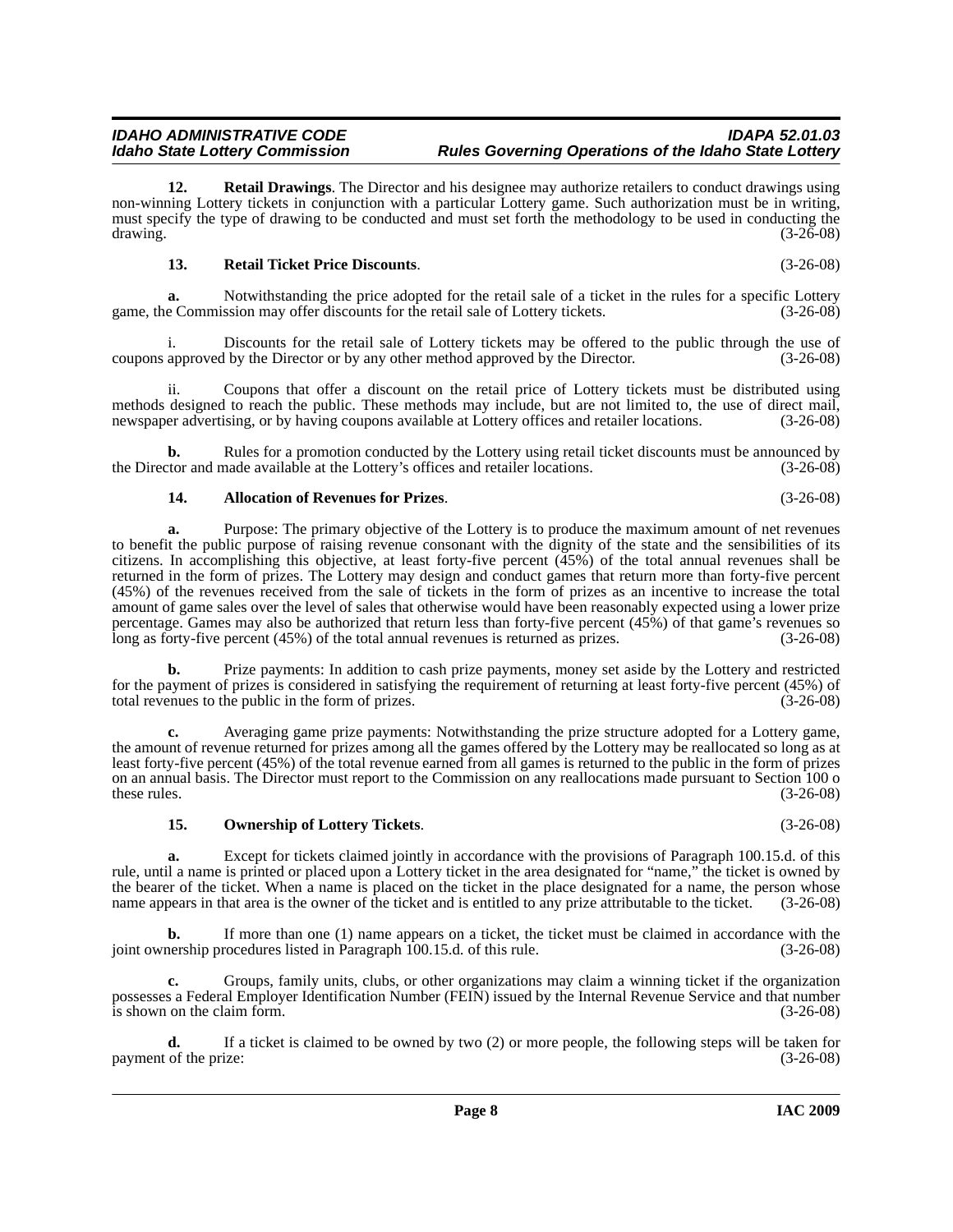i. All people claiming ownership must complete and sign a request and release form. (3-26-08)

ii. At least one (1) of the people claiming ownership of the ticket must sign the ticket; that person's signature must also appear on the request and release form.

iii. The Lottery reserves the right to issue a single prize check instead of multiple prize checks to the of a ticket if the value of each individual prize check would be less than fifty dollars (\$50). (3-26-08) owners of a ticket if the value of each individual prize check would be less than fifty dollars  $(\$50)$ .

Multiple winners of a Lottery prize will be paid only through the Boise Lottery office. Lottery be required to pay more than one (1) winner of a single prize. (3-26-08) retailers will not be required to pay more than one  $(1)$  winner of a single prize.

#### <span id="page-8-0"></span>**16. Claims**. (3-26-08)

**a.** Liability. By submitting a claim, the player agrees that the state, the Commission, the Lottery and all officials, officers, and employees of each are discharged from all further liability upon payment of the prize. (3-26-08)

**b.** Publicity. By submitting a claim, the player also agrees that the Lottery may use the prize winner's d photograph for publicity purposes.  $(3-26-08)$ name and photograph for publicity purposes.

**c.** Claim period. Prizes may be claimed for a period of one hundred eighty (180) days after the drawing in which the prize was won or from the last day tickets from the specific instant game were sold. Prizes won through an electronic terminal are payable in accordance with the Lottery's rules. If a claim is not made for the prize within the applicable period, the prize money will be added to future prize pools, to be used in addition to prize allotments already allocated, except as provided in Section 67-7433, Idaho Code. (3-26-08) allotments already allocated, except as provided in Section 67-7433, Idaho Code.

**d.** Invalid tickets. If a ticket presented to the Lottery is invalid pursuant to the terms of these rules or fic game rules, the ticket is not entitled to prize payment. (3-26-08) the specific game rules, the ticket is not entitled to prize payment.

**e.** Ticket a bearer instrument. A ticket is a bearer instrument until signed in the space designated on the ticket for signature, if a signature space is provided. The person who signs the ticket is considered the owner of the ticket after signing it. Payment of any prize may be made to a person in possession of an unsigned ticket or to the person whose signature appears on the ticket. All liability of the state, the Commission, the Lottery, the Director, and Lottery employees terminates upon payment. Lottery employees terminates upon payment.

**f.** Time of prize payment. All prizes will be paid within a reasonable time after a claim is verified by the Lottery and a winner is determined. The date of the first installment payment of any prize to be paid in installment payments is the date the claim is validated and processed, unless a different date is specified for a particular game in these rules or in the specific game rules. Later installment payments will be made approximately weekly, monthly, or annually, from the date the claim is processed and validated in accordance with the type of prize won and the rules applicable to the prize. The Lottery may, at any time, delay any prize payment in order to review a change in circumstances concerning the prize awarded, the payee, or the claim. (3-26-08)

Prizes payable for winner's life. If any prize is for the life of the winner, only an individual may claim and receive the prize for life. If a group, corporation, or other organization is the winner, the life of the winner is deemed to be twenty (20) years. (3-26-08)

<span id="page-8-1"></span>**17. Prizes Payable After Death of Winner**. All prizes, and portions of prizes, that remain unpaid at the time of the prize winner's death will be payable to the personal representative of the prize winner's estate once satisfactory evidence of the personal representative's appointment has been provided, and the Director is satisfied that payment to the personal representative is lawful and proper. The Director may rely on a certified copy of a court order appointing a personal representative (or similar person responsible for the prize winner's estate, whether denominated an administrator, executor, executrix, or other representative of the prize winner's estate) or may petition the court to determine the proper payee. Payment to the personal representative of the estate of the deceased owner of any prize winnings will absolve the Director and the Lottery's employees of any further liability for payment of prize winnings.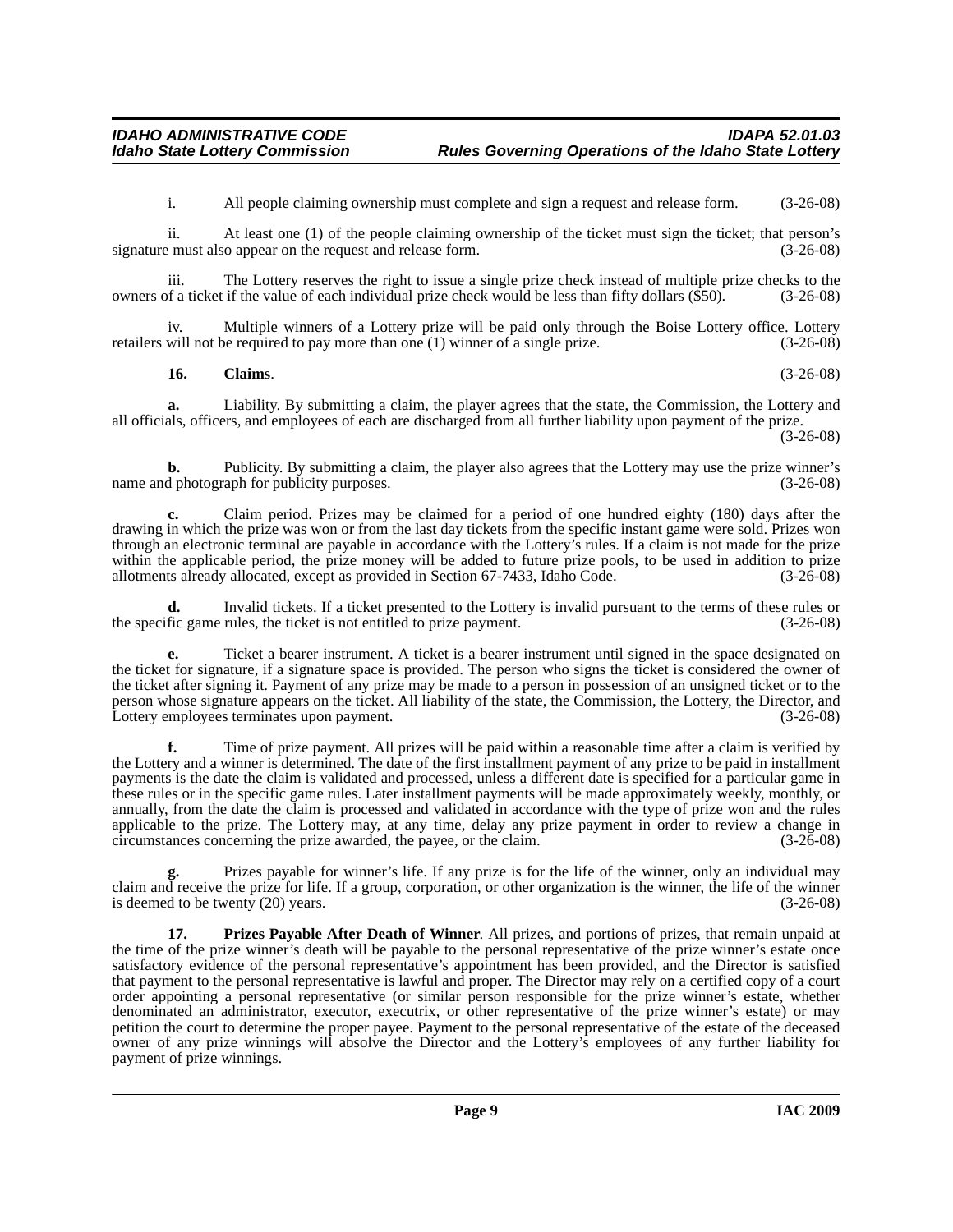(3-26-08)

<span id="page-9-3"></span>**18. Disability of Prize Winner**. The Lottery may petition any court of competent jurisdiction for a determination of the rightful payee for the payment of any prize winnings that are or may become due to a person under a disability including, but not limited to, minority, mental deficiency, or physical or mental incapacity.

(3-26-08)

<span id="page-9-10"></span>**19. Stolen or Lost Tickets**. The Lottery has no responsibility for paying prizes attributable to stolen or lost tickets. (3-26-08)

<span id="page-9-5"></span>**20. Effect of Game Rules**. In purchasing a ticket the player agrees to comply with Title 67, Chapter 74, Idaho Code, these rules, the specific game rules, Lottery instructions and procedures, and the final decisions of the Lottery. The Lottery's decisions and judgments in respect to the determination of winning tickets or any other dispute arising from the payment or awarding of prizes will be final and binding upon all participants in the Lottery. If a dispute between the Lottery and a player occurs as to whether a ticket is a winning ticket and the prize is not paid, the Lottery may, solely at the Director's option, replace the ticket with an unplayed ticket of an equivalent price from any game or refund the price of the ticket. This will be the sole and exclusive remedy of the player. any game or refund the price of the ticket. This will be the sole and exclusive remedy of the player.

<span id="page-9-4"></span>**21. Disputed Prizes**. If there is a dispute, or it appears that there may a dispute concerning payment or ownership of any prize or any other legal issue involving the prize, the Lottery may refrain from making payment of the prize pending a final determination by the Lottery or by a court of competent jurisdiction as to the proper payment<br>
(3-26-08) of the prize.  $(3-26-08)$ 

#### <span id="page-9-0"></span>**101. -- 109. (RESERVED).**

#### <span id="page-9-2"></span><span id="page-9-1"></span>**110. CONFLICT OF INTEREST POLICY (RULE 110).**

<span id="page-9-8"></span>**01. Persons Subject to Conflict of Interest Policy**. Every Commissioner, the Director, every Deputy Director, and every other Lottery officer and employee is considered a person subject to this rule on conflict of interest. If a statutory provision, rule, or policy applicable to the Lottery conflicts with Section 67-7443, Idaho Code, the more stringent provision applies. (3-26-08) the more stringent provision applies.

<span id="page-9-9"></span>**02. Statements for Economic Interest**. Every person listed in Subsection 110.01 of this rule, is prohibited from directly or indirectly, individually, or as a member of a partnership, or as a shareholder of a corporation, or as a participant in a joint venture or association with any other person, having an interest in dealing in a Lottery game or in the ownership or leasing of property used by or for a Lottery game. (3-26-08)

**03. Persons Ineligible for Prizes**. Except as provided in Section 67-7440, Idaho Code, the following persons are prohibited from purchasing a Lottery ticket or share, and are prohibited from receiving a Lottery prize:  $(3 - 26 - 08)$ 

<span id="page-9-7"></span>**a.** Every person listed in Subsection 110.01 of this rule; (3-26-08)

**b.** Any officer, director, or employee of any vendor of Lottery tickets or manufacturer of equipment used to determine winners in computerized Lottery games, and any of their subcontractors who may affect the security, integrity, or honesty of the Lottery; (3-26-08) security, integrity, or honesty of the Lottery;

**c.** Any Lottery contractor or consultant under agreement with the Lottery to review the Lottery's security procedures, and any other contractor or consultant that the Director deems ineligible if the Director reasonably determines that the security, honesty, and integrity of the Lottery may be adversely affected; (3-26 reasonably determines that the security, honesty, and integrity of the Lottery may be adversely affected;

**d.** An immediate family member of any individual described in Paragraphs 110.03.a., 110.03.b., or 110.03.c. of this rule who is a member of the same household. (3-26-08)

### <span id="page-9-6"></span>**04. Gift Prohibitions**. (3-26-08)

**a.** Except as provided in Paragraph 110.03.b. of this rule, every person listed in Subsection 110.01 of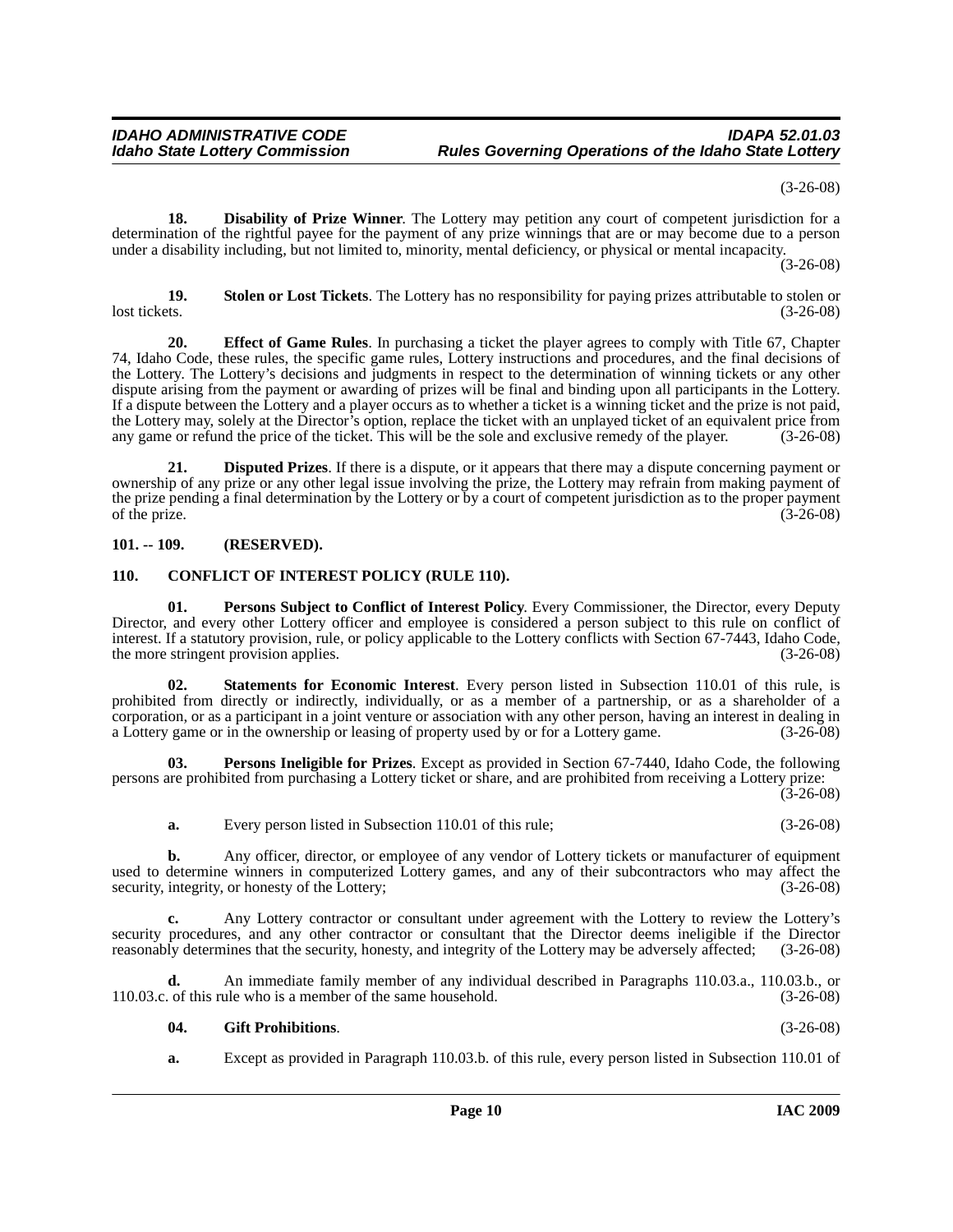this rule, including members of their immediate family, are prohibited from soliciting or receiving, directly or indirectly, a gift in excess of fifty dollars (\$50) from any person who might reasonably be expected to receive a benefit from the Lottery. (3-26-08)

**b.** In appearances before civic groups and other organizations it is permissible to accept a meal if it is offered and it is the established practice of that group or organization. (3-26-08)

**05. Persons Prohibited from Providing Services**. The following individuals and entities are prohibited from being a Lottery game retailer, Lottery vendor, or Lottery contractor, and shall not provide audits or study services as specified by Title 67, Chapter 74, Idaho Code: (3-26-08)

<span id="page-10-3"></span>**a.** Every person listed in Subsection 110.01 of this rule; (3-26-08)

**b.** A member of the immediate family who is a member of the same household of any person listed in Subsection 110.01 of this rule; (3-26-08)

#### <span id="page-10-1"></span>**06. Outside Activities Restricted**. (3-26-08)

**a.** The Director, all Deputy Directors, and all full-time Lottery officers and employees are required to render full-time service to the duties of their positions. Part-time, temporary, or seasonal Lottery employees are required to render service to the extent of their employment with the Lottery and are prohibited from accepting other<br>(3-26-08) (3-26-08) employment that may conflict with the integrity of the Lottery.

**b.** Except when assisting another state lottery, no Commissioner, Director, Deputy Director or other Lottery officer or employee shall provide consulting or contractual services, or accept an honorarium related to his<br>
State Lottery expertise. (3-26-08) State Lottery expertise.

**c.** When assisting another state lottery, it is permissible for the other state to reimburse normal travel costs to the individual providing the service, but no honorarium or pay to the individual will be accepted. If the other state has a policy of paying for the time of another state's employee while providing assistance, the payment shall be made to the State Lottery. (3-26-08) made to the State Lottery.

Nothing contained in Paragraphs 110.06.a. through 110.06.c. of this rule precludes the Lottery from negotiating contracts in which the vendor to the Lottery must bear the expense of Lottery personnel making on-site inspections of the vendor's products or manufacturing facility, auditing the vendor, or other legitimate business reasons for traveling to the vendor's place of business or site of the vendor's records, and person listed in Subsection 110.01 of this rule may engage in travel at the vendor's expense for those legitimate business purposes. Nothing contained in Paragraphs 110.06.a. through 110.06.c. of this rule shall prevent a Commissioner, Director, Deputy Director or other Lottery officer or employee from participating in and traveling to educational or industry related programs. Actual expenses incurred may be reimbursed by a sponsoring entity if the integrity of the State Lottery is not adversely impacted. (3-26-08)

<span id="page-10-0"></span>**07. Conduct of Commission Business**. Business transactions conducted by the Commission, the Director, Deputy Directors, and all other Lottery officers and employees with Lottery vendors should be conducted in the Lottery's offices to the maximum extent possible. (3-26-08)

<span id="page-10-2"></span>**08. Personal Conduct**. Personal conduct that is illegal or generally considered improper or brings discredit to the Lottery may be subject to appropriate disciplinary action by the Director. (3-26-08)

<span id="page-10-5"></span>**09. Use of Lottery Property**. Every person listed in Subsection 110.01 of this rule is prohibited from using any Lottery vehicle or other Lottery property for personal use, except that telephones, computers, etc., may be used for personal use in the manner ordinarily accepted in an office setting when that use does not result in additional expense to the Lottery and when that use does not contravene state policy. (3-26-08)

<span id="page-10-4"></span>**10. Signature of Conflict Policy Required**. Every person listed in Subsection 110.01 of this rule is required to sign the following conflict of interest policy as a condition of employment. "I have read and understand the pertinent Sections of Idaho Constitution Article 7, Section 10, and Title 59, Chapter 7, Idaho Code, and these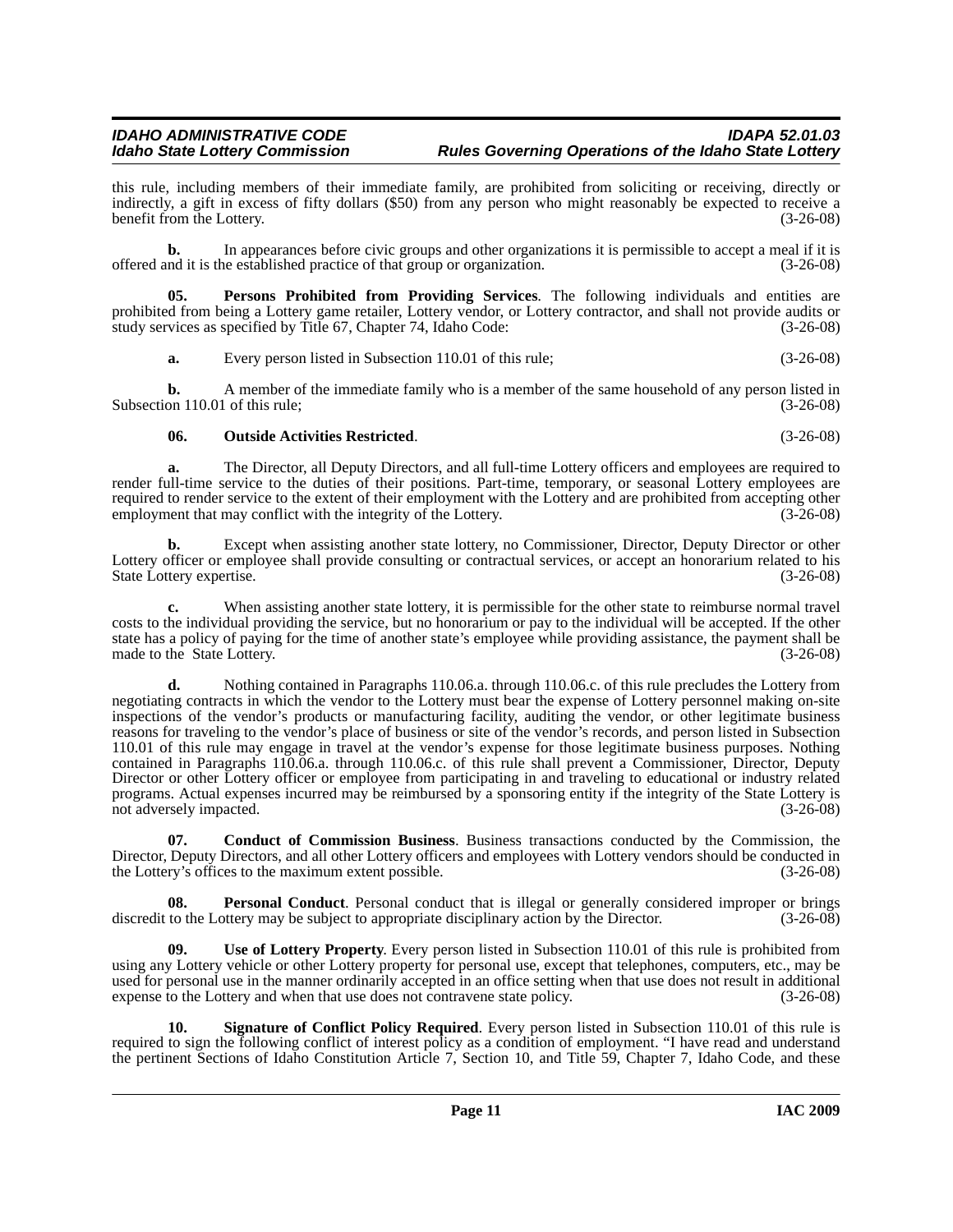conflict of interest policies."

Signature Typed Name  $\Box$  Date (3-26-08)

### <span id="page-11-0"></span>**111. -- 199. (RESERVED).**

### <span id="page-11-1"></span>**200. LOTTERY CONTRACTING RULES (RULE 200).**

### <span id="page-11-4"></span><span id="page-11-2"></span>**01. Classification of Lottery Contracts**. (3-26-08)

**a.** Lottery contracts for the acquisition of materials, supplies, services and personal and professional services are classified according to relative sensitivity, which in turn determines the level of review, procurement method and the extent of disclosure required by Lottery vendors or if no disclosure is required as in the case of Lottery contractors. The three (3) levels of procurement are as follows: (3-26-08)

i. General procurements: These procurements are the least sensitive and are for materials, supplies, equipment, services and personal and professional services required to satisfy the day-to-day administrative, ministerial and operating needs of the Lottery. Disclosure filings by Lottery vendors are not normally required for this class of procurements. Lottery contractors may supply general procurement items. The Lottery may use formal invitations to bid, informal competitive quotes and requests for proposals to solicit contracts for these acquisitions, as may be determined by the Director to be the most appropriate process for a specific acquisition. (3 may be determined by the Director to be the most appropriate process for a specific acquisition.

ii. Sensitive procurements: These procurements are of intermediate sensitivity and are for materials, supplies, equipment, services and personal and professional services which may have direct or indirect impact upon the security, credibility and integrity of the Lottery. Also included are special studies and services required by statute (demographic, communications and performance studies). The normal procedure for acquiring the materials and services is by request for proposal; however, the Director may authorize the use of competitive quotes when the cost of the acquisition is less than fifteen thousand dollars (\$15,000). The Director may prescribe special disclosure requirements governing Lottery contractors or vendors for this class of contracts. (3-26-08) requirements governing Lottery contractors or vendors for this class of contracts.

iii. Major procurements: This class is the most sensitive of Lottery contracts. The Lottery Act requires these procurements to be let by the Commission and the filing of comprehensive disclosure statements by Lottery<br>(3-26-08) vendors. (3-26-08)

**b.** The procedures for announcing or soliciting various classes of Lottery contracts outlined in Paragraph 200.01.a. of this rule are intended to be advisory only and do not limit the Commission or the Director in the selection of the most appropriate process to acquire a given product or service. (3-26-08)

### <span id="page-11-3"></span>**02. General Policy**. (3-26-08)

**a.** In all decisions affecting the Lottery, the Commission and Director are specifically directed by statute to take into consideration the particularly sensitive nature of the Lottery and to act in a manner to promote and insure the integrity, security, honesty and fairness of the Lottery. Additionally, the Director, in awarding contracts in response to solicitations for proposals, must award the contracts to the responsible contractor or vendor submitting the lowest and best proposal that provides maximum benefits to the state in relation to cost in the areas of security, competence, experience, timely performance, and maximization of net revenues to benefit the public purpose of the Lottery. Consistent with these statutory directives, it is the policy of the Lottery, to the extent possible, to conduct its contracting affairs in an open, competitive manner. However, the security and integrity of the Lottery are fundamental and overriding considerations in all decisions. (3-26-08) (3-26-08)

**b.** Although the Lottery is exempt from the provisions of Section 67-5715, Idaho Code, it is the policy of the Lottery to conduct its contracting affairs generally in accordance with the state's competitive bidding principles contained in Section 67-5715 et seq., Idaho Code, and consistent with the specific directives contained in Paragraph 200.02.a. of this rule. In implementing this policy, the Lottery reserves the right to use the procedures developed by the Department of Administration as guidelines to govern its procurement actions. Notwithstanding this reservation,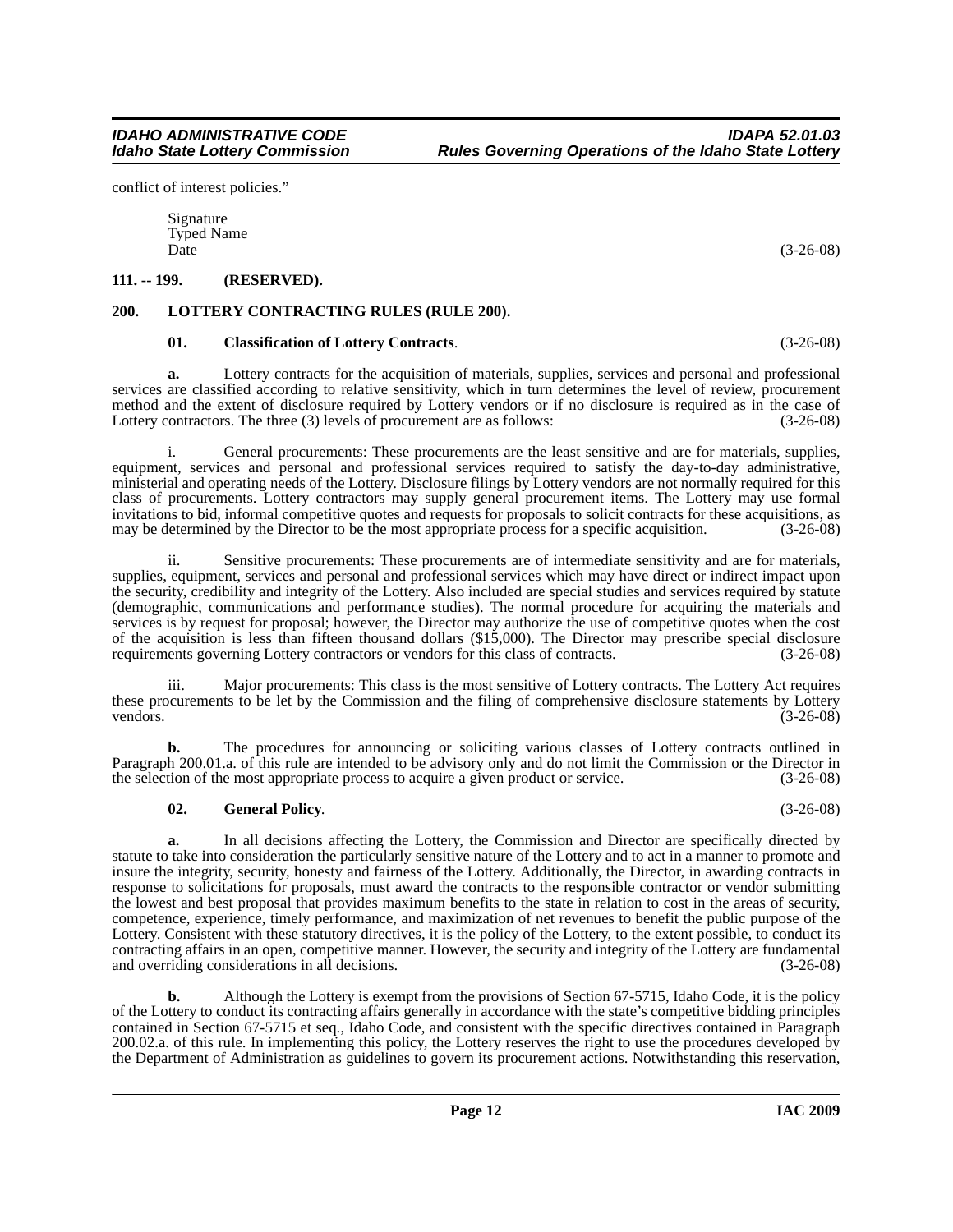the Lottery also reserves the right to use alternate contracting and purchasing practices that take account of market realities and modern or innovative contracting and purchasing methods that are also consistent with the public policy of encouraging competition. These methods may include, but are not limited to, specialized vendor prequalifications, competitive negotiations, performance incentives and disincentives, life cycle costing and solicitations emphasizing the request for proposal process. (3-26-08)

**c.** When the Lottery uses a Request for Proposal (RFP) for a planned acquisition, the major considerations in determining the contract award will be the quality of the product or service, the likelihood of timely performance, and price. Qualitative factors normally address issues like the Vendor's demonstrated experience in performing comparable projects, performance credibility, availability of qualified personnel and equipment, and other special factors as may apply to a particular contract. The RFP will normally specify the criteria that will be used in the evaluation of offers and the award of the contract. (3-26-08)

**d.** Because of the specialized character of Lottery contracts, the Lottery will not normally advertise bid proposals. Rather, the Lottery shall circulate bid and proposal requests for materials, equipment and services to vendors known to specialize in the required procurement or to vendors that the Lottery may reasonably expect to have an interest in providing such services. The Lottery will develop its mailing lists as the service need arises. (3-26-08)

**e.** The Director may prepare standard terms and conditions to govern the acquisition of materials, supplies and services by the State Lottery. To the extent possible, the standard terms and conditions should be as uniform as possible with the standard terms and conditions governing contracts entered into by other state agencies.  $(3-26-08)$ 

**f.** All major departures from the state contracting guidelines referred to in Paragraph 200.02.b. of this rule must be approved by the Commission. If there is a conflict between the state guidelines and the Lottery's adopted rules, the Lottery's rules take precedence. (3-26-08) rules, the Lottery's rules take precedence.

#### <span id="page-12-0"></span>**03. Delegation of Purchasing Authority**. (3-26-08)

**a.** Authority is granted to the Director to initiate all purchase actions and enter into and execute contracts for materials, supplies and services, on behalf of the Commission and the Lottery, except as follows: (3-26-08)

i. General contracts having an estimated one-time or annual cost in excess of fifty thousand dollars (\$50,000);<br>(3-26-08)  $(3-26-08)$ 

ii. Contracts defined as Sensitive Procurements having a one-time or annual cost of more than fifty thousand dollars  $(\$50,000)$ ; (3-26-08)

iii. Contracts defined as Major Procurements; (3-26-08)

iv. All personal service contracts other than major or sensitive procurements having a one-time or annual cost in excess of fifteen thousand dollars (\$15,000); and (3-26-08)

v. Procurement actions which are executed in a manner other than as provided in the contract exemption guidelines.

**b.** Notwithstanding the provisions of Subparagraph 200.03.a.i. of this rule, the Commission, having once approved a planned procurement action involving a general contract acquisition, grants authority to the Director to execute a contract or contracts for the purchase or service without further action by the Commission. to execute a contract or contracts for the purchase or service without further action by the Commission.

**c.** The Commission, having once approved a particular contract, delegates authority to the Director to make all disbursements and payments as provided in the contract, without further, specific approval action by the Commission. (3-26-08)

**d.** The Commission grants authority to the Director to enter into emergency contracts when immediate and decisive action is required to protect the security, credibility or integrity of the Lottery or a Lottery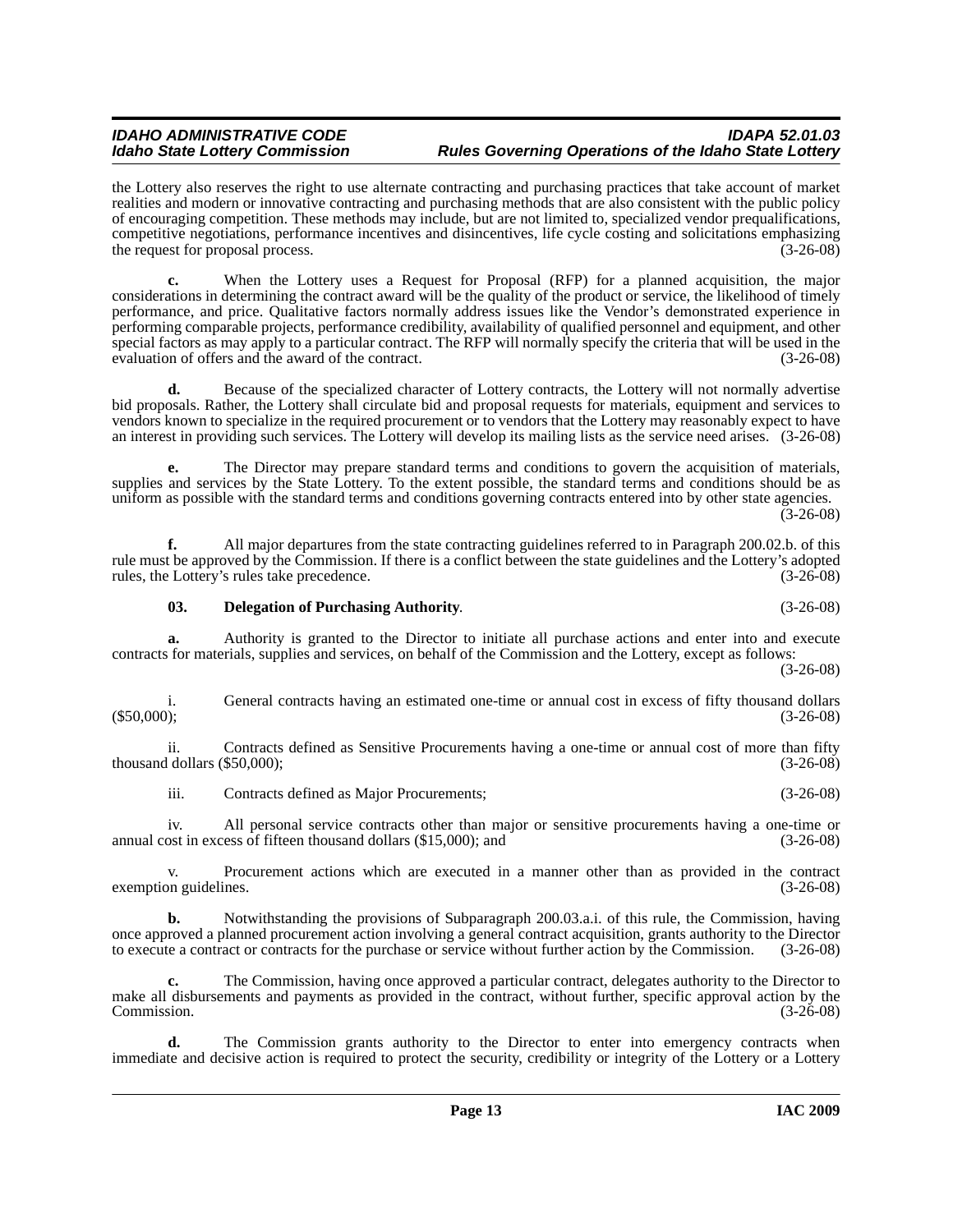## *IDAHO ADMINISTRATIVE CODE IDAPA 52.01.03*

game. All emergency contracts let by the Director in which the cost exceeds the delegated authority contained in Paragraph 200.03.a. of this rule, must be reported to the Commission within five (5) days of the contract award date, or at the next scheduled Commission meeting, whichever is sooner. Such procurement actions may be taken without competitive bid. The dollar value of a contract awarded by the Director under the provisions of this section may not exceed fifty thousand dollars (\$50,000). Any emergency contract for a major procurement in which the cost exceeds fifty thousand dollars (\$50,000), if not acted upon at a regularly scheduled Commission meeting, is subject to Commission approval by telephonic or electronic vote.

*Idaho State Lottery Commission Rules Governing Operations of the Idaho State Lottery*

<span id="page-13-3"></span>**04. State Central Services Agenda**. As provided in Section 67-7408, Idaho Code, the Lottery may contract with other state agencies for the performance of contracting responsibilities that may be required by the Lottery. Those services may include, but are not limited to, the acquisition of Fidelity and Faithful Performance Bonds covering the Commissioners, officers, and employees of the Lottery; bonding of retailers, annuity contracts; general equipment and supplies; equipment financing agreements; and disposal of surplus Lottery property. The Lottery is bound by all statutes and rules governing the actions of the state agency when the Lottery uses such services. (3-26-08)

#### <span id="page-13-1"></span>**05. Idaho Preference**. (3-26-08)

**a.** In all contracts, the Lottery will prefer goods or services that have been manufactured or produced ate if price, fitness, availability and quality are otherwise equal.  $(3-26-08)$ in this state if price, fitness, availability and quality are otherwise equal.

**b.** Where a Lottery contract is awarded to a foreign contractor and the contract price exceeds ten thousand dollars (\$10,000), the contractor must promptly report to the Idaho Tax Commission (ITC) on forms to be provided by ITC the total contract price, terms of payment, length of contract and such other information as the ITC may require before final payment can be received on the Lottery contract. The Lottery must satisfy itself that the requirements of this Paragraph have been complied with before it issues a final payment on a Lottery contract. For the purposes of this Paragraph, a foreign contractor is one who is not domiciled in or registered to do business in Idaho. (3-26-08)

**06. Equal Opportunity/Affirmative Action Contracts**. The Lottery is an equal opportunity employer participates in any on-going state affirmative action programs. (3-26-08) and also participates in any on-going state affirmative action programs.

#### <span id="page-13-2"></span><span id="page-13-0"></span>**07. Personal Services Contract**. (3-26-08)

**a.** Contracts between the Lottery and persons or firms such as advertising agencies, security consultants, auditors, other consultants required to conduct or prepare special studies and reports and other personal services contracts that may be required to fulfill the Lottery's responsibilities, will be awarded as outlined in this Subsection. The award of contracts shall be either direct, informal or formal depending upon the sensitivity and estimated dollar value of the contract. In awarding personal services contracts the Lottery will consider the contractor's qualifications in similar areas of demonstrated competency, availability, experience in successfully performing comparable projects, availability of qualified personnel, likelihood of timely performance, history of cost containment, compensation requirements and other special factors that may apply to a particular contract. (3-26-08)

**b.** Direct Award Procedures. (3-26-08)

i. Any personal services contract having an estimated one-time or annual value of ten thousand dollars (\$10,000) or less may be awarded directly by the Director if the Director believes reasonable steps have been taken to obtain competitive quotes, if feasible, and the award will not negatively affect the security, credibility or integrity of the Lottery.

ii. The Director, with the approval of the Commission, may directly award personal services contracts in any appropriate or reasonable amount, without competitive solicitations, when the project consists of work that has been substantially described, planned or otherwise studied in an earlier Lottery contract and the new contract would be a continuation of the earlier project, provided that the earlier contract was awarded by a formal selection procedure. In awarding contracts under this provision the Commission and Director must take into account the effects of that action on the security, credibility and integrity of the Lottery and further ensure that the contract awards will not encourage favoritism or substantially diminish competition and will result in substantial cost savings to the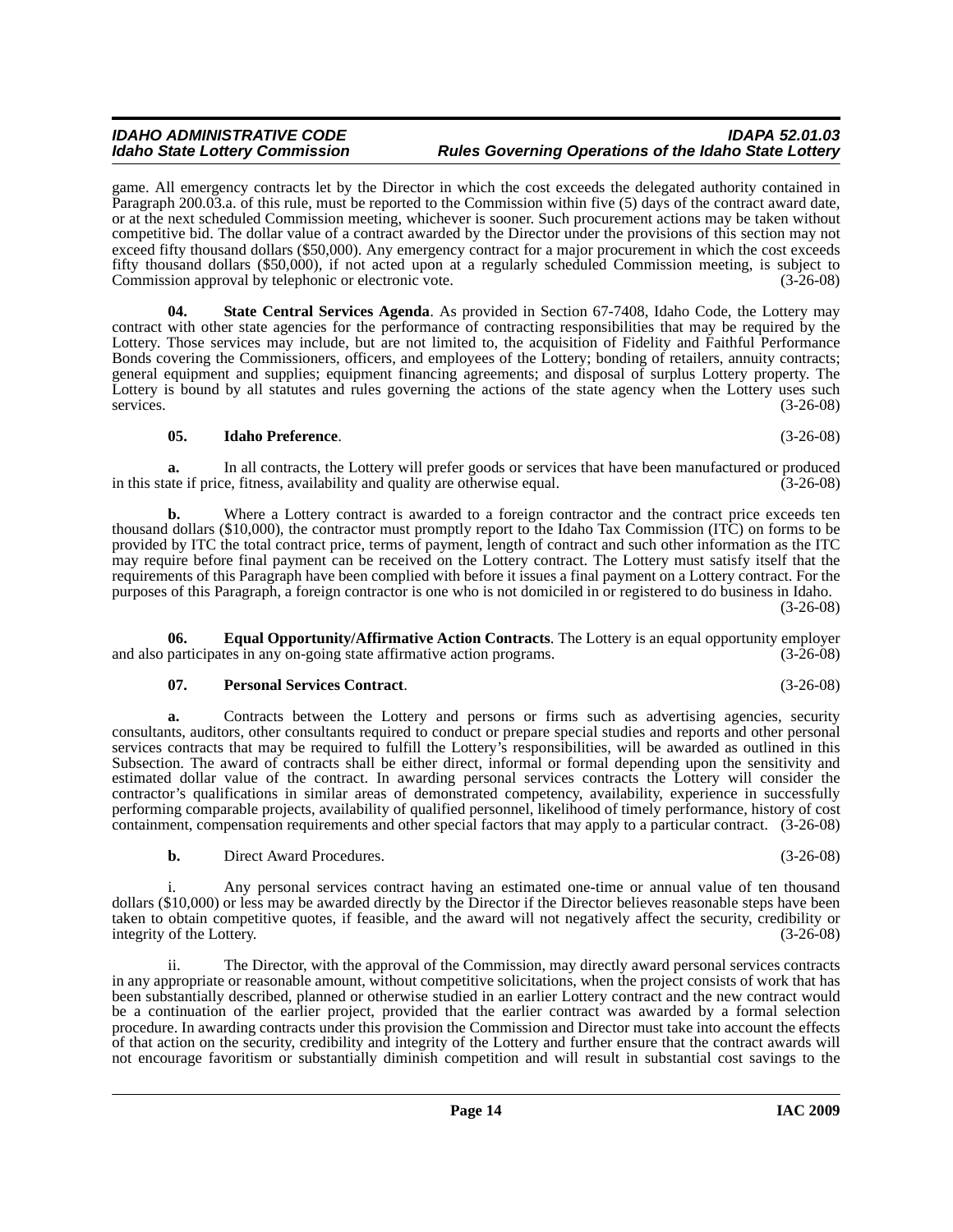Lottery. (3-26-08)

iii. The Director, with the approval of the Commission, may directly award personal service contracts without competitive solicitation when an emergency or other condition exists that requires prompt and decisive action. The Commission and Director may exercise the provisions of this Paragraph only when immediate action is required to correct a situation that would threaten integrity, security, honesty, and fairness in the operation and administration of the Lottery or the objective of raising net revenues for the benefit of the public purpose described in the Act.  $(3-26-08)$ 

**c.** Informal Award Procedure: The Director may award any personal services contract having an estimated one-time annual value of more than ten thousand dollars (\$10,000), but not more than twenty-five thousand dollars (\$25,000), if the following informal award procedure is followed: (3-26-08)

An attempt must be made to obtain a minimum of three  $(3)$  competitive quotes. If three  $(3)$  quotes are not available, fewer will suffice provided a written record is made of the effort to obtain three (3) quotes.

(3-26-08)

ii. A written record must be maintained of the source and amount of quotes received. (3-26-08)

iii. The contract award will be made to the lowest priced vendor who best meets the contract award criteria of Paragraph 200.07.a. of this rule. (3-26-08)

iv. The Director must maintain work papers documenting the basis of the award to ensure that the award will not negatively affect the security, credibility and integrity of the Lottery. (3-26-08)

**d.** Formal Award Procedures: Unless otherwise awarded under the provisions of Subparagraphs 200.07.b.ii. or 200.07.b.iii. of this rule, all personal services contracts having an estimated one-time or annual cost of more than twenty-five thousand dollars (\$25,000) must be awarded according to the formal award procedure, as follows: (3-26-08) follows: (3-26-08)

i. The Lottery shall distribute copies of the proposal (usually a Request for Proposal) to Lottery vendors or to appropriate contractors who have indicated an interest, or are anticipated to have an interest, in providing the required service to the Lottery. Every Request for Proposal must include a response deadline date. All responses received by the Lottery after the deadline may be rejected. (3-26-08)

ii. The Director will appoint an evaluation panel consisting of at least four (4) persons, at least two (2) of whom are members of the Lottery's executive staff. The Director of the Lottery Security Division will normally be one of the appointees to evaluate the responses for any project involving the security of the Lottery. (3-26-08)

iii. The evaluation panel must develop a system to evaluate the vendor responses and must score each vendor's response. Based upon this evaluation, the evaluation panel must rank the three (3) best responses and develop an award recommendation. (3-26-08)

iv. The contract must be awarded to the vendor who best meets the award criteria. (3-26-08)

**e.** No contract or other agreement for the purpose of providing services to the Lottery may be entered into, renewed, or extended with any person, unless the person certifies in writing, under penalty of perjury, that the person is not in violation of any Idaho tax laws on a form prescribed by the Idaho Tax Commission (ITC). A copy of the certification form may be obtained from the Lottery or the ITC. The original certification must be retained in the Lottery's contract file as required by the state's records retention guidelines. (3-26-08) Lottery's contract file as required by the state's records retention guidelines.

#### <span id="page-14-0"></span>**08. Major Procurements**. (3-26-08)

**a.** All bid announcements, invitations, or proposals covering major procurements must identify that ed acquisition is classified as a major procurement. (3-26-08) the planned acquisition is classified as a major procurement.

**b.** All contracts or procurement actions classified as major procurements will be subject to the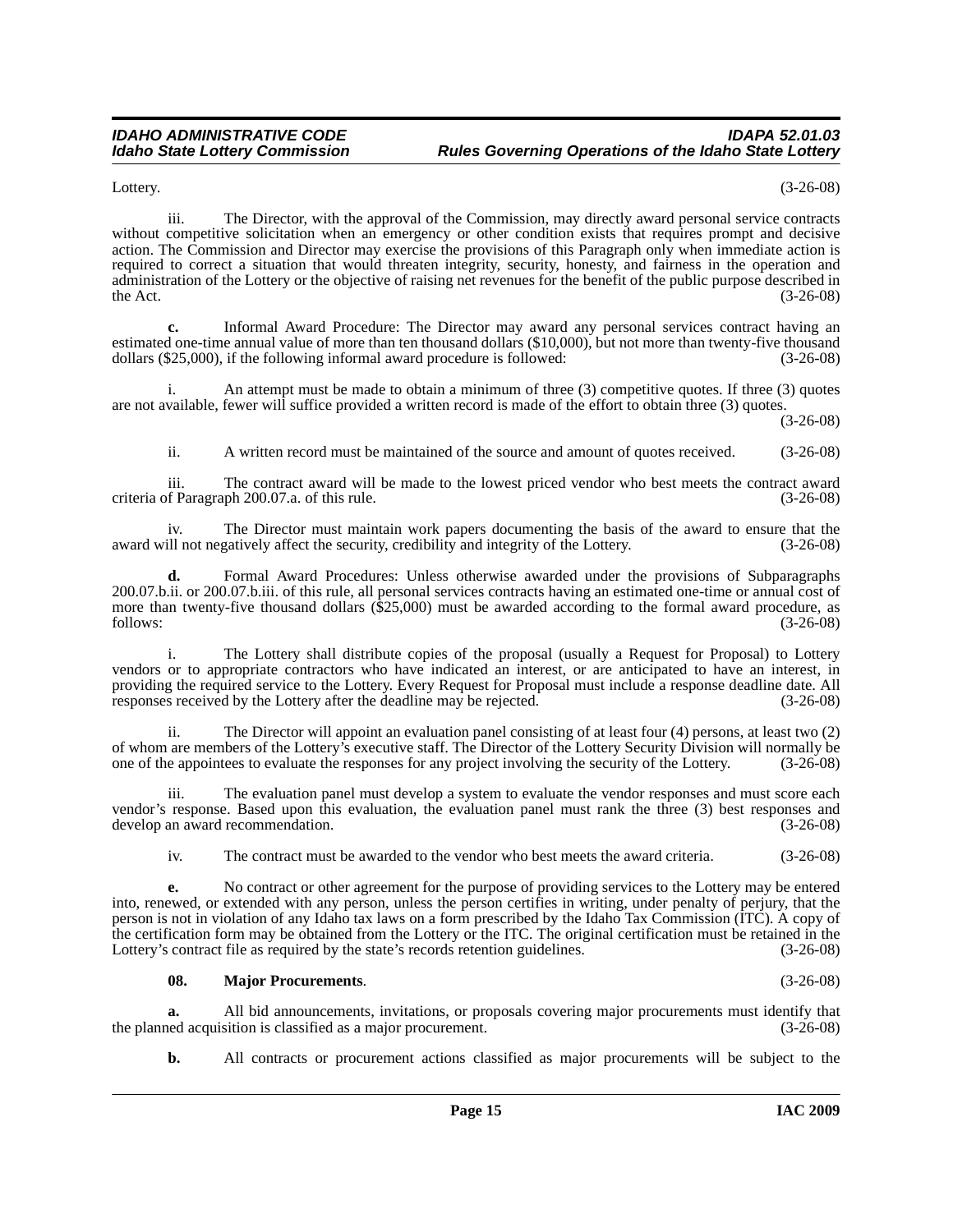disclosure requirements specified in Section 67-7421, Idaho Code. Subsection 010.05 of these rules defines the term "control person" for purposes of disclosure requirements. The Lottery will enclose a copy of the disclosure requirements with each bid announcement or proposed request for such procurement. All disclosure filings are subject to the review and approval of the Director of the Lottery Security Division. Failure of any Lottery vendor to properly execute or timely submit the disclosure requirement may be grounds for rejection of the bid or proposal.

(3-26-08)

**c.** No contract for a major procurement with any Lottery vendor may be entered into if any control person of that Lottery vendor has been convicted of a crime, other than traffic infractions. Background checks must be made by the Director of the Lottery Security Division to rigorously enforce this requirement. (3-26-08)

**d.** The Lottery may prequalify Lottery vendors as having met the disclosure filing requirements for major procurements. The disclosure prequalifications may be renewed by July 1 of each year. The prequalifications will satisfy the disclosure requirements of the Act, providing a certification is received from the Lottery vendor at the time of submitting any subsequent bid, proposal or offer and that no changes have occurred in the vendor's status, or that of its control persons, since the last filing of the complete disclosure statement. (3-26-08) that of its control persons, since the last filing of the complete disclosure statement.

**e.** Each Lottery vendor for a major procurement must maintain its disclosure filing in a current status during the tenure of the contract. Unless otherwise provided in the contract document, any changes in the status of the vendor, any of its listed control persons or additional control persons, must be reported to the Director within fourteen (14) days of the known change, and will require written submission of the same disclosure information to the Commission. (3-26-08)

**f.** Each Lottery vendor for a major procurement is required to post a performance bond with the Commission as provided in Section 67-7427, Idaho Code. The performance bond must be issued by a surety licensed to do business in this state and must be for the duration specified in the procurement announcement. (3-26-08) to do business in this state and must be for the duration specified in the procurement announcement.

#### <span id="page-15-0"></span>**09. Sensitive Procurements**. (3-26-08)

**a.** All bid announcements, invitations, or Requests for Proposal covering sensitive procurements as defined in Subparagraph 200.01.a.ii. of this rule must identify that the planned acquisition is a sensitive procurement and will be subject to the provisions of this rule. (3-26-08)

**b.** The Director may establish special disclosure requirements governing State Lottery contracts for sensitive procurements that will be included in the procurement announcement. Failure of any Lottery vendor or contractor to properly execute or timely submit the disclosure requirement may be grounds for rejection of the bid or proposal. All disclosure filings are subject to the review and approval of the Director of the Lottery Security Division. (3-26-08)

**c.** No contract for a major procurement with any Lottery vendor may be entered into if any control person of that Lottery vendor has been convicted of a crime, other than traffic infractions. Background checks must be made by the Director of the Lottery Security Division to rigorously enforce this requirement. (3-26-08)

**d.** The Lottery may prequalify Lottery vendors as having met the disclosure requirements of this rule. The prequalification will satisfy the disclosure filing requirement providing a certification is received from the Lottery vendor, at the time of submitting any subsequent bid, proposal or offer, that no changes have occurred in the vendor's status or any of its principals since the last filing of the full disclosure statement. (3-26-08)

**e.** Each Lottery vendor for a sensitive procurement must maintain its disclosure filing in a current status during the tenure of the contract. Unless otherwise provided in the contract document, any changes in the vendor's status or any of its principals, must be reported to the Director within fourteen (14) days of the known change, and will require written submission of the same disclosure information to the Commission. (3-26-08)

**f.** Each Lottery contractor for a sensitive procurement may be required to post a performance bond with the Lottery. The performance bond must be issued by a surety licensed to do business in this state and be for the amount and duration specified in the procurement announcement. (3-26-08) amount and duration specified in the procurement announcement.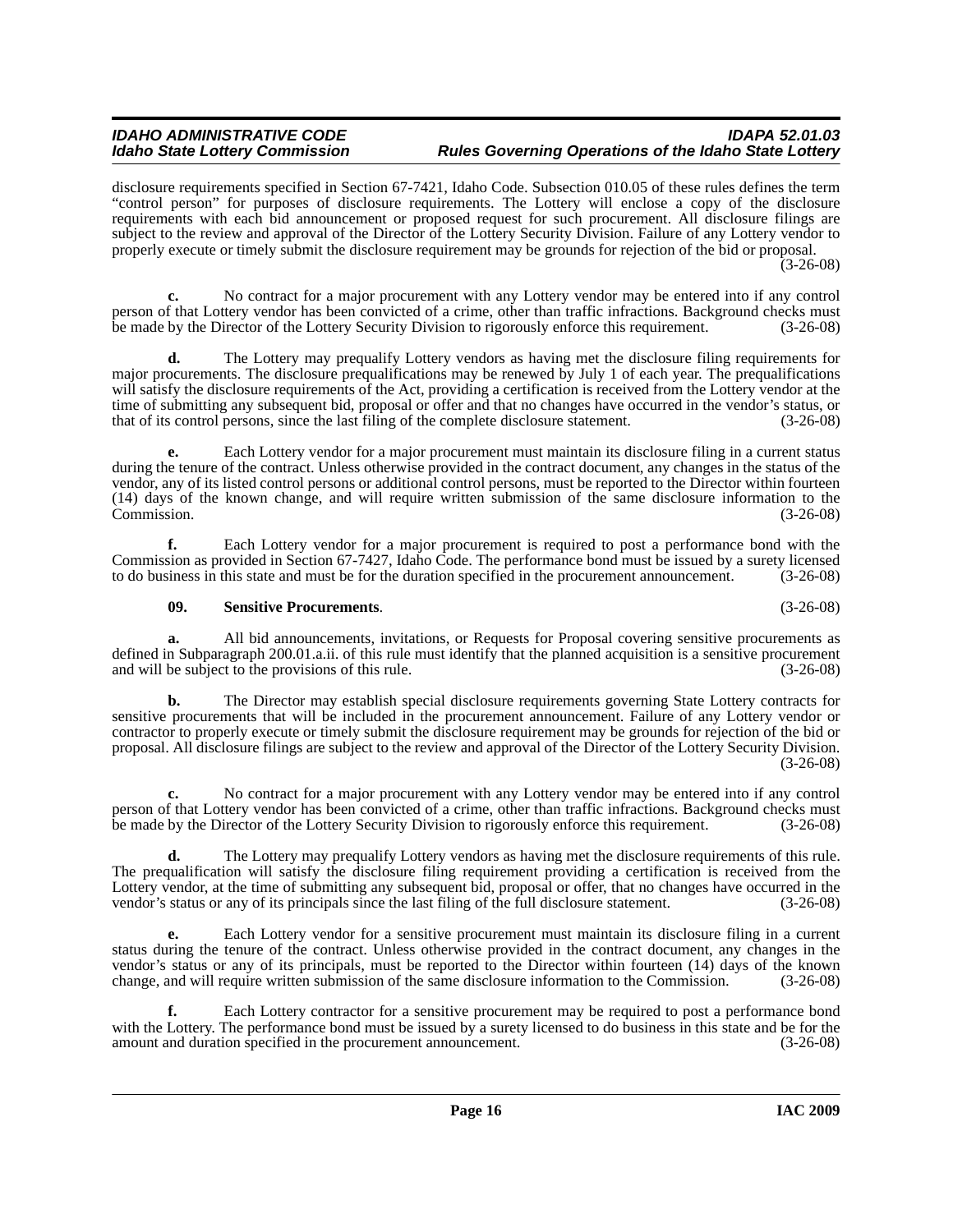<span id="page-16-1"></span>**10. Advertising and Promotional Contract**. Because advertising and promotional contracts involve unique marketing strategies for Lottery games, the acquisition of these services and purchases may be made directly without using competitive procurement procedures. The prudent person rule will apply in the award of these contracts or the acquisition of these services. This exemption applies to all advertising and promotional contracts, whether placed through the Lottery's advertising agency or directly by the Commission or the Director. For the purpose of this rule, advertising and promotional contracts include but are not limited to: agreements with radio and television stations, acquisition of prizes, media selection, placement of advertising contracts, promotional printing, art work and development and placement of all forms of commercials and display presentations. (3-26-08)

**11. Investment Contracts**. The Lottery may enter into contracts for the acquisition of structured settlements, place investments or acquire annuities related to the pay-off of major prize winners without following competitive bidding procedures. The Lottery will follow the prudent person rule in the placement of such investments. (3-26-08) investments. (3-26-08)

### <span id="page-16-4"></span><span id="page-16-3"></span>**12. Prequalification of Annuity Vendors**. (3-26-08)

**a.** For the purpose of acquiring annuities related to the pay-off of major prize winners, the Lottery will maintain an ongoing prequalification list of annuity vendors. A vendor must first be prequalified by the Lottery before submitting a bid to the Lottery for the award of an annuity contract. Vendors may submit their qualifications to the Lottery for evaluation any time in the year. (3-26-08)

**b.** The following criteria must be met by each vendor before being placed on the prequalification list: (3-26-08)

i. Each bidder must be an insurance company licensed to do business in Idaho and have been in for a period of two (2) years immediately before submitting its bid. (3-26-08) business for a period of two  $(2)$  years immediately before submitting its bid.

ii. An insurance company must be a Best's "A+" rated company and must have at least a Best's Class VII financial size classification.

iii. Each bidder's request for qualification must contain: (3-26-08)

(1) The name, address, telephone number and contact person for the bidder. (3-26-08)

(2) The current financial statement of the bidder certified by an independent certified public  $\alpha$ countant. (3-26-08)

(3) The names, addresses and telephone numbers of three (3) current or past annuity client references whom the Lottery may contact. (3-26-08)

**c.** After a vendor has been prequalified, the vendor may submit bids to the Lottery in accordance with the procedures established by the Director. Furthermore, a vendor must keep its qualifications current by promptly reporting any changes in their status to the Lottery. (3-26-08)

**d.** The total amount of annuities awarded to an insurance company cannot exceed five percent (5%) of surplus. (3-26-08) its stated surplus.

**e.** Nothing contained in this rule will preclude a brokerage company from representing or submitting a bid on behalf of a qualified bidder. (3-26-08)

#### <span id="page-16-2"></span><span id="page-16-0"></span>**201. CRITERIA FOR REVIEW OF RETAILER APPLICATIONS AND CONDUCT OF OPERATIONS (RULE 201).**

<span id="page-16-5"></span>**01. Retailer's Application**. Any person interested in obtaining a contract for a certificate to sell Lottery tickets must first file an application on forms provided by the Director. The forms will require disclosure of, but are not limited to, an applicant's personal, financial, and criminal history, and an authorization to investigate the applicant's criminal and credit history. (3-26-08)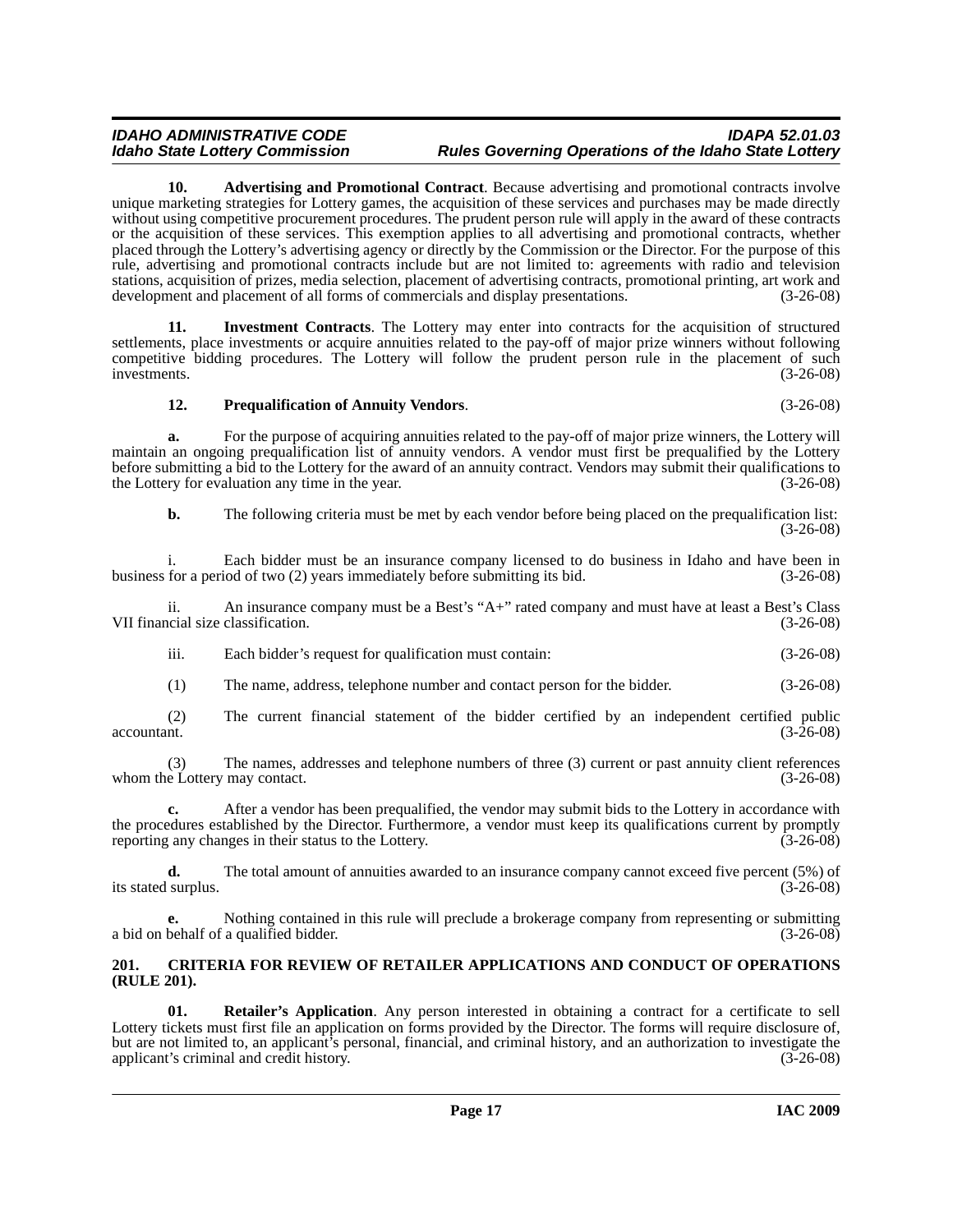#### <span id="page-17-1"></span>**02. Fees, Procedure, and Criteria Precluding Issuing Contract**. (3-26-08)

**a.** All certificate applications must be accompanied by a minimum, nonrefundable, fee of twenty-five dollars (\$25). If a certificate is awarded, an additional, nonrefundable, certificate fee of one hundred dollars (\$100) must be paid. (3-26-08)

**b.** Certified retailers may apply for a certificate modification to allow the sale of additional Lottery products. A current retailer may be required to complete an additional application or application supplements. If a current retailer requests that the existing certificate be modified to allow the sale of additional Lottery products, no additional application fee will be charged. (3-26-08)

**c.** The Lottery may waive the payment of any certificate fee to facilitate an experimental program or a research project. (3-26-08)

#### <span id="page-17-2"></span>**03. Provisional Certifications**. (3-26-08)

**a.** The Lottery may issue a provisional certificate to an applicant for a Lottery certificate after receipt of a fully completed certificate application, the authorization of a complete personal background check, completion of a credit check, and completion of a preliminary background check. The provisional certificate will expire at the time of issuance of the requested certificate or ninety (90) days from the date the provisional certificate was issued,<br>whichever occurs first, unless the provisional certificate is extended by the Lottery. (3-26-08) whichever occurs first, unless the provisional certificate is extended by the Lottery.

**b.** The following criteria preclude the Director from entering into a contract with an applicant. No contract shall be made with an applicant: (3-26-08)

|     | Who is under eighteen (18) years of age;                            | $(3-26-08)$ |
|-----|---------------------------------------------------------------------|-------------|
| 11. | Who will be engaged exclusively in the business of selling tickets; | $(3-26-08)$ |

iii. Who is an employee of the Lottery; (3-26-08)

iv. Who is, or is owned or controlled or affiliated with, a supplier of instant tickets or a manufacturer of computer equipment used to operate instant or on-line games, or both; (3-26-08)

v. Who is not a resident of Idaho, or a corporation that is not incorporated in Idaho or not authorized to do business in Idaho; (3-26-08)

vi. Who has been found to have violated any rule, regulation, or order of the Commission or the Director; (3-26-08) Director; (3-26-08)

vii. When any person, firm, association, or corporation other than the applicant will participate in the management of the affairs of the applicant. (3-26-08)

<span id="page-17-0"></span>**04. Criteria That May Be Grounds for Refusal**. Before contracting with an applicant, the Director will consider the factors set out below. In considering these factors, the Director will seek to determine which applicants will best serve the economical and efficient operation of a statewide Lottery through their ticket sales. If any of these factors lead the Director to determine that contracting with the applicant would not promote the economical and efficient operation of a statewide Lottery consonant with the public interest, or would not serve the public interest, convenience, or trust, the Director may deny the application. (3-26-08) public interest, convenience, or trust, the Director may deny the application.

**a.** The Director must consider the financial responsibility and security of the person and the person's business or activity. The Director must consider the person's credit worthiness and integrity in past financial transactions. The Lottery may investigate the credit worthiness of the applicant by using the services of a commercial credit reporting agency. The Director may also consider the physical security of the applicant's place of business to determine whether tickets that will be sold to the applicant and the proceeds from ticket sales will be kept safe.

(3-26-08)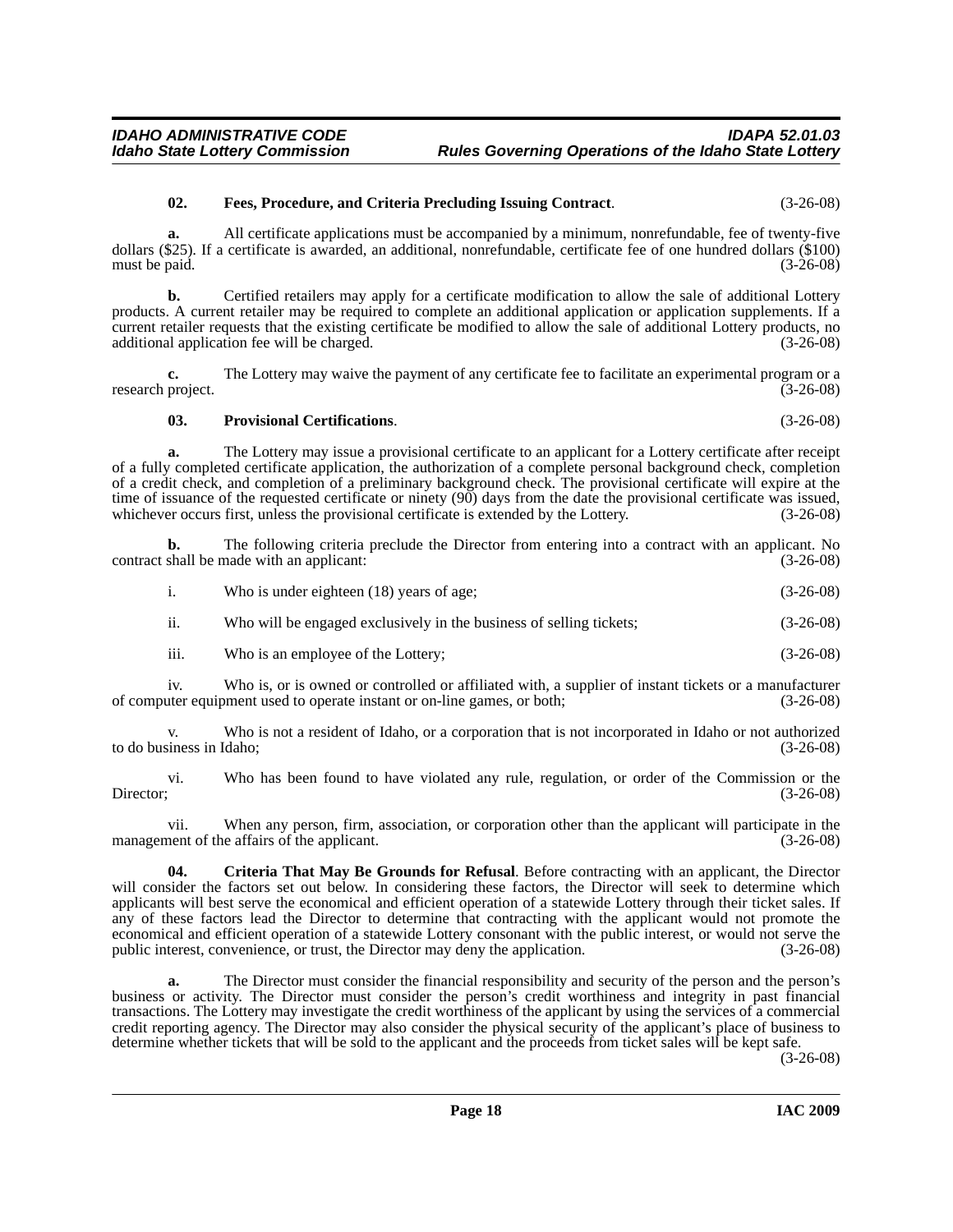**b.** The Director must consider the accessibility to the public of an applicant's place of business or activity. The Director will contract only with applicants who have regular contact with significant numbers of persons at the applicant's place of business. Before contracting with any organization that has restricted membership policies, the Director must determine whether the restrictions are generally acceptable to the public and whether contracting with that group or organization or similar groups or organizations would best serve the interests of the Lottery.

 $(3-26-08)$ 

**c.** The Director must consider the sufficiency of existing retailers to serve the public interest. The Director may seek to maximize total ticket sales by encouraging retailers with the highest potential volume in a particular area or neighborhood. (3-26-08)

**d.** The Director must consider the volume of expected sales by the applicant. In determining the anticipated actual sales volume of the applicant, the Director may rely upon the experience and knowledge of the Lottery's staff as well as any other available professional expertise. The Director must determine whether the volume of an applicant's sales is likely to be sufficient that contracting with the applicant will be economically feasible.

(3-26-08)

**e.** The Director must consider the types of products, services, or entertainment offered at the applicant's place of business. The Director must determine whether the applicant's products, services, or entertainment are generally acceptable to the public and whether they would bear adversely upon the general credibility, integrity, and reputation of the Lottery. (3-26-08) credibility, integrity, and reputation of the Lottery.

**f.** The Director must consider the experience, character, or general fitness of the applicant. Entering ntract with the applicant must be consistent with the public interest, convenience, and trust. (3-26-08) into a contract with the applicant must be consistent with the public interest, convenience, and trust.

**g.** The Director must consider the veracity and completeness of the information submitted with the retailer's application. The Director must consider the criminal history of the applicant and any person whose name is required to be disclosed under Section 67-7412, Idaho Code, of the Act and may refuse to enter into a contract with any applicant when the applicant or such person has been convicted of violating any of the gambling laws of this state, general or local, or has been convicted at any time of any crime other than traffic infraction. (3-26state, general or local, or has been convicted at any time of any crime other than traffic infraction.

<span id="page-18-1"></span>**Duplicate Certificate**. Upon the loss, mutilation, or destruction of any certificate issued by the Lottery, application for a duplicate must be made. The Lottery may require a statement signed by the retailer that details the circumstances under which the certificate was lost, mutilated, or destroyed. (3-26-08) details the circumstances under which the certificate was lost, mutilated, or destroyed.

<span id="page-18-2"></span>**Reporting Changes in Circumstances of the Retailer.** Every change of business structure of a certificated business, such as from a sole proprietorship to a corporation, and every change in the name of a business, must be reported to the Lottery before the change. Substantial changes in the ownership of a certificated business must also be reported to the Lottery before the change. A substantial change of ownership is defined as the transfer of ten percent (10%) or more equity in the certificated business from or to another single individual or legal entity. If a change involves the addition or deletion of one (1) or more existing owners or officers, the certificate holder must submit a certificate application reflecting the change and any other documentation that the Lottery may require. All changes will be reviewed by the Lottery to determine if the existing certificate should be continued. (3changes will be reviewed by the Lottery to determine if the existing certificate should be continued.

<span id="page-18-0"></span>**07. Certificate Not a Vested or Legal Right**. The possession of a certificate issued by the Lottery to any person to act as a retailer in any capacity is a privilege personal to that person and is not a vested or legal right. The possession of a certificate issued by the Lottery to any person to act as a retailer in any capacity does not automatically entitle that person to sell tickets or obtain materials for any particular game. (3-26-08) automatically entitle that person to sell tickets or obtain materials for any particular game.

<span id="page-18-3"></span>**08. Suspension or Revocation of a Certificate**. The Lottery may suspend or revoke any certificate issued pursuant to these rules for one (1) or more of the following reasons: (3-26-08)

Failing to meet or maintain the eligibility criteria for certificate application and issuance ile 67, Chapter 74, Idaho Code, or these rules; (3-26-08) established by Title 67, Chapter 74, Idaho Code, or these rules;

**b.** Violation of any of the provisions of Title 67, Chapter 74, Idaho Code, these rules, or the certificate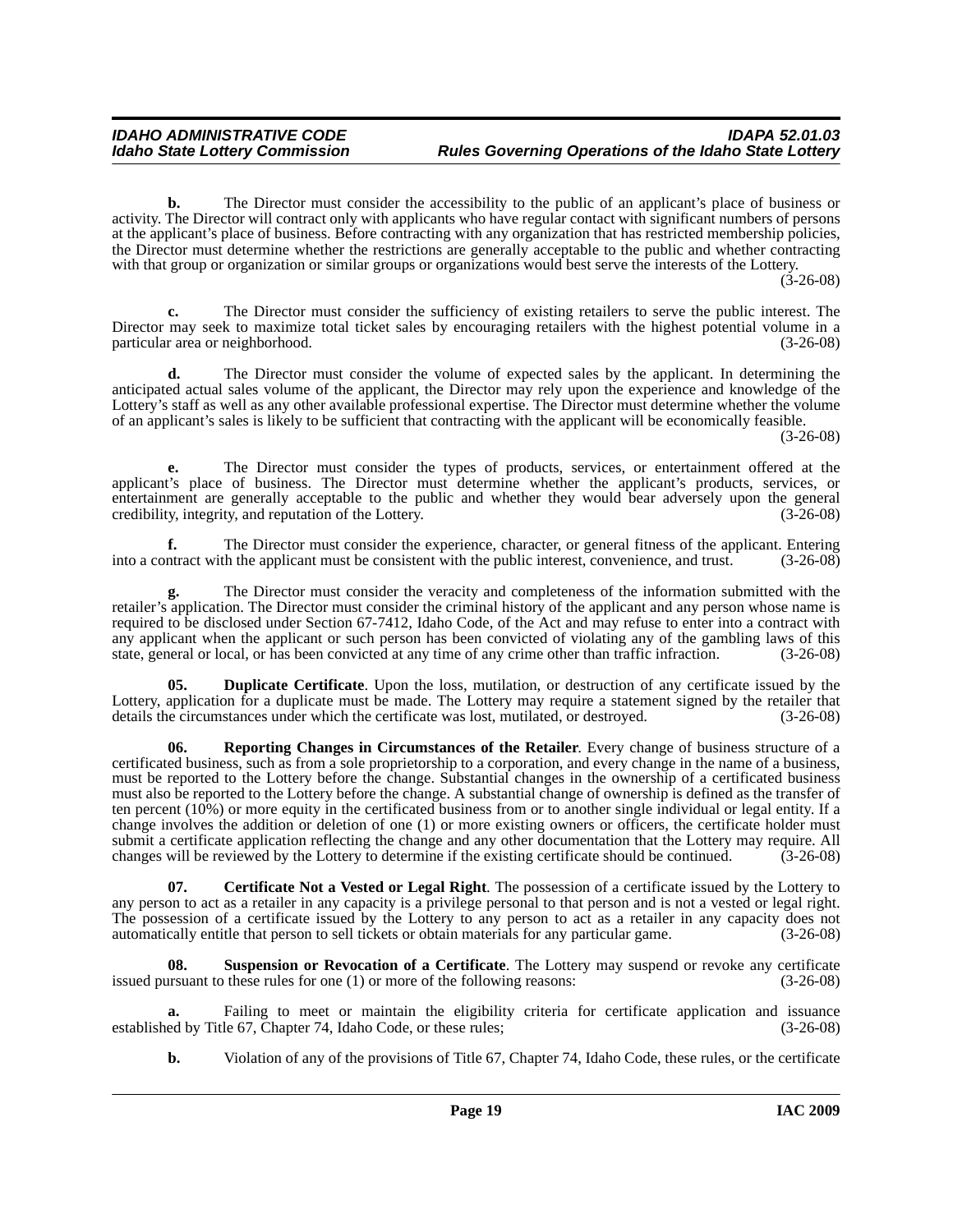terms and conditions; (3-26-08)

**c.** Failing to file any return or report or to keep records required by the State Lottery; (3-26-08)

**d.** Failing to maintain an acceptable level of financial responsibility as evidenced by the financial condition of the business, incidents of failure to pay taxes or other debts, or by the giving of financial instruments which are dishonored; (3-26-08) which are dishonored;

**e.** Fraud, deceit, misrepresentation, or other conduct prejudicial to the public confidence in the Lottery; (3-26-08)

**f.** If the public convenience is adequately served by other certificate holders, failure to sell a m number of tickets as established by the Lottery; (3-26-08) minimum number of tickets as established by the Lottery;

**g.** A history of thefts or other forms of losses of tickets or revenue from the business; (3-26-08)

**h.** Violating federal, state, or local law or allowing the violation of any of these laws on premises occupied by or controlled by any person over whom the retailer has substantial control; (3-26-08)

**i.** Obtaining a certificate by fraud, misrepresentation, concealment or through inadvertence or mistake; (3-26-08)

**j.** Making a misrepresentation of fact to the Commission or the Lottery on any report, record, application form, or questionnaire required to be submitted to the Commission or the Lottery; (3-26-08)

**k.** Denying the Lottery or its authorized representative, including authorized local law enforcement agencies, access to any place where a certificate activity is conducted; (3-26-08)

Failing to promptly produce for inspection or audit any book, record, document, or other item required to be produced by law, these rules, or the terms of the certificate; (3-26-08)

**m.** Systemically pursuing economic gain in a manner or context that is in violation of the criminal or civil public policy of this state if there is cause to believe that the participation of such person in these activities is inimical to the proper operation of the authorized Lottery; (3-26-08)

**n.** Failing to follow the instructions of the Lottery for the conduct of any particular game or special (3-26-08) event;  $(3-26-08)$ 

**o.** Failing to follow security procedures of the Lottery for the management of personnel, handling of or the conduct of any particular game or special event; (3-26-08) tickets, or for the conduct of any particular game or special event;

**p.** Misrepresenting a fact to a purchaser, or prospective purchaser, of a ticket, or to the general public with respect to the conduct of a particular game or special event; (3-26-08)

<span id="page-19-1"></span>**q.** Allowing activities on the licensed premises that could compromise the dignity of the state. (3-26-08)

**09. Surrender of Certificate Upon Revocation**. Upon revocation or suspension of a retailer's certificate, the retailer must surrender to the Lottery, by a date designated by the Lottery, the certificate and all other<br>(3-26-08) Lottery property.

**10. Certified Retailers**. All Lottery retailers must be certified in the manner provided in these rules. Retailers are required to abide by all applicable laws and administrative rules, the terms and conditions of the contract and certificate, and all other directives and instructions issued by the Lottery. (3-26-08)

<span id="page-19-0"></span>**11. Requirements for the Sale of Tickets**. (3-26-08)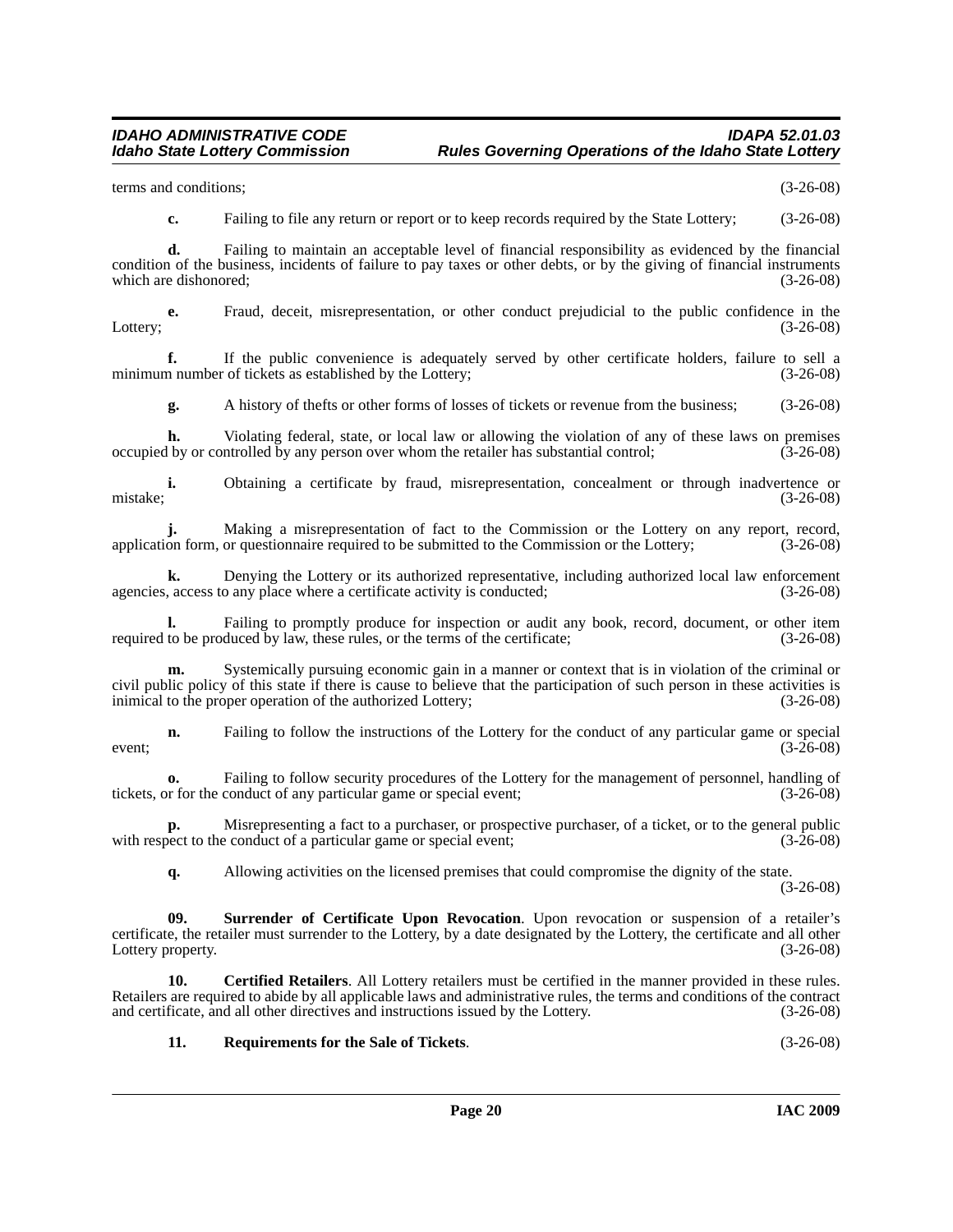**a.** Retailers must be knowledgeable about the Lottery and Lottery products and may be required to take training in the operation of Lottery games. Retailers must make the purchase of tickets convenient to the public.  $(3-26-08)$ 

**b.** Tickets must be sold at the price designated by the Lottery. Retailers cannot sell tickets for a greater amount than the amount specified by the Lottery. Retailers may sell tickets for a lesser amount for promotional purposes if authorized by the Lottery.

**c.** No retailer or any employee or member of a retailer shall attempt to identify a winning ticket before sale of the ticket. (3-26-08)

**d.** When a retailer is required by its contract with the Lottery to pay a prize to a winner, the retailer must pay the prize whenever the winner tenders a winning ticket during the retailer's normal business hours at the location designated on the retailer's certificate. (3-26-08)

<span id="page-20-3"></span>**e.** Retailers are prohibited from purchasing tickets previously sold by the retailer. (3-26-08)

**12. Display of Certificate and Other Materials**. Retailers must display the Lottery certificate in an area visible to the general public wherever tickets are being sold. Retailers must also display point-of-sale material provided by the Lottery in a manner that is readily seen by and available to the public. Retailers may advertise and use or display other appropriate promotional and point-of-sale material. The Lottery may require the removal of objectionable material or the discontinuance of objectionable advertising that may have an adverse impact on the Lottery. (3-26-08)

<span id="page-20-7"></span>**13. Ticket Stamping**. On the back of each scratch ticket sold by a retailer, the retailer must stamp the retailer's name, address, and retailer number in the area provided for retailer identification using the equipment provided by the Lottery. (3-26-08)

<span id="page-20-2"></span>**14. Dishonored Checks and Electronic Fund Transfers**. Any payment made to the Lottery by an applicant for a certificate or by a certificated retailer either by a check that is dishonored or by an electronic funds transfer (EFT) that is not paid by the depository, is grounds for immediate denial of the application for a certificate or for suspension or revocation of an existing certificate. The Lottery may assess a surcharge of ten dollars (\$10) for each dishonored check or EFT. The Lottery may also alter the payment terms of a retailer's certificate and require a retailer to reimburse the Lottery for costs that occur as a result of a dishonored check or EFT. (3-26-08)

<span id="page-20-6"></span>**15. Retailer Identification Card**. The Lottery may issue to each retailer an identification card which must be presented by its authorized representative when taking delivery of tickets. If the identification card is lost or otherwise misplaced or mutilated, the retailer must immediately notify the State Lottery. (3-26-08)

<span id="page-20-5"></span>**16. Inspection of Lottery Materials and Retailer Premises**. Retailers must allow the Lottery to enter upon the retailer's certificated premises in order to inspect Lottery materials, tickets, and the premises. All books and records pertaining to the retailer's Lottery activities must be available to the Lottery for inspection and copying during the normal business hours of the retailer and between 8 a.m. and 5 p.m., Monday through Friday. All books and records pertaining to the retailer's Lottery activities are subject to seizure by the Lottery without prior notice.

(3-26-08)

#### <span id="page-20-4"></span><span id="page-20-0"></span>**202. GENERAL INSTANT TICKET GAME OPERATING RULES (RULE 202).**

**01. Instant Games -- Authorized -- Director's Authority**. The Commission hereby authorizes instant games that meet the criteria set forth in these rules. The Director is hereby authorized to select, operate, and contract relating to and for the operation of instant games that meet the criteria set forth in these rules. (3-26-08)

<span id="page-20-1"></span>**02. Definitions**. As used in Section 202 of these rules, these terms have the following definitions:

(3-26-08)

**a.** Instant Ticket Validation Bar Code. The bar code that enables retailers to validate instant tickets. (3-26-08)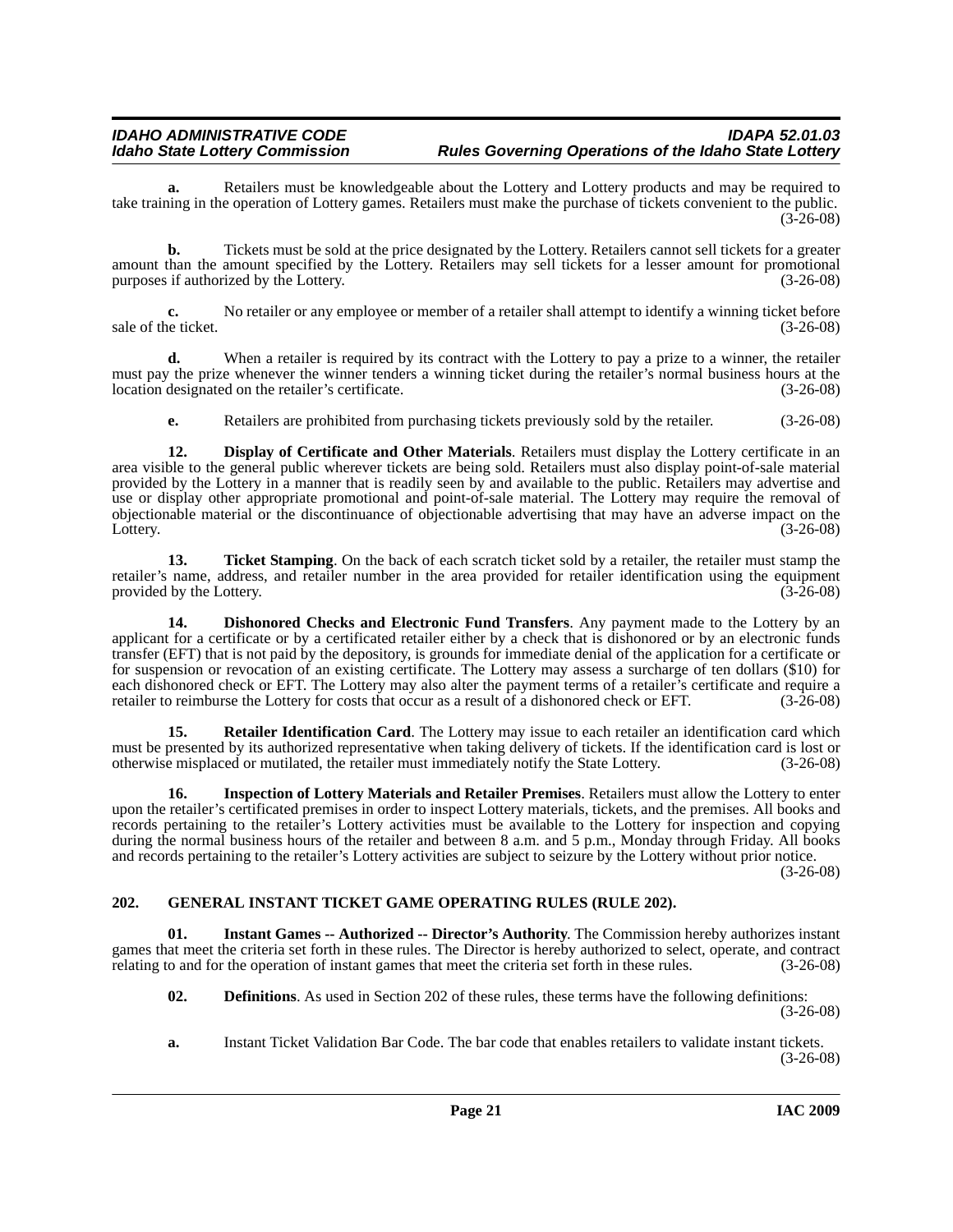**b.** ITA System. The Instant Ticket Automation system that validates winning instant tickets.

(3-26-08)

**c.** Pack. A package of instant game tickets with a designated number of tickets that may be (but do not have to be) fanfolded and attached to each other by perforations, which perforations the retailer tears when selling a ticket, and that are packaged in plastic shrink-wrapping, foil or some similar outer wrapping material. ticket, and that are packaged in plastic shrink-wrapping, foil or some similar outer wrapping material.

**d.** Pack-Ticket Number. The number printed on the ticket. A game identification number must be included in the book-ticket number. (3-26-08)

**e.** Play Symbol Caption. The small printed material appearing below each play symbol which repeats or explains the play symbol. One  $(1)$  and only one  $(1)$  play symbol captions appears under each play symbol.

(3-26-08)

**f.** Play Symbols. Figures printed in approved ink that appear under each of the rub-off spots on the ticket.  $(3-26-08)$ front of the ticket.

**g.** Retailer Validation Code. The small letters found under the removable rub-off covering over the play symbols on the front of the ticket, which the ticket retailer uses to verify winners of twenty-five dollars (\$25) or less. The letters appear in varying locations beneath the removable rub-off covering and among the play symbols.

(3-26-08)

| h. | Ticket. An Idaho instant game ticket.                                   | $(3-26-08)$ |
|----|-------------------------------------------------------------------------|-------------|
|    | Ticket Validation Number. The unique number on the front of the ticket. | $(3-26-08)$ |

### <span id="page-21-4"></span>**03. Sale of Tickets**. (3-26-08)

**a.** No person other than a retailer under a contract for the sale of tickets with the Lottery may sell Lottery tickets, except that nothing in this section shall be construed to prevent a person who may lawfully purchase tickets from making a gift of Lottery tickets to another. (3-26-08) tickets from making a gift of Lottery tickets to another.

**b.** Unless authorized by the Lottery, tickets may not be sold at a location other than the address listed tailer's contract with the Lottery. on the retailer's contract with the Lottery.

**c.** Nothing in this section shall be construed to prohibit the Commission from designating certain of its agents and employees to sell Lottery tickets directly to the public. (3-26-08)

<span id="page-21-0"></span>**04. Instant Games Ticket Price**. The price of an instant game ticket will be set by the Director. No person may sell a ticket at a price other than that established in accordance with these rules. (3-26-08)

<span id="page-21-3"></span>**05. Prize Structures**. The Director will provide to all Lottery game retailers a detailed tabulation of the estimated number of prizes of each particular prize denomination that are expected to be awarded in each Lottery game and a close approximation of the odds of winning the prizes. (3-26-08)

<span id="page-21-1"></span>**06. Number and Value of Instant Ticket Prizes**. Lottery game prize structures, odds of winning, number of tickets, number and value of prizes, play symbol and captions used for validation will not be adopted by administrative rules. Rather, the Director will submit proposed games to the Commission, who must approve each game's general format before the initiation of each game. All instant games must be conducted in accordance with the rules of the Commission. (3-26-08)

#### <span id="page-21-2"></span>**07. Official Start of Game**. (3-26-08)

**a.** Games with a prize structure adopted by the Commission pursuant to Subsection 202.07 of this rule may be started at a time selected by the Director. The Director will publicly announce the starting date of a new game by use of a press release or any other appropriate means. The Director may also issue game information that includes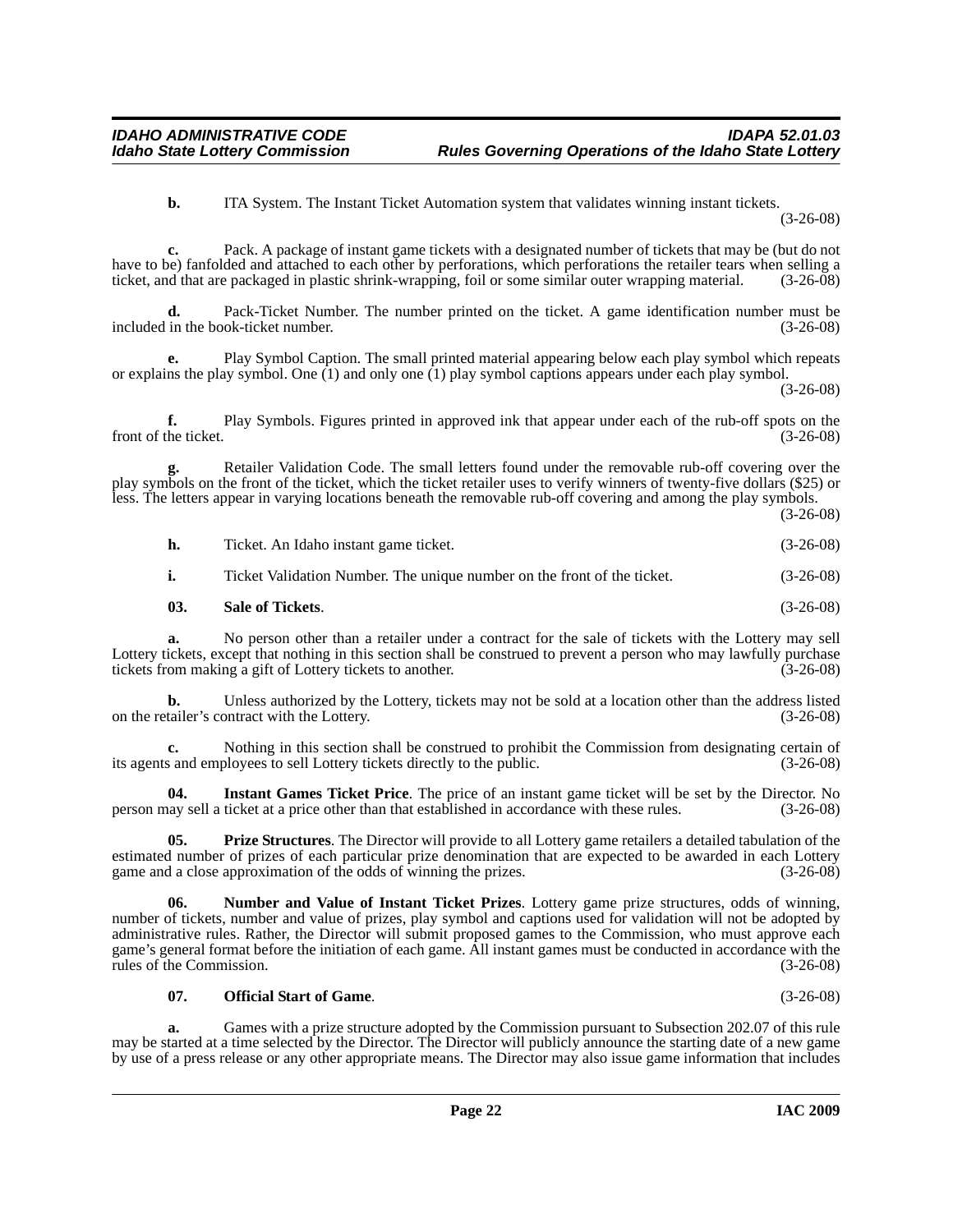a description of the game, odds of winning a prize, the number and value of prizes, and the play symbols and captions used for prize validation.

**b.** Games using a prize structure other than a prize structure previously approved by the Commission must be approved by the Commission before game tickets can be sold to the public. (3-26-08)

#### <span id="page-22-0"></span>**08. Determination of Winners**. (3-26-08)

**a.** Winners of an instant game are determined by the matching or specified alignment of the play symbols on the tickets. The play symbols are revealed by scratching or rubbing off the latex or similar secure material that covers spots on the ticket. The ticket bearer must notify the retailer or the Lottery of the win and submit the winning ticket to the retailer or the Lottery as provided in these rules. The winning ticket must be validated by the Lottery through use of the validation number or by any other means specified by the Director. (3-26-08) Lottery through use of the validation number or by any other means specified by the Director.

**b.** Unless otherwise provided by game rules, only the highest instant prize amount will be paid on a ket.  $(3-26-08)$ given ticket.

**c.** No portion of the play symbol captions, retailer validation codes, display printing nor any extraneous matter whatever will be usable or playable as a part of the instant game. (3-26-08)

**d.** The ticket validation number or any portion thereof is not a play spot and is not usable or playable (3-26-08) as such.  $(3-26-08)$ 

**e.** In all Lottery games, the determination of prize winners is subject to the general ticket validation requirements set forth in Subsection 200.14, et seq., and Subsection 202.11 of this rule, and the requirements set out on the back of each instant game ticket. (3-26-08) on the back of each instant game ticket.

**f.** The length of operation of an instant game will be determined by the Director. The start date and late of the instant game will be publicly announced. (3-26-08) closing date of the instant game will be publicly announced.

<span id="page-22-1"></span>**09. Payment of Prizes**. The procedures for claiming instant ticket prizes are as follows: (3-26-08)

**a.** Instant ticket prizes of less than six hundred dollars (\$600) may be claimed by one (1) of the following methods: (3-26-08)

i. The claimant may present the winning ticket to any Lottery retailer. The retailer must verify the claim and, if acceptable, make payment of the amount due the claimant. A retailer may pay prizes in cash or by business check, or money order, or any combination thereof. A retailer that pays a prize with a check that is dishonored may be subject to suspension or termination of the retailer's contract. (3-26-08)

ii. If the retailer cannot verify the claim, the claimant must fill out a claim form, which the retailer must present the completed form and the disputed ticket to the Director. If the claim is validated by the Director, a check will be forwarded to the claimant in payment of the amount due. If the claim is not validated by the Director, the claim will be denied and the claimant shall be promptly notified. (3-26-08)

iii. The claimant may bring the ticket to the Boise Lottery office or complete a claim form and mail it with the ticket to the Idaho State Lottery, P.O. Box 6537, Boise, Idaho 83707-6537 (registered mail recommended). Claim forms may be obtained from any Lottery game retailer or from the Lottery at the following address: 1199 Shoreline Lane, Suite 100, Boise, Idaho 83702.

**b.** To claim an instant prize of six hundred dollars (\$600) or more, the claimant must either bring the winning ticket to the Boise Lottery office or complete a claim form and mail the completed form together with the winning ticket to the Idaho State Lottery, P.O. Box 6537, Boise, Idaho 83707-6537 (registered mail recommended). (3-26-08)

**c.** Prizes of six hundred dollars (\$600) or more can be paid only from the Boise Lottery office. Upon validation by the Director, a check will be forwarded to the claimant in payment of the amount due, less any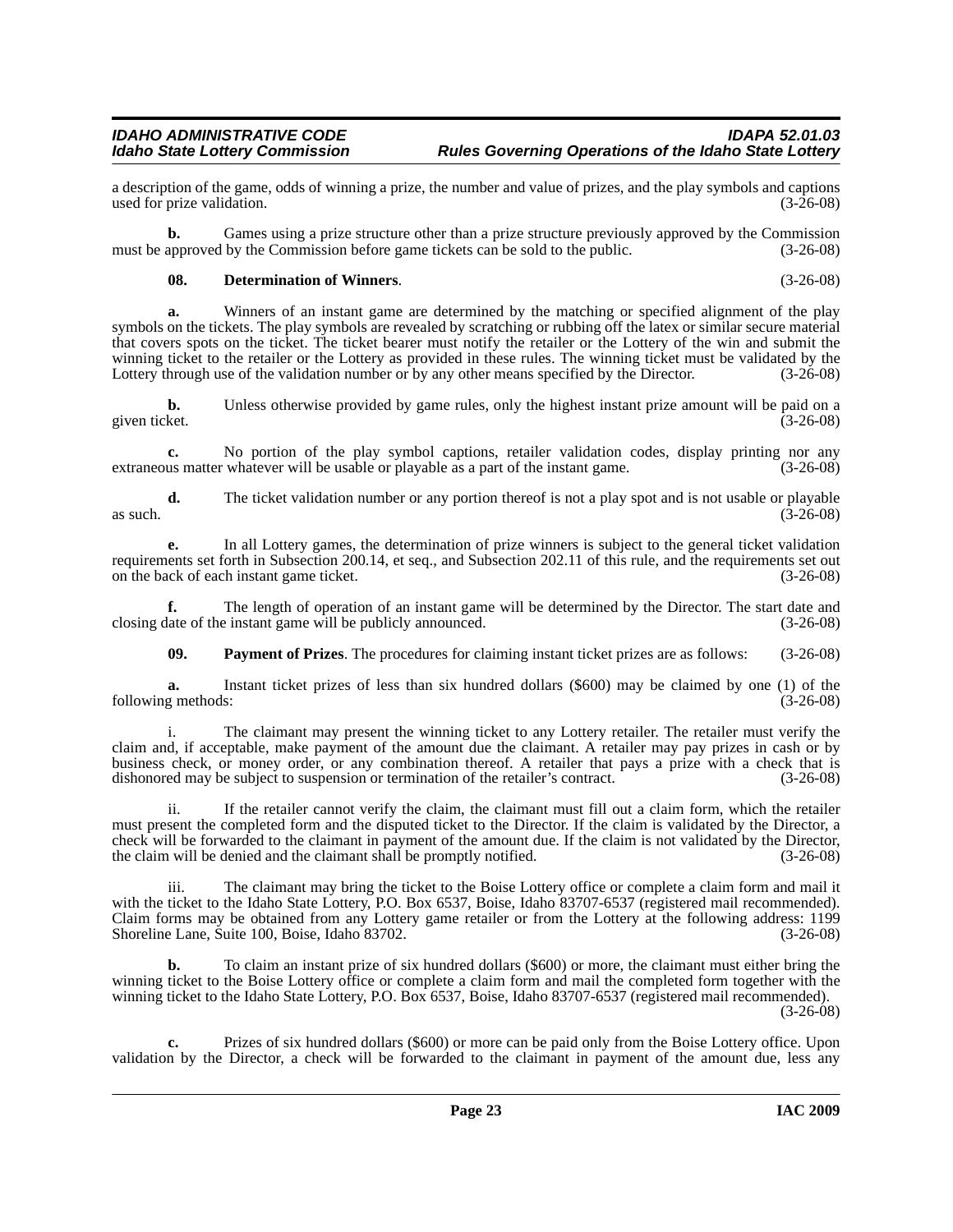applicable federal income tax withholding. (3-26-08)

**d.** Any ticket not passing all the validation checks is void and ineligible for any prize and will not be paid. However, the Director may, solely at the Director's option, replace an invalid ticket with an unplayed ticket (or ticket of equivalent sales price from any other current game). If a defective ticket is purchased, the only responsibility or liability of the Lottery is the replacement of the defective ticket with another unplayed ticket (or ticket of equivalent sale price from any other current game). (3-26-08) equivalent sale price from any other current game).

**e.** All prizes must be paid within a reasonable time after they are awarded and after the claims are verified by the Director. For each prize requiring annual payments, all payments after the first payment will be made on the anniversary date of the first payment in accordance with the type of prize awarded. The Director may, at any time, delay any payment in order to review a change of circumstances concerning the prize awarded, the payee, the claim, or any other matter that may have come to his attention. All delayed payments will be brought up to date immediately upon the Director's confirmation and continue to be paid on each original anniversary date thereafter. (3-26-08)

**10.** Ticket Validation Requirements. In addition to meeting all of the other requirements in these rules or as may be printed on the back of each instant game ticket, the following validation requirements apply with regard to instant game tickets: (3-26-08)

- <span id="page-23-0"></span>**a.** To be a valid instant game ticket, all of the following requirements must be met: (3-26-08)
- i. The ticket must have been issued by the Director in an authorized manner. (3-26-08)
- ii. The ticket must not be altered, unreadable, or tampered with in any manner. (3-26-08)
- iii. The ticket must not be counterfeit in whole or in part. (3-26-08)
- iv. The ticket must not be stolen nor appear on any list of omitted tickets on file with the Lottery. (3-26-08)

v. The ticket must be complete and not blank (or partially blank), miscut, misregistered, defective, or printed or produced in error. (3-26-08)

vi. Under the opaque covered play area, the ticket must have play symbols and the correct corresponding captions, exactly one (1) pack-ticket number, exactly one (1) agent verification code, and exactly one (1) validation number as required by each approved set of game rules, all of which must be present in their entirety, legible, right-side up, and not reversed in any manner. (3-26-08)

vii. The validation number of an apparent winning ticket must appear on the Lottery's official list of validation numbers of winning tickets; and a ticket with that validation number cannot have been previously paid.

(3-26-08)

viii. The ticket must pass all additional confidential validation requirements established by the Director. (3-26-08)

ix. If the prize is for six hundred dollars (\$600) or more, the ticket must be signed. (3-26-08)

**b.** Any ticket not passing all the validation checks in Paragraph 202.11.a. of this rule is void and ineligible for any prize and shall not be paid. However, the Director may, solely at the Director's option, replace an invalid ticket with an unplayed ticket (or tickets of equivalent sales price) from any other current Lottery game. If a defective ticket is purchased, the only responsibility or liability of the Lottery will be the replacement of the defective ticket with another unplayed ticket (or ticket of equivalent sales price from any other current Lottery game).

(3-26-08)

**c.** The Director may authorize reconstruction of an alleged winning ticket that was not received or cannot be located by the Lottery, provided, the person requesting reconstruction must submit to the Lottery sufficient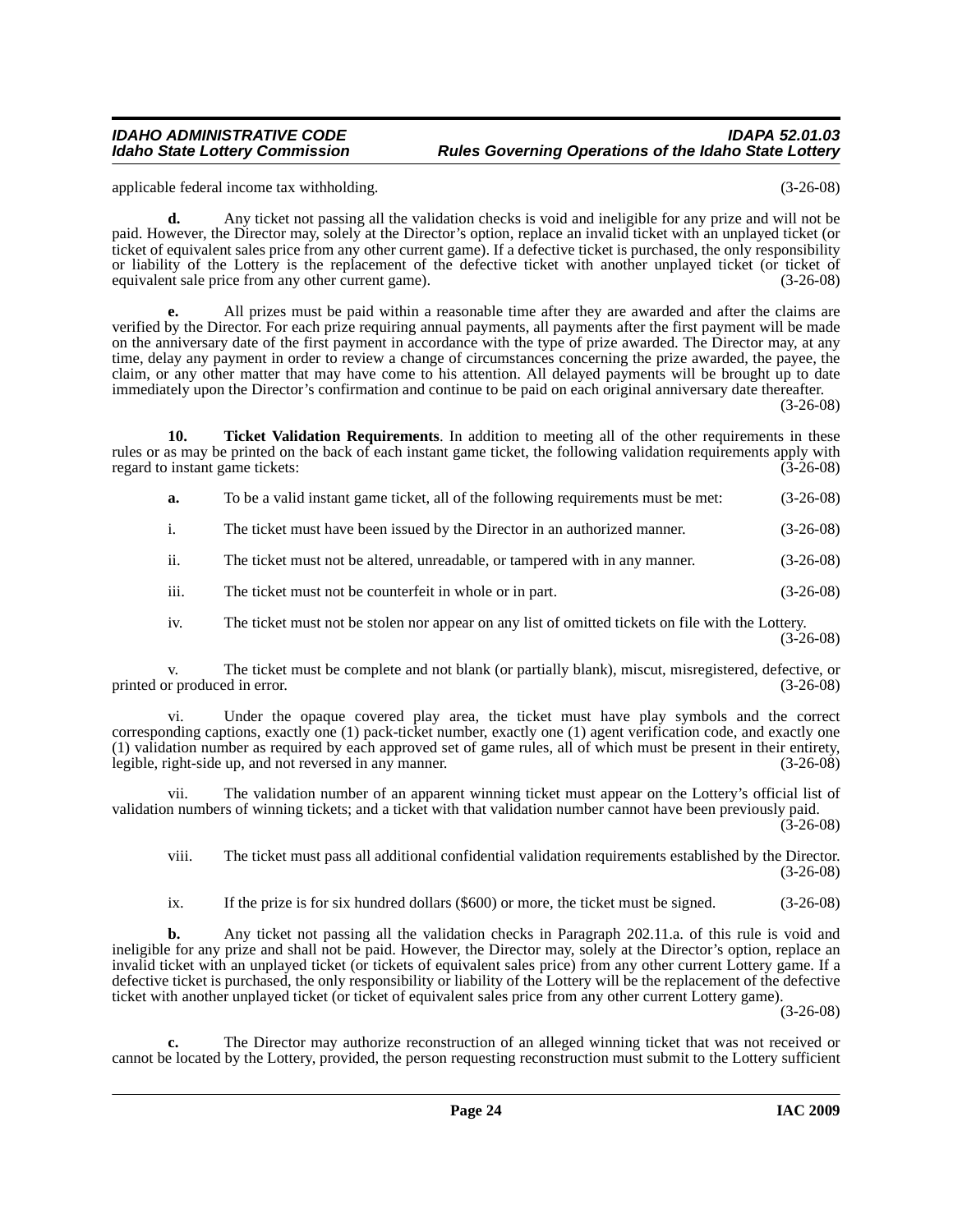evidence to enable reconstruction and must submit a claim for the prize, if any, for that ticket. If the reconstructed ticket is a winning ticket and meets the validation requirements of Paragraph 202.11.a. of this rule and any specific validation requirements contained in the rules for its specific game, the Director may authorize payment of the prize. Provided, the ticket will not be validated nor the prize paid before the one hundred eighty-first (181) day following the official end of that instant game. A ticket(s) validated pursuant to this Subsection will not entitle the claimant to be entered into the grand prize drawing, if any, for that or any subsequent instant game. (3-26-08)

<span id="page-24-3"></span>**11. Prize Rights Unassignable**. No person's right to a prize already drawn is assignable, except that payment of any prize already drawn may be paid to the estate of a deceased prize winner, and a person other than the prize winner may be paid the prize to which the winner is entitled as provided by court order. The Director will be discharged of all liability upon payment of a prize pursuant to this rule. (3-26-08)

<span id="page-24-2"></span>**12. Payment of Prizes to Persons Under Eighteen Years of Age**. If a person entitled to a prize for a winning ticket is under the age of eighteen (18) years, the Director may direct payment of the prize to an adult member of the minor's family or to the minor's guardian by a check or draft payable to the adult member of the minor's family or the minor's guardian. The adult member of the minor's family or the minor's guardian will have the same duties and powers as a person designated as a custodian in accordance with Idaho law. For purposes of this Subsection, the terms "adult member of a minor's family" and "guardian of a minor" have the same meaning as in the Idaho Gifts to Minors Law. The Director will be discharged of all liability upon payment of a prize to a minor pursuant to this rule. (3-26-08) pursuant to this rule.

#### <span id="page-24-4"></span>**13. Prizes Payable After Death or Disability of Owner**. (3-26-08)

**a.** All prizes, and portions of prizes that remain unpaid at the time of the prize winner's death will be payable to the personal representative of the prize winner's estate once satisfactory evidence of the personal representative's appointment has been provided, and the Director is satisfied that payment to the personal representative is lawful and proper. The Director may rely on a certified copy of a court order appointing a personal representative (or similar person responsible for the prize winner's estate, whether denominated an administrator, executor, executrix, or other representative of the prize winner's estate) or may petition the court to determine the proper payee. Payment to the personal representative of the estate of the deceased owner of any prize winnings will absolve the Director and the Lottery's employees of any further liability for payment of prize winnings. ( absolve the Director and the Lottery's employees of any further liability for payment of prize winnings.

**b.** The Lottery may petition any court of competent jurisdiction for a determination of the rightful payee for the payment of any prize winnings that are or may become due to a person under a disability including, but not limited to, minority, mental deficiency, or physical or mental incapacity.  $(3-26-08)$ not limited to, minority, mental deficiency, or physical or mental incapacity.

<span id="page-24-1"></span>**14.** Governing Law. In purchasing a ticket, the customer agrees to comply with, and abide by, Idaho law, and all rules and final decisions of the Lottery, and all procedures and instructions established by the Lottery or the Director for the conduct of the game. (3-26-08)

<span id="page-24-0"></span>**15. Discharge of All Liability Upon Payment**. The state of Idaho, its agents, officers, employees, and representatives, the Lottery, its Director, agents, officers, employees and representatives, will be discharged of all liability upon payment of a prize or any one (1) installment thereof to the holder of any winning Lottery ticket or in accordance with the information set forth on the claim form supplied by the Director. If there is a conflict between the information on a winning Lottery ticket and the information on the claim form, the Lottery may rely on the claim form after the ticket for which it has been filed has been validated as a winning ticket and, in so doing, it will be relieved of all responsibility and liability in the payment of a prize in accordance with the information set forth therein. The Lottery's decisions and judgments in respect to the determination of a winning ticket or of any other dispute arising from payment or awarding of prizes are final and binding upon all participants in the Lottery unless otherwise provided by law or these rules. If a question arises concerning the winning ticket, a claim form, the payment, or the awarding of any prize, the Lottery may deposit the prize winnings into an escrow fund until it determines the controversy and reaches a decision, or it may petition a court of competent jurisdiction for instructions and a resolution of the controversy. (3-26-08)

<span id="page-24-5"></span>**16.** Unclaimed Prize Money. Any prize not claimed within the specified period will be forfeited and to the State Lottery Account. (3-26-08) placed into the State Lottery Account.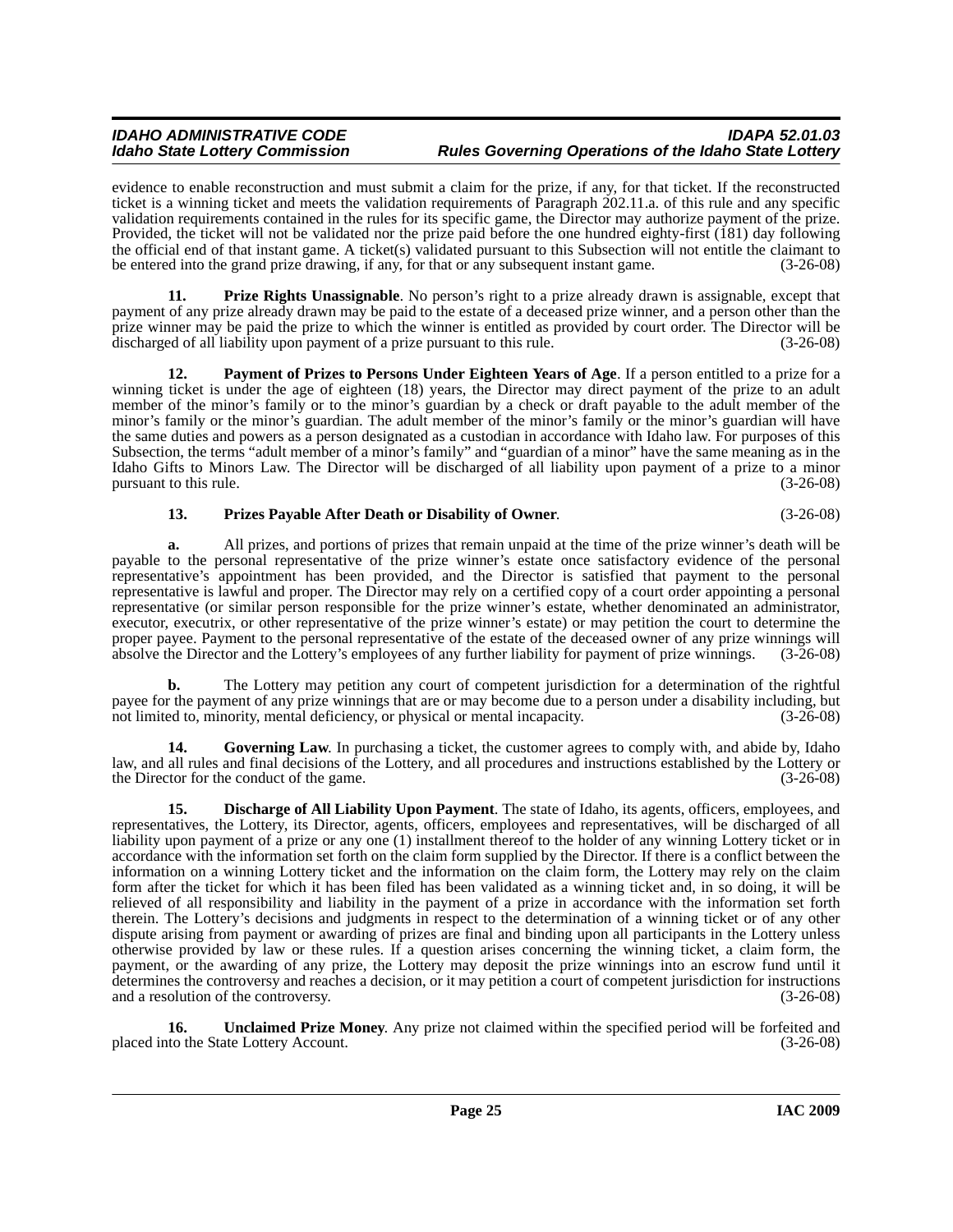<span id="page-25-3"></span>**17. Disclosure**. The Lottery may use the names, addresses, and photographs of winners in any Lottery promotional or publicity campaign. The address used will not contain the winner's street or house number without the winner's consent. The Lottery may condition payment of the prize upon agreement to these terms and conditions. (3-26-08)

**18. Confidentiality of Tickets**. All retailers and their employees and agents are prohibited from attempting to ascertain the numbers or symbols appearing in the designated areas under the removable latex or similar secure coverings or otherwise attempting to identify winning tickets. (3-26-08)

#### <span id="page-25-4"></span><span id="page-25-2"></span>**19. Official End of Game**. (3-26-08)

**a.** The official end of an instant game will be announced by the Lottery. Prizes may be claimed up to one hundred eighty (180) days after the official end of the game. If the final day of the claim period falls on a Saturday, Sunday or a state holiday, the claim period will be extended to the end of the next business day. A player may submit a winning ticket claim for prize payment up to one hundred eighty (180) days after the official end of the game. Depending on the prize amount, the ticket should be submitted to the location specified in Subsection 202.10 of this rule, "Payment of Prizes." To participate in one (1) of the Lottery's special drawings, if any, a player must redeem a ticket that qualifies for entry into that special drawing within the time limits specified by the Director.

(3-26-08)

**b.** A retailer must return to the Lottery all unsold Lottery tickets for each game within ninety (90) days of the official end of that game in order to receive credit from the Lottery as provided in retailer's contract. The Lottery has no obligation to grant credit for tickets returned after the time limit specified in the contract. (3-26-08)

#### <span id="page-25-7"></span><span id="page-25-0"></span>**203. RULES FOR STATE LOTTERY'S TELEVISION GAME SHOW (RULE 203).**

**01. Purpose**. This rule sets forth the general guidelines for the conduct of a Lottery television game nese rules are adopted by the Commission for prospective application. (3-26-08) show. These rules are adopted by the Commission for prospective application.

#### <span id="page-25-6"></span><span id="page-25-5"></span>**02. Player Entry**. (3-26-08)

**a.** A player who purchases and claims an instant ticket with the correct and approved number of symbols for eligibility to the television game show, each with the correct caption below it, automatically becomes eligible for entry to the television game show. eligible for entry to the television game show.

**b.** The player wishing to enter the television game show must follow the directions for submitting the winning ticket to the Lottery contained on the back of the ticket, including providing all identification materials required. (3-26-08)

**c.** A winning television game show ticket can be redeemed only at the Boise Lottery office, either in person or by mail (registered mail recommended). (3-26-08)

**d.** Upon validation of a winning ticket, the player will receive any prize provided by the particular game rules. Arrangements for participation in the television game show may be made by the Lottery staff. (3-26-08)

**e.** After a player has claimed his prize, a Lottery representative will contact the player to schedule the player's appearance on the game show. The Director will determine the total number of players per show and on which game show a player will appear. (3-26-08)

**f.** From the total number of players scheduled to appear on a show, a number of contestants will be selected at random to participate in the television game. The remaining players will make up the game show audience. (3-26-08)

#### <span id="page-25-1"></span>**03. Appointment of a Proxy**. (3-26-08)

**a.** Upon approval of the Director, a player may select a proxy to appear on the player's behalf at the game show.  $(3-26-08)$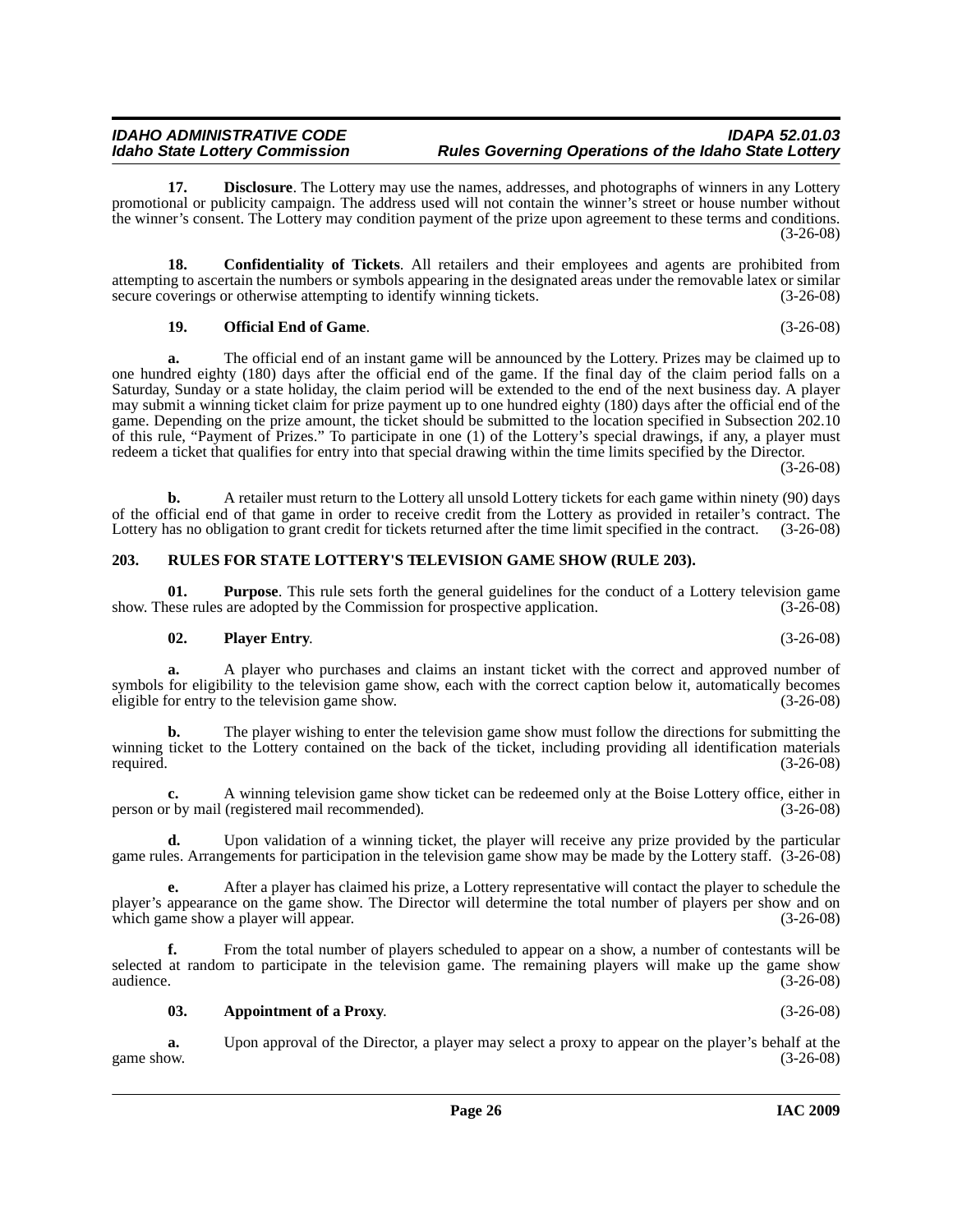**b.** If a player is unable or fails to show at the scheduled date and time for appearance on the game show, the Director reserves the right to appoint a proxy to appear on the show on behalf of the player. (3-26-08)

**c.** If a player appears at the location for the game show under the influence of intoxicants, or is a player whom the Director deems inappropriate, the Director reserves the right to appoint a proxy to appear on the show on behalf of the player. (3-26-08) show on behalf of the player.

<span id="page-26-1"></span>**d.** A proxy will not be entitled to any prizes won on behalf of a player. (3-26-08)

**04. Description of Game**. The television game show format will be determined by the Director and approved by the Commission and is played through the use of an approved game mechanism. (3-26-08)

#### <span id="page-26-3"></span>**05. Playing Rules**. (3-26-08)

**a.** The television game show rules will be determined by the Director. In general, the game is played by five (5) contestants for a certain number of play rounds. The first round starts with the first contestant drawn from the audience; the second round starts with the second player drawn; and so forth. (3-26-08)

**b.** During each play round, each of the contestants has an opportunity to play the game. Each contestant plays a game round within a period of time determined by the Director. (3-26-08)

**c.** After the completion of all play rounds, the contestant with the most money in his bank earns the right to play for the grand prize. If two (2) or more contestants end with the same amount of money as the most money won after all play rounds, these contestants play a tie breaker round. (3-26-08)

#### <span id="page-26-2"></span>**06. Grand Prize Round**. (3-26-08)

**a.** The contestant who has accumulated the most money will be given the opportunity to win additional prize money. The Director will determine the actual game show mechanism to be used to provide the contestant the opportunity to win the grand prize. (3-26-08) contestant the opportunity to win the grand prize.

**b.** Regardless of the choices and the outcome of those choices made during the grand prize round, the contestant shall receive the money accumulated in his bank prior to the grand prize round. (3-26-08)

#### <span id="page-26-0"></span>**07. Audience Participation**. (3-26-08)

**a.** The players in the audience will divide equally an amount that is identical to the total of all the money in the contestants' banks. Any money won in the grand prize round is not added to the contestants' banks for the purpose of calculating the audience prizes. Notwithstanding the total value of the money in the contestants' banks, each player in the audience is guaranteed to receive a prize. Any cash prize amount awarded to players in the audience will be rounded up to the nearest five dollars (\$5). (3-26-08)

**b.** Each of the game contestants is guaranteed to win at least the same amount of money as each member of the player audience. (3-26-08)

**08. Prize Reserve**. Funding for the television game show prizes will come from a prize reserve established for this purpose. The following moneys will be credited to this reserve: (3-26-08)

- <span id="page-26-4"></span>**a.** One percent (1%) of instant ticket sales; (3-26-08)
- **b.** The prize share of interest income and other nonticket distributable income; (3-26-08)
- **c.** Three percent (3%) of Lotto sales up to a weekly amount of fifty thousand dollars (\$50,000). (3-26-08)
- <span id="page-26-5"></span>**09. Television Game Show Home Play**. To be eligible for entry into the Lottery's "Home Play"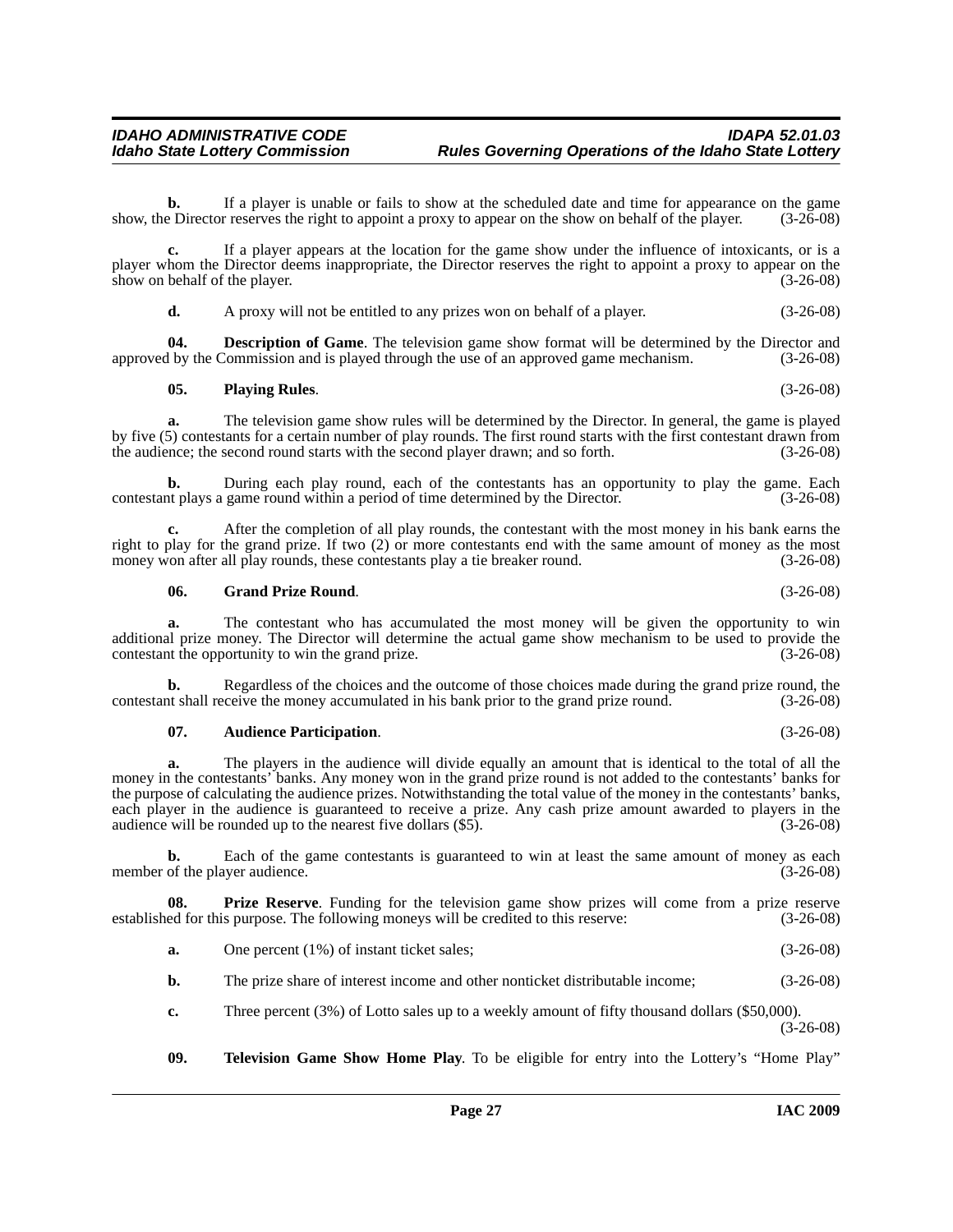drawing an entrant must: (3-26-08)

**a.** Be eligible to win a prize pursuant to the statutes and rules governing the operation of the Lottery. (3-26-08)

**b.** Collect five (5) valid non-winning instant game tickets. A valid non-winning ticket is a ticket which meets all the requirements of these rules but which does not otherwise qualify for any other prize established by the Lottery's administrative rules. (3-26-08)

**c.** Complete the back of at least one (1) of the five (5) tickets with the entrant's name, address, and telephone number. An entry containing more than one (1) name will be disqualified. (3-26-08)

**d.** Place the five (5) tickets in a plain white envelope no larger than four and one-eighth by nine and one-half inches (4-1/8" x 9-1/2"). An envelope which contains extraneous material, or which has had the exterior altered for the apparent sole purpose of making the envelope more prominent, will be disqualified. (3-26-08)

**e.** Mail the envelope with proper postage to the P.O. Box designated by the Director. (3-26-08)

**f.** There is no limit to the number of entries a person may submit, but each entry must be submitted in a separate envelope and both the entry and the entrant of each must meet the qualifications set forth above. (3-26-08)

Entries must be received by 5 p.m. on the day before the preliminary drawing to be eligible to participate in that week's drawing. The Director will establish the date of the preliminary drawing. Entries received after the deadline will be entitled to participation in the next home play drawing. The Director reserves the right to place an entry which was entitled to, but which was not entered into a drawing, into a subsequent preliminary drawing. (3-26-08)

**h.** A non-conforming entry or an entry which contains one (1) or more stolen tickets will be disqualified by the Director. (3-26-08)

**i.** The Lottery will not be responsible for any other material, including winning tickets, mailed or delivered to the home play drawing. All mail becomes the property of the Lottery and will not be returned. All entries not drawn will be destroyed without being opened on the day of the preliminary drawing. (3-26-08)

**j.** The Director will establish and approve the procedures for the selection of entrants into the weekly drawing. The drawing will be open to the public and be witnessed by an independent certified public accountant.

(3-26-08)

**k.** The Director will determine the number of entries drawn each week who will become home play that the matched with an on-air contestant. (3-26-08) contestants. Each home play contestant will be matched with an on-air contestant.

**l.** The Director will determine the number of entries drawn each week who will become players on a future money game television show. (3-26-08)

**m.** The odds of being drawn as a home play contestant or future television game show player depend<br>umber of entries received by the Lottery each week. (3-26-08) on the number of entries received by the Lottery each week.

**n.** Notwithstanding the requirements of this rule, the Director reserves the right to waive minor informalities. The determination of what constitutes an informality shall reside solely with the Director. (3-26-08)

#### <span id="page-27-2"></span><span id="page-27-0"></span>**204. ON-LINE COMPUTER GAMES (RULE 204).**

**01. On-Line Games -- Authorized -- Director's Authority**. The Commission hereby authorizes the Director to select and operate on-line games which meet the criteria set forth in these rules. (3-26-08)

<span id="page-27-3"></span><span id="page-27-1"></span>**02. Definitions**. As used in Rule 204 these terms have the following definitions: (3-26-08)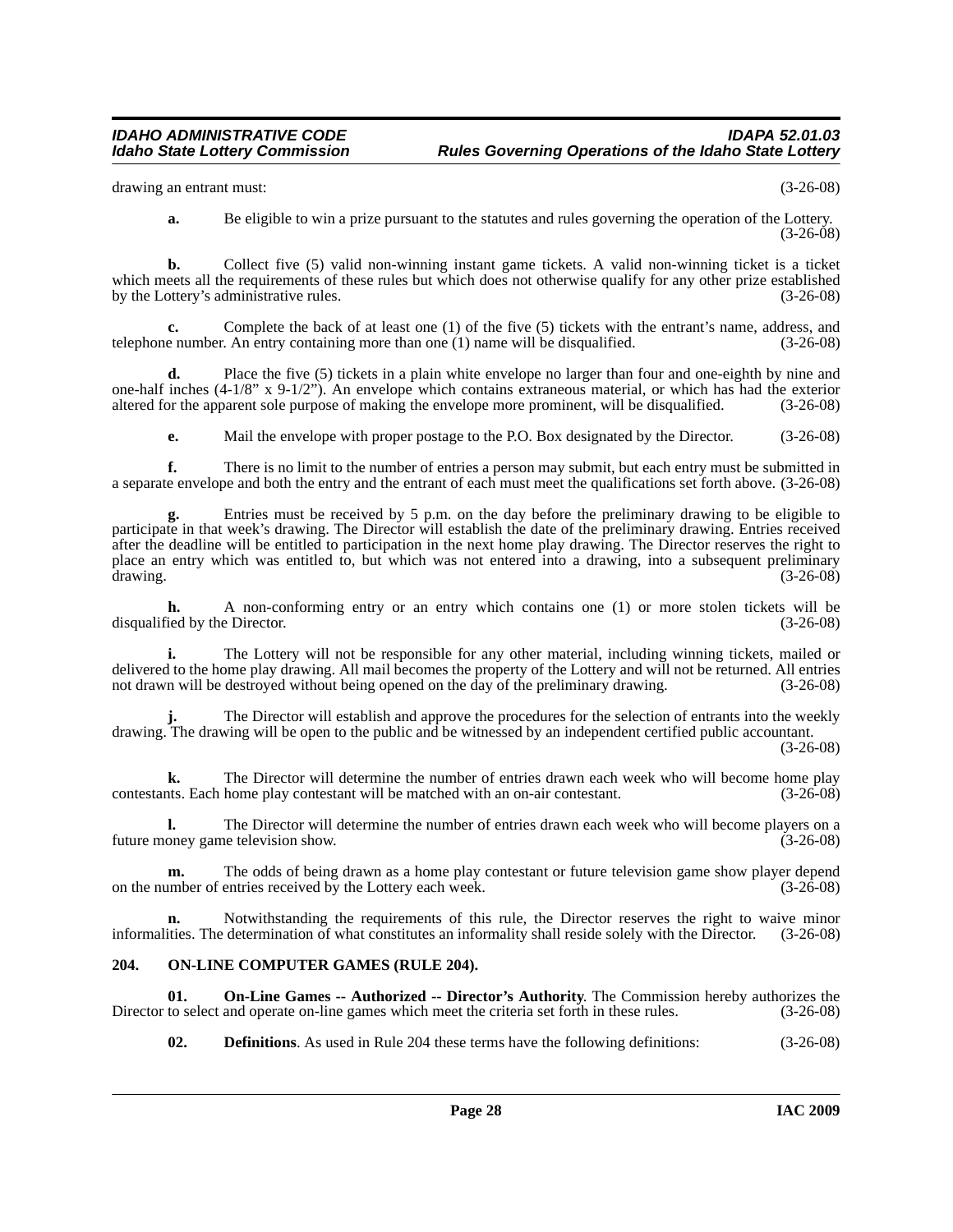**a.** "Drawing." The procedure determined by the Director by which the Lottery selects the winning combination in accordance with the rules of the game. Drawings are open to the public. The equipment used in any drawing must be inspected by the Director of Security or his designee both before and after the drawing. (5-8-09)

**b.** "On-line Game." A Lottery game in which a player selects a combination of numbers or symbols, the type of game and amount of play, and the drawing date by use of a computer. In return for paying the appropriate fee, the player receives a computer-generated ticket with the player's selection printed on it. Each ticket bearer whose valid ticket includes a winning combination will be entitled to a prize if claim is submitted within the specified time  $\frac{3-26-08}{2}$ 

**c.** "On-line Retailer." A person or business authorized by the Lottery to sell on-line tickets. (3-26-08)

**d.** "On-line Terminal (OLT)." The computer hardware by which an on-line retailer or player enters the combination selected by the player and by which on-line tickets are generated and claims are validated. (3-26-08)

**e.** "On-line Ticket." A computer-generated ticket issued by an on-line terminal to a player as a receipt for the combination a player has selected. That ticket is the only acceptable evidence of the combination of numbers or symbols selected. (3-26-08)

**f.** "Ticket Bearer." The person who has signed the on-line ticket or who has possession of an unsigned ticket. (3-26-08)

**g.** "Validation." The process of determining whether an on-line ticket presented for payment is a winning ticket. (3-26-08)

**h.** "Winning Combination." One (1) or more numbers or symbols randomly selected by the State Lottery or its designee in a public drawing. (3-26-08)

#### <span id="page-28-0"></span>**03. Distribution of Tickets**. (3-26-08)

**a.** Tickets will be sold by retailers selected by the Director. (3-26-08)

**b.** The Director is authorized to arrange for the distribution of OLTs, player-activated terminals icket stock, and supplies to certificated retailers. (3-26-08) (PATs), ticket stock, and supplies to certificated retailers.

#### <span id="page-28-2"></span>**04. Sale of Tickets**. (3-26-08)

**a.** No person other than a retailer under a contract for the sale of tickets with the Lottery may sell online Lottery tickets, except that nothing in this section will be construed to prevent a person who may lawfully purchase tickets from making a gift of Lottery tickets to another. (3-26-08) purchase tickets from making a gift of Lottery tickets to another.

**b.** Tickets may not be sold at a location other than the address listed on the retailer's contract with the Lottery. (3-26-08)

**c.** Nothing in this section shall be construed to prohibit the Director from designating certain of its nd employees to sell Lottery tickets directly to the public. (3-26-08) agents and employees to sell Lottery tickets directly to the public.

#### <span id="page-28-1"></span>**05. On-Line Games Criteria**. (3-26-08)

**a.** The base price of an on-line ticket will not be less than fifty cents (\$.50), except to the extent of discounts authorized by the Commission. (3-26-08)

**b.** The price for a ticket in any particular on-line game will be set out in the game rules adopted by the Commission for that game. No person may sell a ticket at a price other than that established in accordance with these rules. On the average, the total of all prizes available to be won in an on-line game shall not be less than forty-five percent (45%) of the on-line game's projected revenue. (3-26-08) percent  $(45%)$  of the on-line game's projected revenue.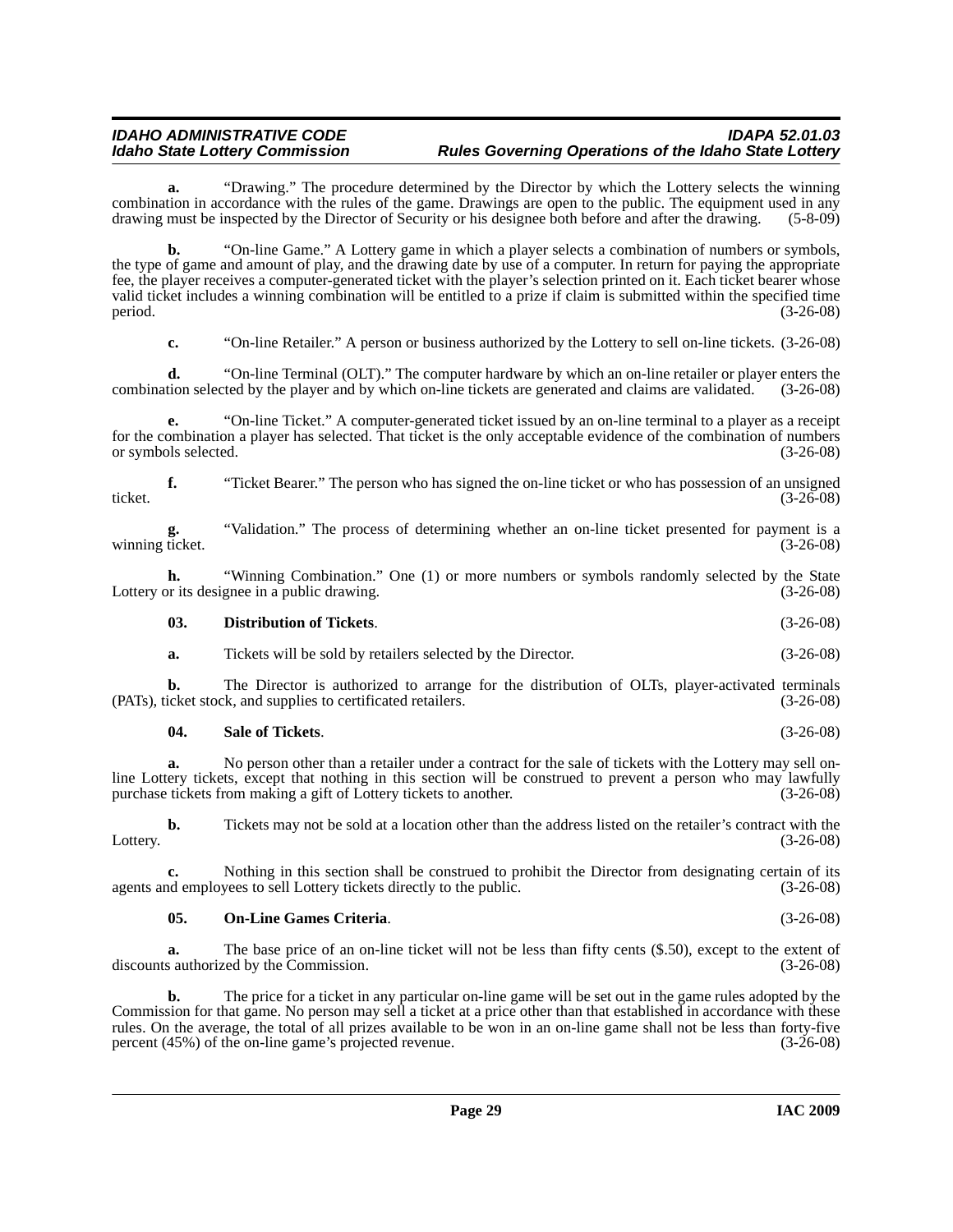**c.** The manner and frequency of drawings may vary with the type of on-line game.  $(3-26-08)$ 

**d.** The times, locations, and drawing procedures will be determined by the Director. (3-26-08)

**e.** A ticket bearer entitled to a prize must submit the winning ticket as specified by the Director. The winning ticket must be validated by the Lottery or an on-line retailer through use of the validation number and any other means specified by the Director. (3-26-08) other means specified by the Director.

#### <span id="page-29-1"></span>**06. Payment of Prizes**. (3-26-08)

**a.** To claim an on-line game prize of less than six hundred dollars (\$600) the claimant may present the winning on-line ticket to any on-line retailer, or to the Boise Lottery office: (3-26-08)

If the claim is presented to an on-line retailer, the on-line retailer must validate the claim and, if determined to be a winning ticket, pay the amount due the claimant. If the on-line retailer cannot validate the claim, the claimant may obtain and complete a claim form and submit it with the disputed ticket to the Lottery by mail or in person. Upon determination that the ticket is a winning ticket, the Lottery will present or mail a check to the claimant in payment of the amount due. If the ticket is determined to be a non winning ticket, the claim will be denied and the claimant will be promptly notified. Non-winning tickets will not be returned to the claimant. (3-26-08)

ii. If the claim is presented to the Boise Lottery office, the claimant may be required to complete a claim form and submit it with the winning ticket, either by mail or in person. Upon determination that the ticket is a winning ticket, the Lottery will present or mail a check to the claimant in payment of the amount due, less any withholding required by the Internal Revenue Code. If the ticket is determined to be a non-winning ticket, the claim will be denied and the claimant will be promptly notified. Non-winning tickets will not be returned to the claimant. (3-26-08)

**b.** To claim an on-line prize of six hundred dollars (\$600) or more, the claimant must obtain and complete a claim form and submit it with the winning ticket to the Boise Lottery office by mail or in person. Prizes of six hundred dollars (\$600) or more can be paid only from the Boise Lottery office. Upon determination that the ticket is a winning ticket, the Lottery will present or mail a check to the claimant in payment of the amount due, less any withholding required by the Internal Revenue Code. The amount due will be calculated according to the rules adopted for the particular on-line game. If the ticket is determined to be a non-winning ticket, the claim will be denied and the claimant will be promptly notified. Non-winning tickets will not be returned to the claimant. (3-26-08)

**c.** All prizes must be claimed within one hundred eighty (180) days from the drawing in which the prize was won. If the final day of the one hundred eighty (180) day period falls on a Saturday, Sunday or a state holiday, the claim period will be extended to the end of the next business day. Any prize not claimed within the specified period will be forfeited and placed into the State Lottery account. (3-26-08)

#### <span id="page-29-0"></span>**07. Drawings and End of Sales Prior to Drawings**. (3-26-08)

**a.** Drawings will be conducted in a location and at days and times designated by the Director.

(3-26-08)

**b.** For each type of on-line game, the Director will establish a time before the drawing for the end of  $s$ ales.  $(3-26-08)$ 

**c.** The Director will designate a Drawing Manager who will oversee each drawing. The Drawing Manager must attest that the drawing was conducted in accordance with proper drawing procedures at the end of each drawing. (3-26-08)

**d.** The Director will designate the type of equipment to be used and will establish procedures to randomly select the winning combination for each type of on-line game. Drawing procedures will include provisions for the substitution of backup drawing equipment if the primary drawing equipment malfunctions or fails for any reason.  $(3-26-08)$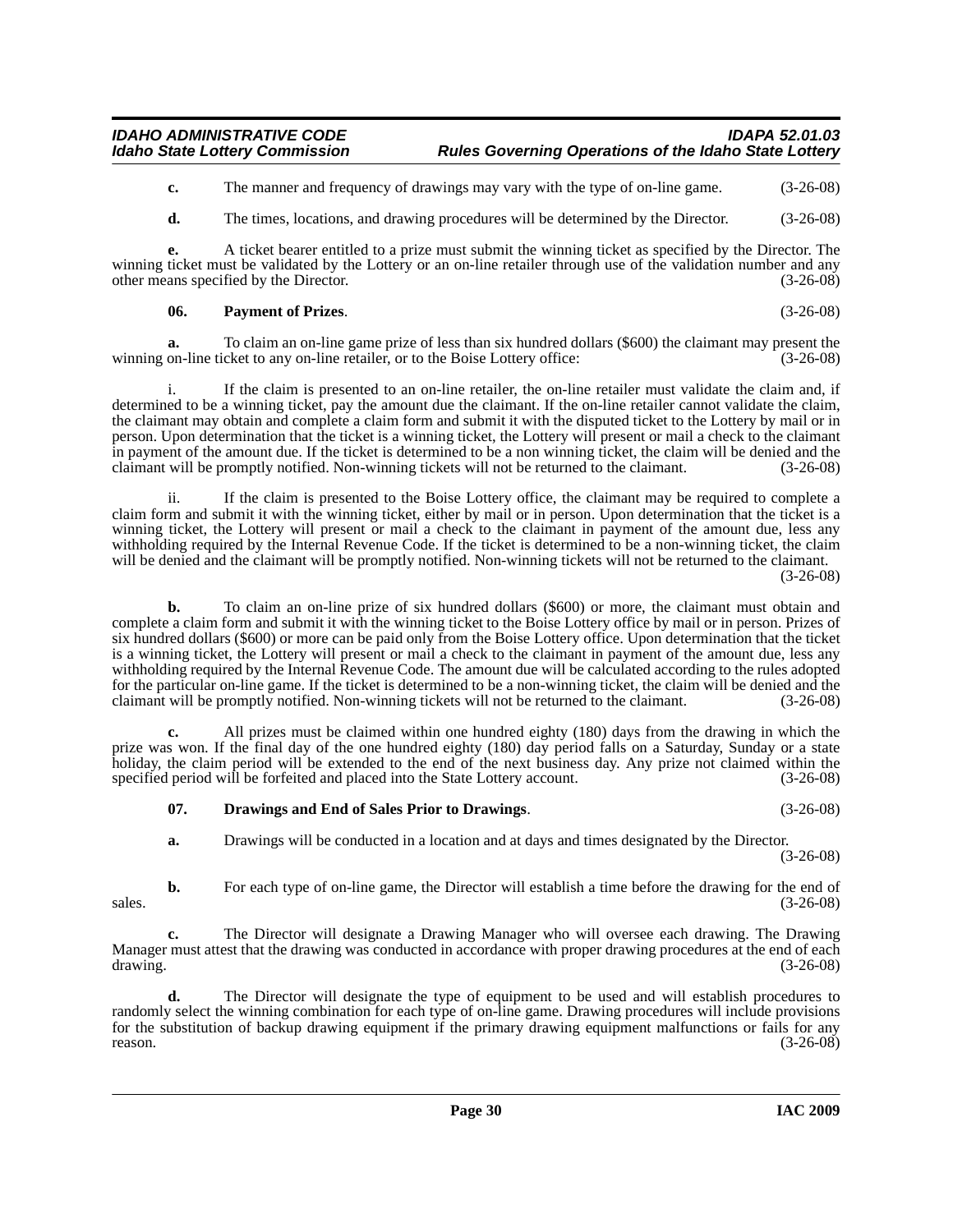**e.** The equipment used to determine the winning combination will not be electronically or otherwise connected to the central computer or to any tapes, discs, files, etc., generated or produced by the central computer. The equipment must be tested before and after each drawing to assure proper operation and lack of tampering or fraud. Drawings will not be held until all pre-inspection checks are completed. No prizes will be paid until after all post-inspection checks have been completed. (3-26-08)

**f.** All drawings may be broadcast live on television, provided the facilities for such broadcasts are available and operational and can be done at a reasonable cost. (5-8-09)

The Director will establish procedures governing the conduct of drawings for each type of on-line lures must include provisions for deviations that include but are not limited to:  $(3-26-08)$ game. The procedures must include provisions for deviations that include but are not limited to:

i. Malfunction of the drawing equipment before determination of the winning combination; (3-26-08)

| ii.  | Fouled drawing;      | $(3-26-08)$ |
|------|----------------------|-------------|
| iii. | Delayed drawing; and | $(3-26-08)$ |

iv. Other equipment, facility or personnel difficulties. (3-26-08)

**h.** If a deviation occurs, the drawing will be completed under the supervision of the Lottery or its designee. The winning combination will be provided to the television network for dissemination to the public.

**i.** If, during any live-broadcasted drawing for a game, a mechanical failure or operator error causes an interruption in the selection of all numbers or symbols, a "foul" will be called by the Drawing Manager or the Lottery's designee. Any number drawn before a "foul" is called will stand and be deemed official after passing inspection and certification by the Drawing Manager or the Lottery's designee. (3-26-08)

**j.** The Director must delay payment of all prizes if any evidence exists or there are grounds for suspicion that tampering or fraud has occurred. Payment will be made after an investigation is completed and the drawing approved by the Drawing Manager or the Lottery's designee. If the drawing is not approved, it will be void and another drawing will be conducted to determine the actual winner. (3-26-08)

<span id="page-30-0"></span>

| 08.       | <b>Validation Requirements.</b>                                                                                                                                                       | $(3-26-08)$ |
|-----------|---------------------------------------------------------------------------------------------------------------------------------------------------------------------------------------|-------------|
| a.        | To be a valid winning on-line ticket, all of the following conditions must be met:                                                                                                    | $(3-26-08)$ |
|           | All printing on the ticket must be present in its entirety, be legible, and correspond, using the<br>computer validation file, to the combination and the date printed on the ticket. | (3-26-08)   |
| ii.       | The ticket must be intact.                                                                                                                                                            | $(3-26-08)$ |
| .<br>111. | The ticket must not be mutilated, altered, or tampered with in any manner.                                                                                                            | $(3-26-08)$ |
| iv.       | The ticket cannot be counterfeit or an exact duplicate of another winning ticket.                                                                                                     | $(3-26-08)$ |
| V.        | The ticket must have been issued by an authorized on-line retailer or dispensed by a player-<br>activated terminal in an authorized manner.                                           | (3-26-08)   |
| vi.       | The ticket must not have been stolen or cancelled.                                                                                                                                    | $(3-26-08)$ |
| vii.      | The ticket must not have been previously paid.                                                                                                                                        | $(3-26-08)$ |
| V111.     | The ticket must pass all other confidential security checks of the Lottery.                                                                                                           | $(3-26-08)$ |

<sup>(5-8-09)</sup>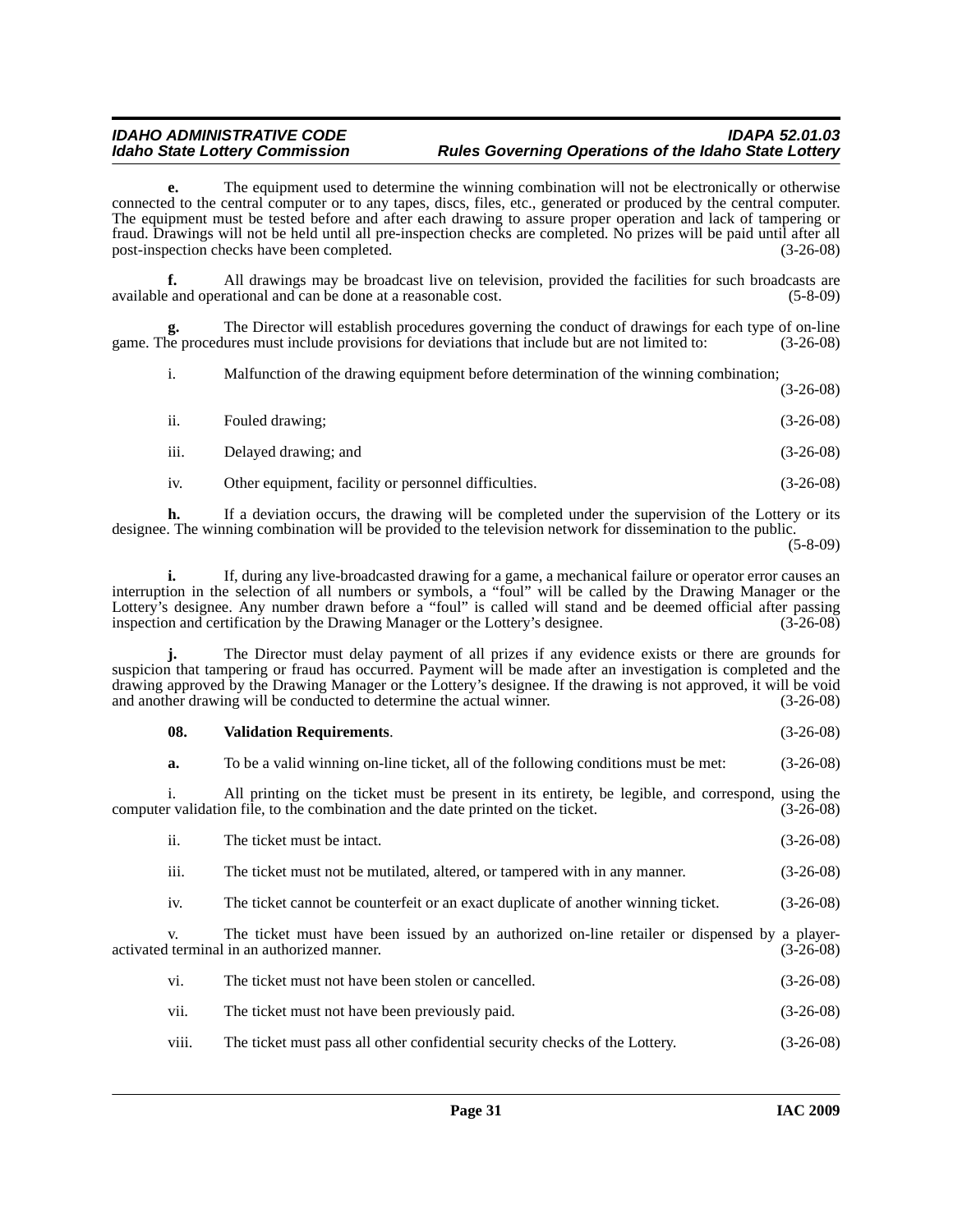| <b>IDAHO ADMINISTRATIVE CODE</b>      | <b>IDAPA 52.01.03</b>                                        |
|---------------------------------------|--------------------------------------------------------------|
| <b>Idaho State Lottery Commission</b> | <b>Rules Governing Operations of the Idaho State Lottery</b> |

ix. If the prize is for six hundred dollars (\$600) or more, the ticket must be signed. (3-26-08)

**b.** A ticket failing any of the validation requirements listed in Paragraph 204.08.a. of this rule is invalid and ineligible for a prize. The final decision on whether a prize is paid will be made by the Director.

(3-26-08)

**c.** If there is a dispute between the Director and a claimant whether a ticket is a winning ticket, and if the Director determines that the ticket is not valid and a prize is not paid, the Director may replace the disputed ticket with a ticket of equivalent sales price for a future drawing of the same type of game. This will be the sole and exclusive remedy of the claimant. (3-26-08)

**d.** If a defective on-line ticket is purchased, the only responsibility or liability of the Lottery or of the on-line retailer is the replacement of the defective on-line ticket with another on-line ticket of equivalent value for a future drawing of the same type of game. (3-26-08)

<span id="page-31-0"></span>**09. Retailer Duties**. Retailers with an on-line terminal (OLT) must perform the following duties: (3-26-08)

**a.** Pay costs associated with providing a telephone line or internet or similar connection that must be located as specified by the Lottery. Payment of the telephone line or internet or similar connection is nonrefundable after installation, except if the Lottery denies, through no fault of retailer, the installation of the on-line terminal.

(5-8-09)

**b.** Pay the Lottery for the local monthly telephone or internet or similar charges per OLT as specified by the Lottery. The Lottery will pay for the mileage charges (if any) between the retailer's location and the Lottery's central site. (3-26-08)

**c.** Hold funds generated from the sale of on-line tickets in trust for the Lottery. At a time specified by the Lottery, the retailer must pay these funds to the Lottery plus the monthly communications charge specified above in Paragraph 204.09.b. of this rule, less: (3-26-08)

| $\mathbf{i}$ . | Prizes paid; | $(3-26-08)$ |
|----------------|--------------|-------------|
|                |              |             |

ii. Any credit; and (3-26-08)

iii. The retailer discount. (3-26-08)

**d.** Locate the OLT within the retailer's premises at a point-of-sale location approved by the Lottery. The retailer is prohibited from moving an OLT unless the retailer follows the procedures established by the Director, including reimbursing the State Lottery for any telephone or internet or similar charges associated with the change of OLT location if the retailer requested the change. (3-26-08)

**e.** Provide dedicated AC power to within approximately five (5) feet of the terminal. Dedicated AC power means that there is no other equipment on the line that is to be used for the on-line terminal. The retailer is responsible for all costs associated with providing dedicated AC power. The Lottery will provide a schematic of outlet requirements to the retailer's electrical contractor. (3-26-08) outlet requirements to the retailer's electrical contractor.

**f.** Sell all Lottery games, including but not limited to instant game tickets offered by the Lottery. The retailer agrees to continue the sale of instant tickets from all cash registers or other points of purchase. (3-26-08)

**g.** Conduct the sale of on-line tickets during all hours and days that the retailer's business is open and the on-line system is functioning. The retailer must post the hours that redemption of winning tickets may take place if these hours are different from the retailer's normal business hours. The retailer must monitor ticket supply levels and give timely notice when any item is in short supply. (3-26-08)

**h.** Post winning numbers prominently where tickets are sold as soon as possible following the  $d$ rawing.  $(3-26-08)$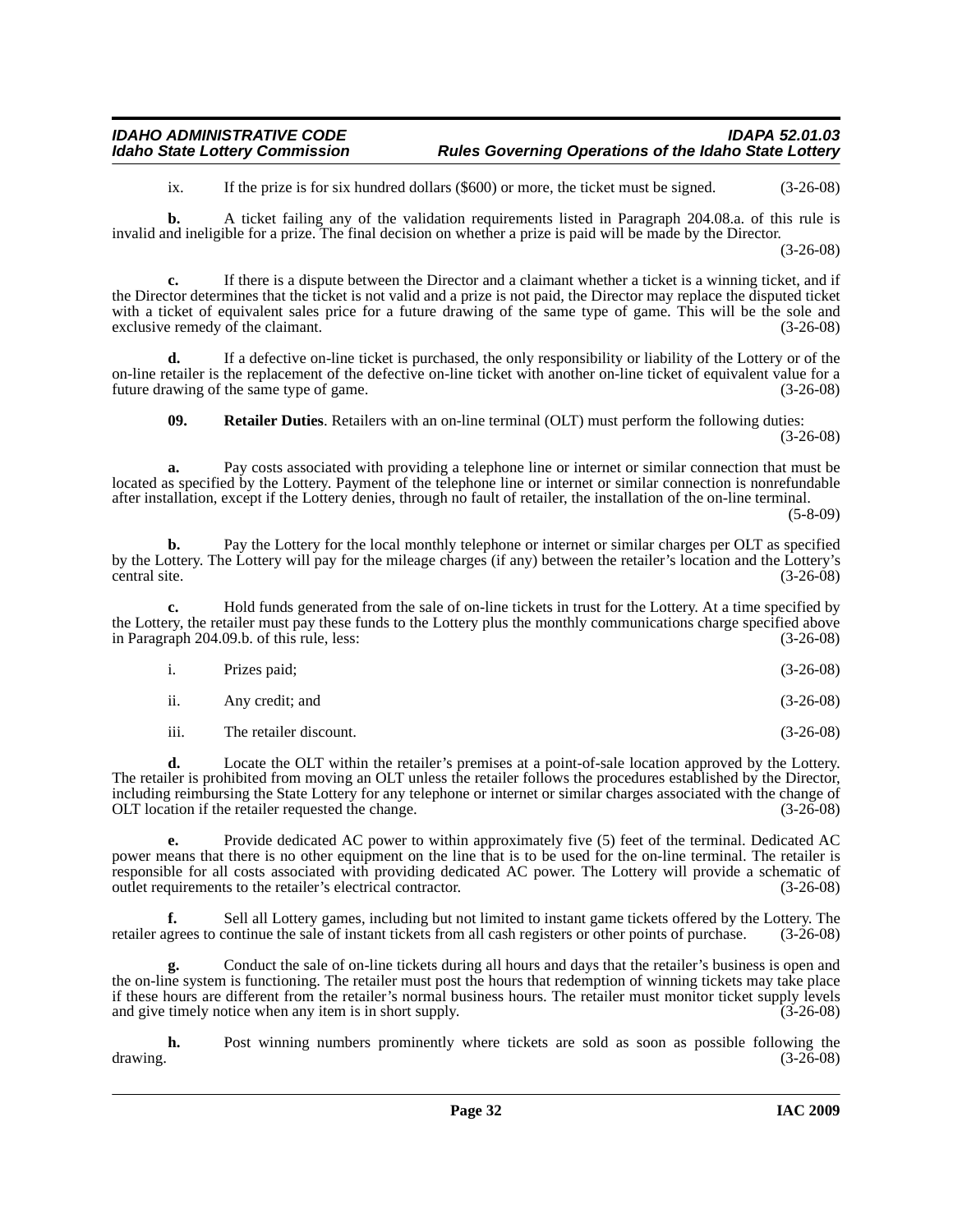**i.** Provide secure storage for OLT supplies and a secure area for the OLT. (3-26-08)

**j.** Exercise due diligence in the operation of the OLT and immediately notify the Lottery and the central computer facility of any telephone line, internet, radio, or OLT malfunction, such as the issuance of invalid on-line Lottery ticket, inability to sell or redeem an on-line ticket, and non-issuance of an on-line ticket. The retailer is prohibited from performing mechanical or electrical maintenance on the OLT. (3-26-08) is prohibited from performing mechanical or electrical maintenance on the OLT.

**k.** Replace ribbons and on-line or instant ticket stock and clear paper jams as required for the OLT per the instructions provided by the Lottery. (3-26-08)

**l.** Pay, without reimbursement, all electricity charges in connection with the operation of OLT. (3-26-08)

#### <span id="page-32-0"></span>**10. Payment of Prizes by On-Line Retailers**. (3-26-08)

**a.** An on-line retailer must pay to the ticket bearer on-line games prizes of less than six hundred dollars (\$600) for any validated claims presented to that on-line retailer. These prizes must be paid during all normal business hours of the on-line retailer, unless redemption hours differ from normal business hours that have been posted pursuant to Paragraph 204.09.g. of this rule, provided, that the on-line system is operational and claims can be validated. (3-26-08)

**b.** An on-line retailer may pay prizes in cash or by business check, certified check, money order, or any combination thereof. An on-line retailer that pays a prize with a check that is dishonored may be subject to suspension or termination of its contract. (3-26-08)

#### <span id="page-32-4"></span>**11. Retailer Settlement**. (3-26-08)

**a.** The Director may require on-line retailers to establish an account for deposit of monies derived from on-line games with a financial institution that has the capability of electronic funds transfer (EFT). (3-26-08)

**b.** The amount deposited must be sufficient to cover monies due the Lottery. The Lottery will withdraw by EFT the amount due the Lottery on the day specified by the Director. If the day specified for withdrawal falls on a state holiday, withdrawal may be delayed until the next business day. (3-26-08)

<span id="page-32-2"></span>**12. Prize Rights Unassignable**. No right of any person to a prize drawn shall be assignable, except that payment of any prize drawn may be paid to the estate of a deceased prize winner, and that any person may be paid the prize to which the winner is entitled pursuant to an appropriate judicial order. The Director will be discharged of all liability upon payment of a prize pursuant to this rule. (3-26-08)

<span id="page-32-1"></span>**13. Payment of Prizes to Persons Under Eighteen Years of Age**. If a person entitled to a prize for a winning ticket is under the age of eighteen (18) years, the Director may direct payment of the prize to an adult member of the minor's family or to the minor's guardian by a check or draft payable to the adult member of the minor's family or to the minor's guardian. The adult member of the minor's family or the minor's guardian will have the same duties and powers as a person designated as a custodian in accordance with Idaho Law. For purposes of this Subsection the terms "adult member of a minor's family" and "guardian of a minor" have the same meaning as in the Idaho Gifts to Minors Law. The Director will be discharged of all liability upon payment of a prize to a minor pursuant to this rule. (3-26-08)

#### <span id="page-32-3"></span>**14. Prizes Payable After Death or Disability of Owner**. (3-26-08)

**a.** All prizes, and portions of prizes, that remain unpaid at the time of the prize winner's death will be payable to the personal representative of the prize winner's estate once satisfactory evidence of the personal representative's appointment has been provided, and the Director is satisfied that payment to the personal representative is lawful and proper. The Director may rely on a certified copy of a court order appointing of a personal representative (or similar person responsible for the prize winner's estate, whether denominated an administrator, executor, executrix, or other representative of the prize winner's estate) or may petition the court to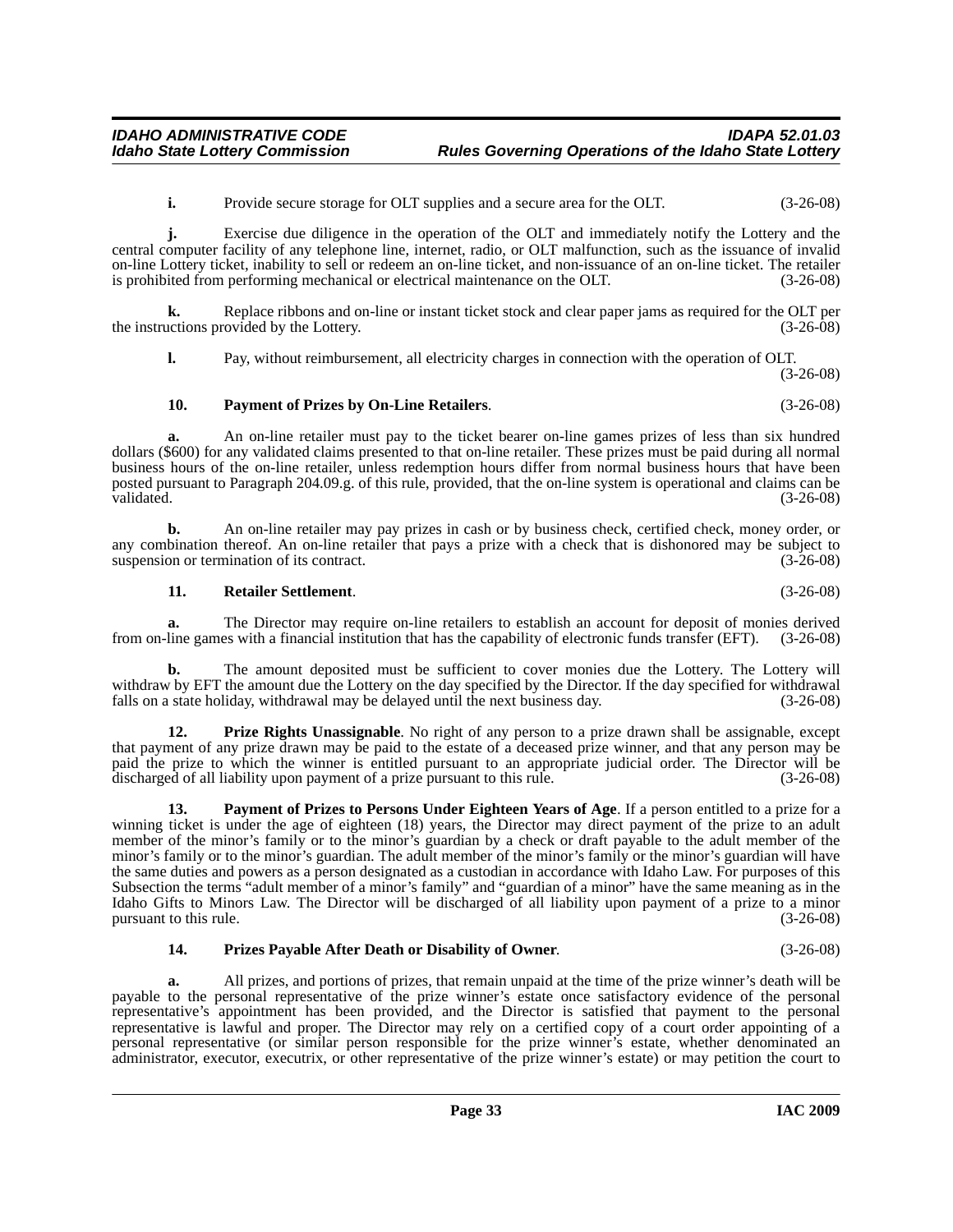determine the proper payee. Payment to the personal representative of the estate of the deceased owner of any prize winnings will absolve the Director and the Lottery's employees of any further liability for payment of prize winnings. (3-26-08)

**b.** The Lottery may petition any court of competent jurisdiction for a determination of the rightful payee of any prize winnings that are or may be due to a person under a disability including, but not limited to, minority, mental deficiency, physical or mental incapacity. (3-26-08) minority, mental deficiency, physical or mental incapacity.

**15. Discharge of State Lottery Upon Payment**. The state of Idaho, its agents, officers, employees and representatives, the Lottery, its Director, agents, officers, employees and representatives shall be discharged of all liability upon payment of a prize or any one (1) installment thereof to the holder of any winning Lottery ticket or in accordance with the information set forth on the claim form supplied by the Director. If there is a conflict between the information on a winning Lottery ticket and the information on the claim form, the Lottery may rely on the claim form after the ticket for which it has been filed has been validated as a winning ticket and, in so doing, it will be relieved of all responsibility and liability in the payment of a prize in accordance with the information set forth therein. The Lottery's decisions and judgments in respect to the determination of a winning ticket or of any other dispute arising from payment or awarding of prizes will be final and binding upon all participants in the Lottery unless otherwise provided by law or these rules. If a question arises concerning the winning ticket, a claim form, the payment, or the awarding of any prize, the Lottery may deposit the prize winnings into an escrow fund until it determines the controversy and reaches a decision, or it may petition a court of competent jurisdiction for instructions and a resolution of the controversy. (3-26-08)

**16. Disclosure**. The Lottery may use the names, addresses, and photographs of winners in any Lottery promotional or publicity campaign. The address used will not contain the winner's street or house number without the winner's consent. The Lottery may condition payment of the prize upon agreement to these terms and conditions. (3-26-08)

#### <span id="page-33-1"></span><span id="page-33-0"></span>**205. BREAKOPEN INSTANT TICKET GAMES (RULE 205).**

The Commission hereby authorizes the Director to select and operate breakopen instant ticket games that meet the criteria set forth in these rules. (3-26-08)

<span id="page-33-2"></span>**01. Definitions**. As used in Section 205 of these rules, these terms have the following definitions:

(3-26-08)

**a.** "Authorized Dispensing Device" means any machine, or mechanism designed for use of vending or dispensing of breakopen instant tickets. These devices may include mechanical, electrical, electro-mechanical or other devices approved by the Director of the Lottery pursuant to Section 100 of these rules. (3-26-08)

**b.** "Box" means a group of breakopen instant tickets with the same unique serial number.  $(3-26-08)$ 

**c.** "Breakopen Instant Ticket" means a single folded or banded ticket or a card, the face of which is initially covered or otherwise hidden from view to conceal numbers or symbols, or both, a few of which numbers or symbols have been designated in advance and at random as prize winners when, for the opportunity to obtain each such folded or banded ticket or card, view the numbers or symbols thereon and possibly obtain a prize, a person pays an established price to a breakopen instant ticket retailer. (3-26-08)

**d.** "Breakopen Instant Ticket Game" means a group of breakopen instant ticket boxes with the same thematic design and prize structure. (3-26-08)

**e.** "Breakopen Instant Ticket Retailer" means any person who has been approved, certified and contracted with by the Lottery to sell breakopen instant tickets. (3-26-08)

**f.** "Breakopen Instant Ticket Vendor" means any person who produces and provides breakopen instant tickets to the Lottery. (3-26-08)

**g.** "Distributor" means any person who purchases or otherwise obtains authorized dispensing devices for use in breakopen instant ticket games from any person and sells or otherwise furnishes such device to another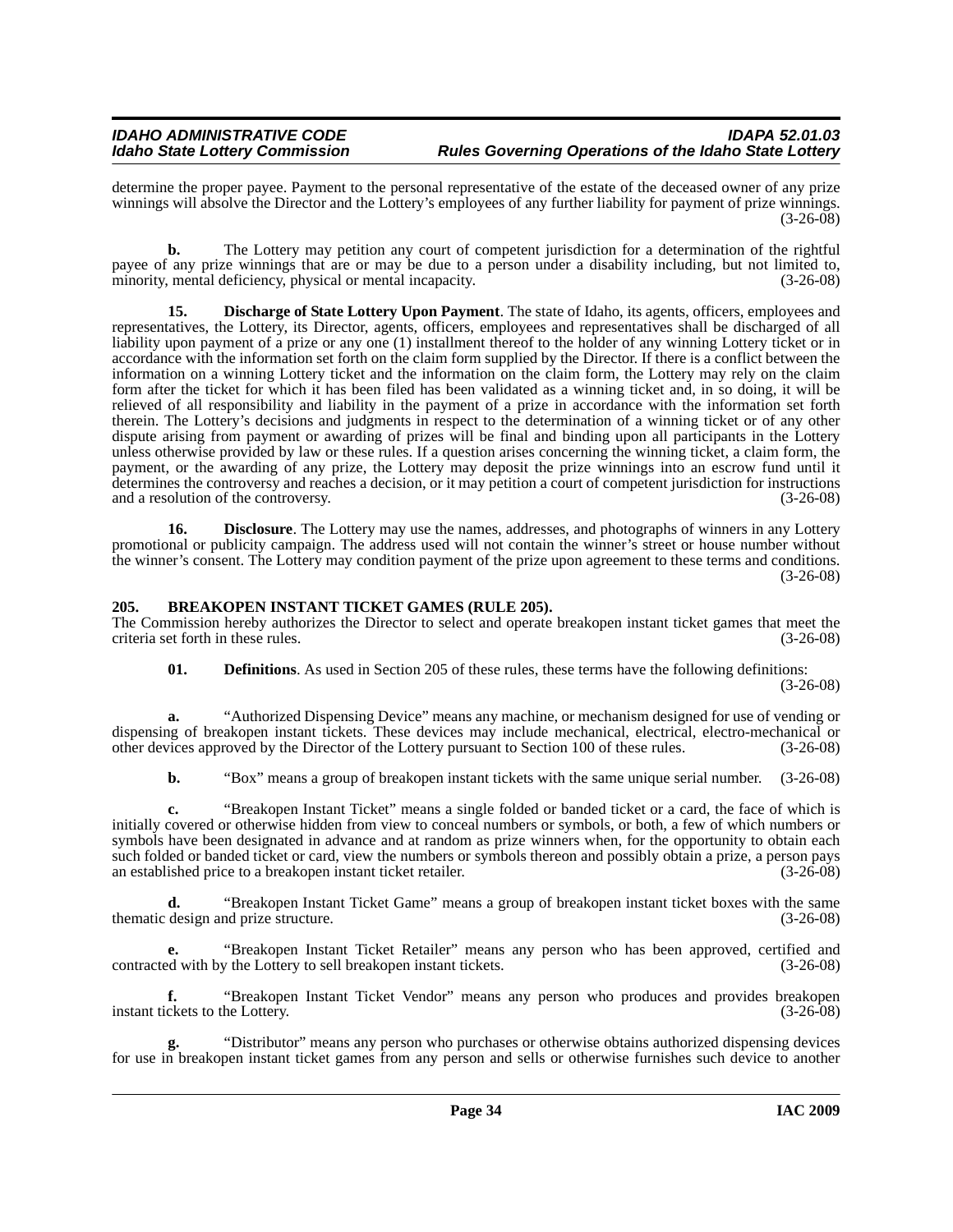person for the resale of or the display or operation of that device. (3-26-08)

i. As used in these rules, the term "distributor" includes a person who services and repairs authorized dispensing devices, so long as the person performing such servicing or repairs is approved by the distributor or distributor's representative, and makes no addition to, or modification or alteration of, the authorized device.

(3-26-08)

ii. A manufacturer who sells or otherwise furnishes authorized dispensing devices not manufactured by him to any other person for resale or for display or operation of that authorized device is also a "distributor."

(3-26-08)

**h.** "Distributor's Representative" means any individual who represents a distributor in any of the distributor's activities in connection with the sale or furnishing of authorized dispensing device for use in breakopen instant ticket activities. (3-26-08)

**i.** "Flare" means a vendor-provided informational sign that, at a minimum, displays the prize  $\alpha$ , the serial number of the sleeve in play, the odds of winning a prize, and the price of the ticket. (3-26-08) structure, the serial number of the sleeve in play, the odds of winning a prize, and the price of the ticket.

**j.** "Manufacturer" means any person who assembles from raw materials or subparts a completed authorized dispensing device or pieces of the authorized device for use in breakopen instant ticket activities and who sells or otherwise furnishes the same to any distributor or retail outlet. (3-26-08)

**k.** "Manufacturer's representative" means any person who represents a manufacturer in any one of the manufacturer's activities in connection with the sale or furnishing of authorized dispensing device for use in breakopen instant ticket activities. (3-26-08)

<span id="page-34-2"></span>**l.** "Sleeve" is a portion of a box; and is the smallest unit offered. (3-26-08)

**02. Breakopen Instant Ticket Special Inspection**. The Director or authorized representative shall have the authority to select any breakopen instant ticket sleeve and examine the quality and integrity of the breakopen instant ticket sleeve in any manner, including pulling all chances remaining thereon: Provided, that if the sleeve so inspected is thereby altered by such inspection in any manner and no defect, alteration, deceptive condition, or other violation is discovered, then the owner shall be reimbursed by the Lottery at the owner's cost for the sleeve or portion thereof, and the sleeve shall become the property of the Lottery. Provided further, that for each sleeve inspected which is found to be defective in any area related to a vendor's quality control deficiency, a fee may be assessed by the Director against the vendor of the breakopen instant ticket. (3-26-08)

#### <span id="page-34-0"></span>**03. Breakopen Instant Ticket Operation**. (3-26-08)

**a.** No person under the age of eighteen (18) years is allowed to play or sell any breakopen instant tickets. It is the responsibility of the retailer to determine that no unauthorized person is allowed to play or sell breakopen instant tickets. (3-26-08)

**b.** No retailer is permitted to display or operate any breakopen instant ticket that has in any manner been marked, defaced, tampered with or otherwise placed in a condition, or operated in a manner, that may deceive<br>the public or that affects the chances of winning or losing upon the taking of any chance thereon. (3-26-08) the public or that affects the chances of winning or losing upon the taking of any chance thereon.

**c.** All records, reports, receipts and any unsold tickets relating to a breakopen instant ticket sleeve must be retained on the retailer's premises at least ninety (90) days after the sleeve is removed from play and must be made available on demand to representatives of the Idaho Lottery. (3-26-08) made available on demand to representatives of the Idaho Lottery.

<span id="page-34-1"></span>**Breakopen Instant Ticket Price per Play to Be Posted**. No breakopen instant ticket sleeve may be placed for public play unless the cost to the player for each ticket is clearly posted on the flare. The price per ticket will be determined by the Director. (3-26-08)

<span id="page-34-3"></span>**05. Claiming of Prizes**. Prizes must be redeemed on the same day as purchased at the location where the winning ticket was purchased, and prizes will be awarded in cash or by check. (3-26-08)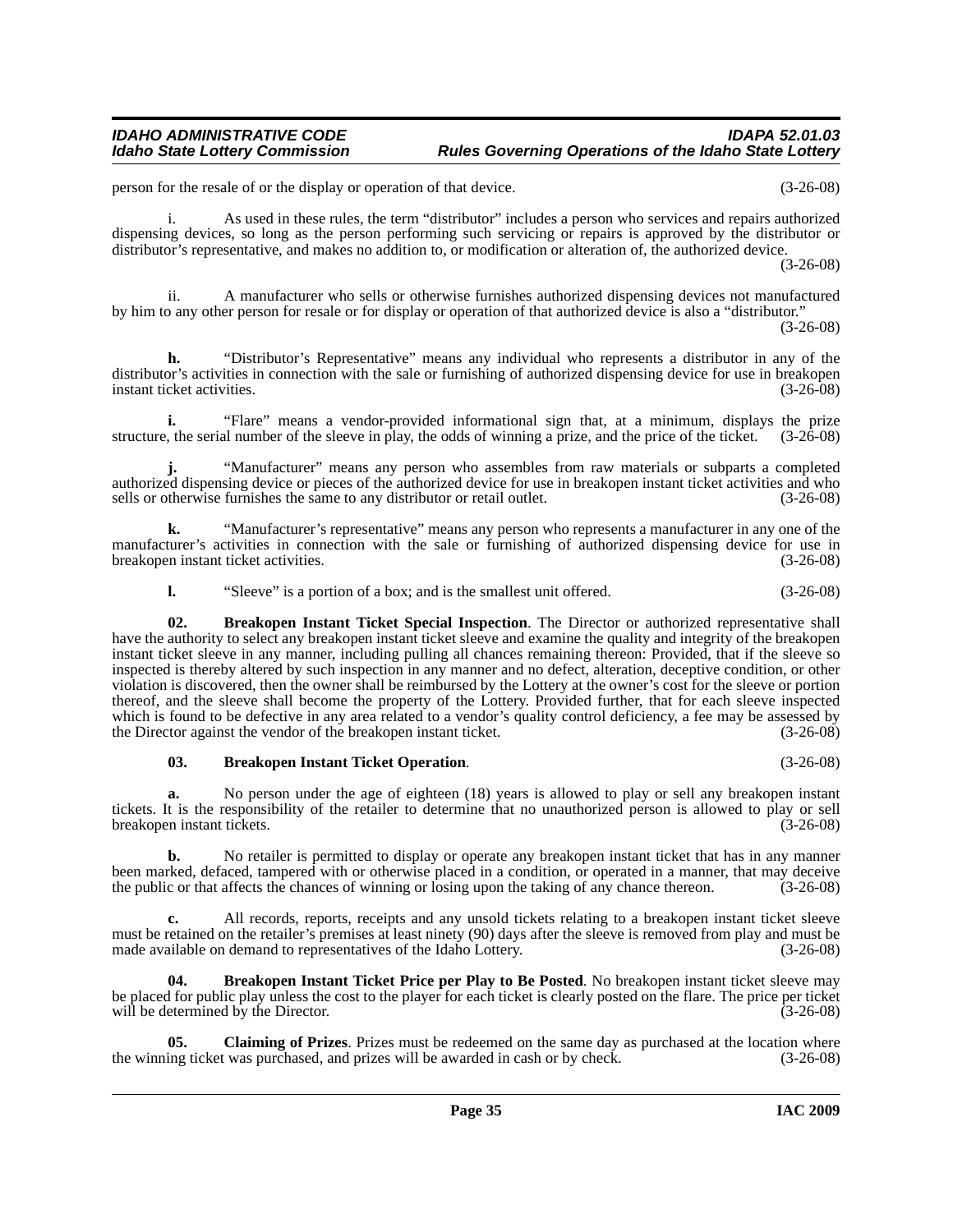**06. Limitation on Breakopen Instant Ticket Dispensing**. No ticket once placed in an authorized dispensing device out for public play may be removed from the authorized device until the sleeve is permanently removed from public play, except only: (3-26-08) removed from public play, except only:

<span id="page-35-2"></span>

| а. | Those tickets actually played by consumers; | $(3-26-08)$ |
|----|---------------------------------------------|-------------|
|    |                                             |             |

<span id="page-35-0"></span>**b.** Those tickets removed by representatives of the Lottery inspecting the device or sleeve; and (3-26-08)

**c.** Those tickets temporarily removed during necessary repair or maintenance of the device. Excepting only tickets removed under Paragraphs 205.06.b. and 205.06.c. of this rule, once a ticket has been removed from public play it cannot again be put out for public play. (3-26-08) public play it cannot again be put out for public play.

**07. All Devices Must Comply with Requirements**. No retailer may display or put out for play, and no distributor or manufacturer or their representatives may sell or otherwise furnish any device for the dispensing of breakopen instant tickets, unless the device is approved for use by the Director, thereby making it an authorized device. (3-26-08)

**a.** No person may sell or transfer to another person in this state or for use within this state, nor shall place out for public play, any device for the dispensing of breakopen instant tickets that is not constructed to allow a consumer to clearly see each ticket within the device before playing the device. (3-26-08) consumer to clearly see each ticket within the device before playing the device.

**b.** No person may put out for public play any device for the dispensing of breakopen instant tickets that is not constructed to provide for at least one (1) sleeve in play in the device. (3-26-08)

**c.** No person may put out for public play any device for the dispensing of breakopen instant tickets that is designed, used, or constructed, in a manner that detracts from the breakopen instant tickets or that is deceptive in any way, as determined by the Director.

<span id="page-35-1"></span>**08. Breakopen Instant Ticket Series Assembly and Packaging**. Vendors of breakopen instant ticket games must manufacture, assemble and package each game sleeve in a manner that none of the winning tickets, nor the location or approximate location of any of the winning tickets, can be determined in advance of opening the tickets. All breakopen instant ticket games must be approved and will be distributed and sold exclusively by the Lottery. The Lottery may adopt quality control standards for the manufacture of breakopen instant ticket games.

(3-26-08)

<span id="page-35-5"></span>**09. Standards for Flares**. The flare advertising prizes available from the operation of any sleeve of breakopen instant tickets must: (3-26-08)

**a.** Be placed near or upon the upper face, or on the top, of any authorized device used to dispense breakopen instant tickets in a manner clearly visible to the public; and (3-26-08)

**b.** Clearly set out each of the prizes available and the combination of numbers or symbols which win prizes. Each flare describing the prizes and winning number or symbols for a sleeve of breakopen instant tickets in play must clearly set out the sleeve number assigned to that sleeve by the vendor. The sleeve number will be placed upon the flare by the vendor. The total number of tickets originally in the sleeve will be placed upon the flare by the vendor. (3-26-08)

<span id="page-35-3"></span>**10. Prize Structure**. The Director will establish a prize structure detailing the estimated number of prizes that are expected to be awarded in each sleeve and a close approximation of the odds of winning such prizes.

(3-26-08)

<span id="page-35-4"></span>**11. Retailers Eligible to Sell Breakopen Tickets**. Any person interested in obtaining a contract for a certificate to sell Lottery tickets must file an application on forms provided by the Director. The forms shall include, but are not limited to, requiring an applicant's personal, financial, and criminal history, and an authorization to investigate the applicant's criminal and credit history. (3-26-08)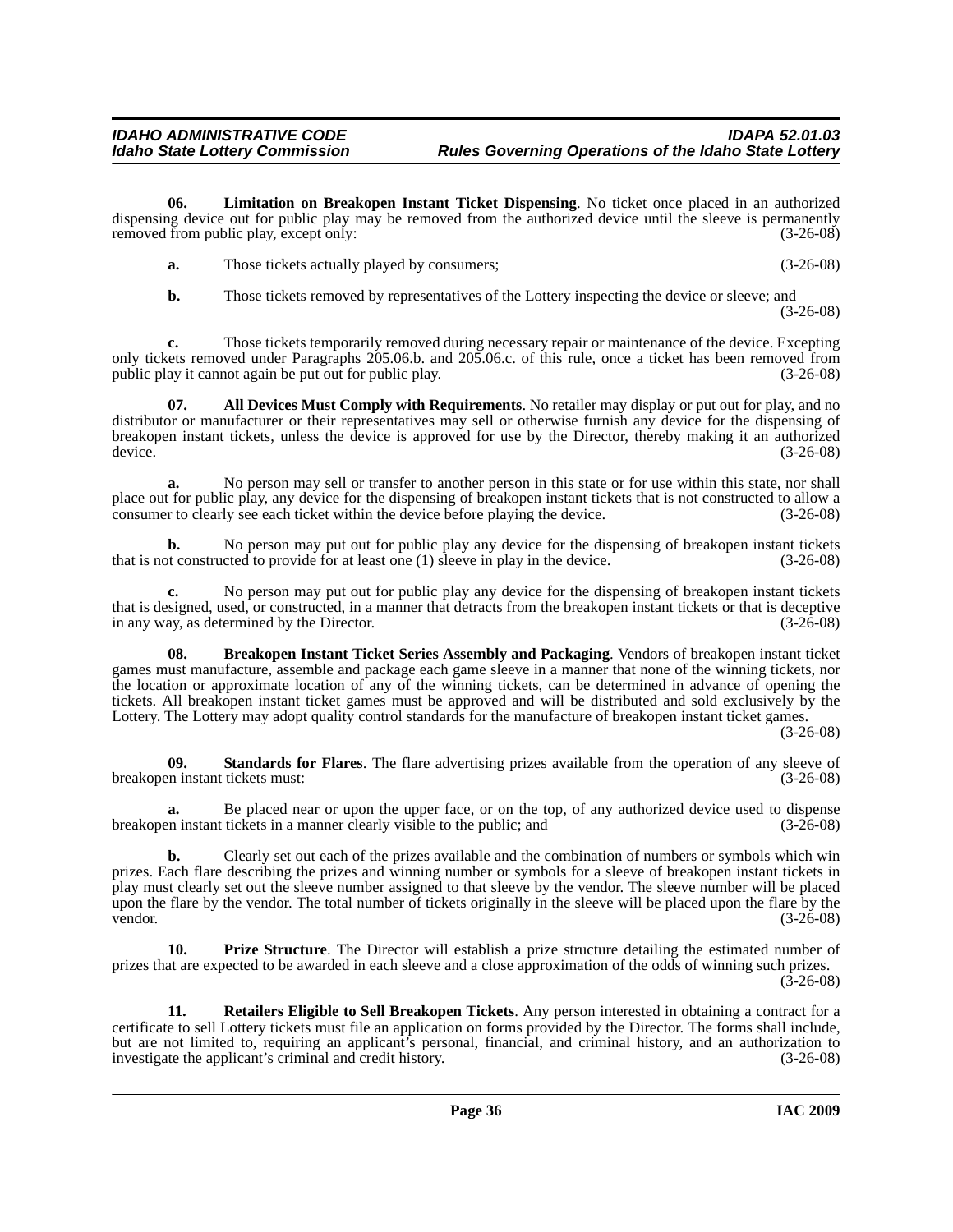**12. Retailer Application and Fee**. All applications to sell breakopen instant tickets must be accompanied by a nonrefundable fee of twenty-five dollars (\$25). If a certificate is awarded to sell only breakopen<br>instant tickets, no additional certificate fee must be paid. (3-26-08) instant tickets, no additional certificate fee must be paid.

#### <span id="page-36-2"></span><span id="page-36-1"></span>**13. Certificate Modification**. (3-26-08)

**a.** Certified instant ticket retailers may apply for a certificate modification to allow for the sale of breakopen instant tickets. A current instant ticket retailer will be required to complete an additional application or application supplements. If a current instant ticket retailer requests that the existing certificate be modified to allow<br>for the sale of breakopen instant tickets, no additional application fee will be charged upon appro for the sale of breakopen instant tickets, no additional application fee will be charged upon approval.

**b.** Certified breakopen instant ticket retailers may apply for a certificate modification to allow for the sale of instant tickets. A current breakopen instant ticket retailer will be required to complete an additional application or application supplements. If a current breakopen instant ticket retailer requests that the existing certificate be modified to allow for the sale of instant tickets, an additional certificate fee of one hundred dollars (\$100) will be charged upon approval. (3-26-08)

<span id="page-36-0"></span>**206. -- 999. (RESERVED).**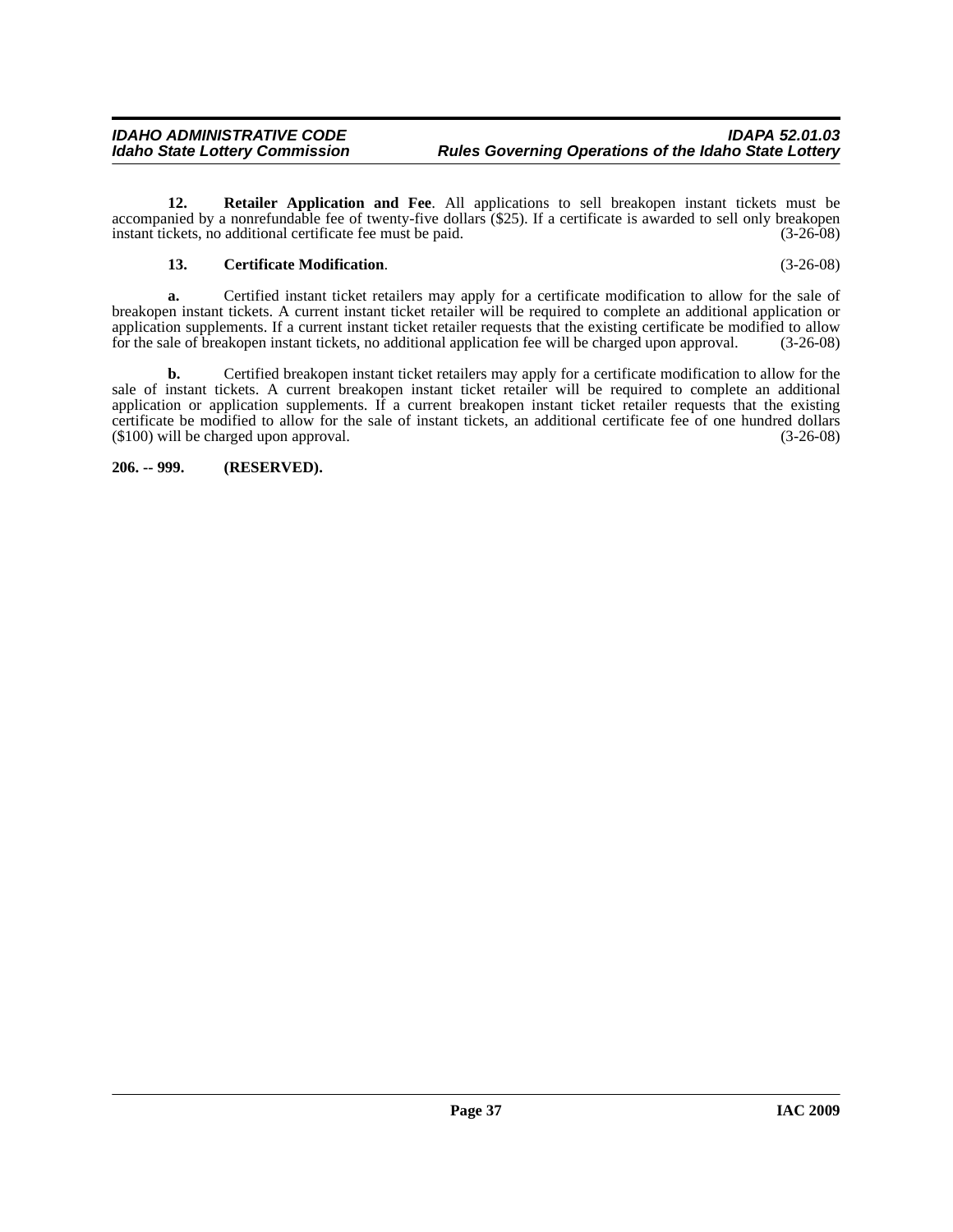# *Subject Index*

#### **A**

[Administrative Costs](#page-1-11) 2 [Advertising & Promotional Contract,](#page-16-1)  Lottery Contracting Rules 17 All Devices Must Comply with [Requirements, Breakopen Instant](#page-35-0)  Ticket Games 36 [Allocation of Revenues for Prizes](#page-7-0) 8 [Appointment of a Proxy, State Lottery's](#page-25-1)  Television Game Show 26 [Audience Participation, State Lottery's](#page-26-0)  Television Game Show 27 **B**

[Benefit](#page-1-12) 2 [Breakopen Instant Ticket Games](#page-33-1) 34 [Breakopen Instant Ticket](#page-34-0)  Operation 35 [Breakopen Instant Ticket Price per Play](#page-34-1)  to be Posted 35 [Breakopen Instant Ticket Series](#page-35-1)  Assembly & Packaging 36 [Breakopen Instant Ticket Special](#page-34-2)  Inspection 35

### **C**

[Certificate](#page-1-13) 2 [Certificate Modification, Breakopen](#page-36-1)  Instant Ticket Games 37 [Certificate Not a Vested or Legal Right,](#page-18-0)  Retailer Applications & Conduct of Operations 19 [Claiming of Prizes, Breakopen Instant](#page-34-3)  Ticket Games 35 [Claims](#page-8-0) 9 [Classification of Lottery Contracts](#page-11-2) 12 [Commission or State Lottery](#page-1-14)  Commission 2 [Commissioner](#page-2-0) 3 [Conduct of Commission Business](#page-10-0) 11 [Confidentiality of Tickets](#page-25-2) 26 [Conflict Of Interest Policy](#page-9-2) 10 [Contingency Reserve](#page-6-0) 7 [Control Person](#page-2-1) 3 [Criteria For Review Of Retailer](#page-16-2)  Applications & Conduct Of Operations 17 [Criteria That May Be Grounds for](#page-17-0)  Refusal, Retailer Applications & Conduct of Operations 18 **D**

[Definitions](#page-1-15) 2 [Definitions, Breakopen Instant Ticket](#page-33-2)  Games 34 [Definitions, General Instant Ticket](#page-20-1)  Game Operating Rules 21 [Definitions, On-Line Computer](#page-27-1)  Games 28

[Delegation of Purchasing](#page-12-0)  Authority 13 [Description of Game, State Lottery's](#page-26-1)  Television Game Show 27 [Determination of Winners](#page-22-0) 23 [Disability of Prize Winner](#page-9-3) 10 [Discharge of All Liability upon](#page-24-0)  Payment 25 [Disclosure](#page-25-3) 26 [Dishonored Checks & Electronic Fund](#page-20-2)  Transfers, Retailer Applications & Conduct of Operations 21 Display of Certificate & Other [Materials, Retailer Applications &](#page-20-3)  Conduct of Operations 21 [Disputed Prizes](#page-9-4) 10 [Distribution of Tickets, On-Line](#page-28-0)  Computer Games 29 [Drawings & End of Sales Prior to](#page-29-0)  Drawings, On-Line Computer Games 30 [Duplicate Certificate, Retailer](#page-18-1)  Applications & Conduct of Operations 19 **E** [Effect of Game Rules](#page-9-5) 10 [Equal Opportunity/Affirmative Action](#page-13-0)  Contracts 14

[Executive Staff](#page-2-2) 3

[Expenses](#page-2-3) 3

### **F**

[Fees, Procedure, & Criteria Precluding](#page-17-1)  Issuing Contract, Retailer Applications & Conduct of Operations 18 [Fiscal Year](#page-2-4) 3

#### **G**

[General Instant Ticket Game Operating](#page-20-4)  Rules 21 [General Policy, Lottery Contracting](#page-11-3)  Rules 12 [General Provisions](#page-4-2) 5 [Gift](#page-2-5) 3 [Gift Prohibitions](#page-9-6) 10 [Governing Law](#page-24-1) 25 [Grand Prize Round, State Lottery's](#page-26-2)  Television Game Show 27 **I** [Idaho Preference, Lottery Contracting](#page-13-1)  Rules 14 [Immediate Family](#page-2-6) 3 [Inspection of Lottery Materials &](#page-20-5)  Retailer Premises 21 [Instant Game](#page-2-7) 3 [Instant Games Ticket Price](#page-21-0) 22 [Investment Contracts, Lottery](#page-16-3) 

[Contracting Rules](#page-16-3) 17 [Invitation to Bid](#page-2-8) 3 **L** [Limitation on Breakopen Instant Ticket](#page-35-2)  Dispensing 36 [Lottery Budgets & Financial](#page-6-1)  Statements 7 [Lottery Commission, General](#page-4-3)  Provisions 5 [Lottery Contract or Contract](#page-3-0) 4 [Lottery Contracting Rules](#page-11-4) 12 [Lottery Contractor or Contractor](#page-3-1) 4 [Lottery Employee or Employee](#page-3-2) 4 [Lottery Game or Game](#page-3-3) 4 [Lottery Game Retailer or Retailer](#page-3-4) 4 [Lottery Offices](#page-6-2) 7 [Lottery or State Lottery](#page-2-9) 3 [Lottery Revenue](#page-3-5) 4 [Lottery Vendor or Vendor](#page-3-6) 4 [Low, Medium & High Tier Claims](#page-3-7) 4

#### **M**

[Major Procurement](#page-3-8) 4 [Major Procurements, Lottery](#page-14-0)  Contracting Rules 15

#### **N**

[Net Income](#page-3-9) 4 [Number & Value of Instant Ticket](#page-21-1)  Prizes 22

#### **O**

[Official End of Game](#page-25-4) 26 [Official Start of Game](#page-21-2) 22 [On-Line Computer Games](#page-27-2) 28 [On-Line Games -- Authorized --](#page-27-3)  Director's Authority 28 [On-Line Games Criteria](#page-28-1) 29 [On-Line System](#page-3-10) 4 [Open Meeting Law](#page-5-0) 6 [Outside Activities Restricted](#page-10-1) 11 [Ownership of Lottery Tickets](#page-7-1) 8 **P** [Payment of Prizes](#page-22-1) 23 [Payment of Prizes by On-Line](#page-32-0)  Retailers 33 [Payment of Prizes to Persons Under](#page-24-2)  Eighteen Years of Age 25 [Payment of Prizes to Persons Under](#page-32-1)  Eighteen Years of Age, On-Line Computer Games 33 [Payment of Prizes, On-Line Computer](#page-29-1)  Games 30 [Personal Conduct](#page-10-2) 11 [Personal Services Contract](#page-13-2) 14 [Persons Ineligible for Prizes](#page-9-7) 10 [Persons Prohibited from Providing](#page-10-3)  [Services](#page-10-3) 11